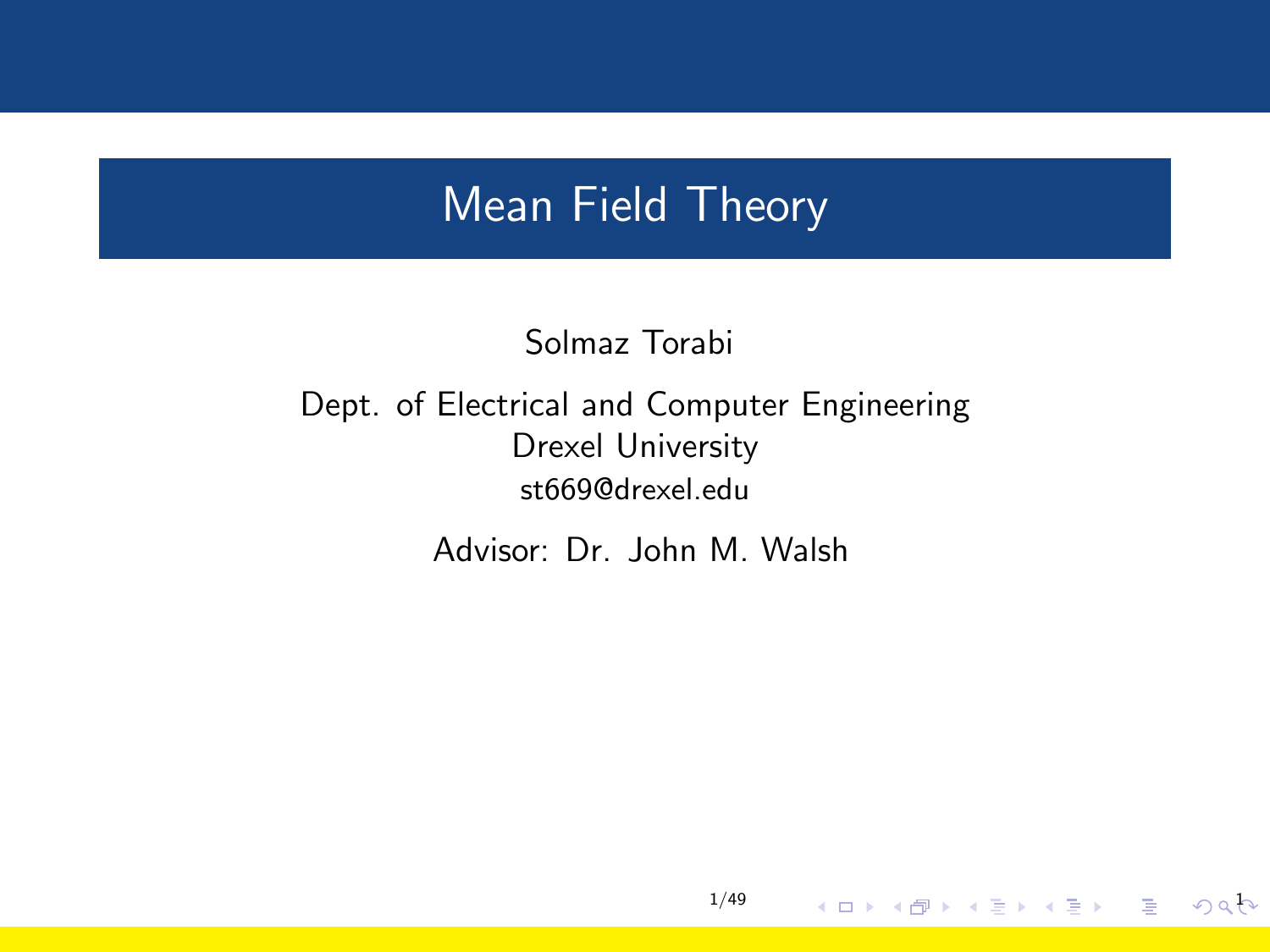- <span id="page-1-0"></span>G. Parisi, "On the replica approach to glasses," arXiv preprint, 1997.
- <span id="page-1-1"></span>V. Dotsenko, "Introduction to the replica theory of the disordered statistical systems." Cambridge University Press, 2005.
- <span id="page-1-2"></span>螶 L. Csat, M. Opper, and O. Winther, "Tap gibbs free energy, belief propagation and sparsity," Advances in Neural Information Processing Systems, 2001.
- <span id="page-1-3"></span>M. Opper and D. Saad, "Advanced mean field methods: Theory and practice," MIT press, 2001. [\[1\]](#page-1-0) [\[2\]](#page-1-1) [\[3\]](#page-1-2) [\[4\]](#page-1-3)

 $200$   $\equiv$   $200$   $\equiv$   $200$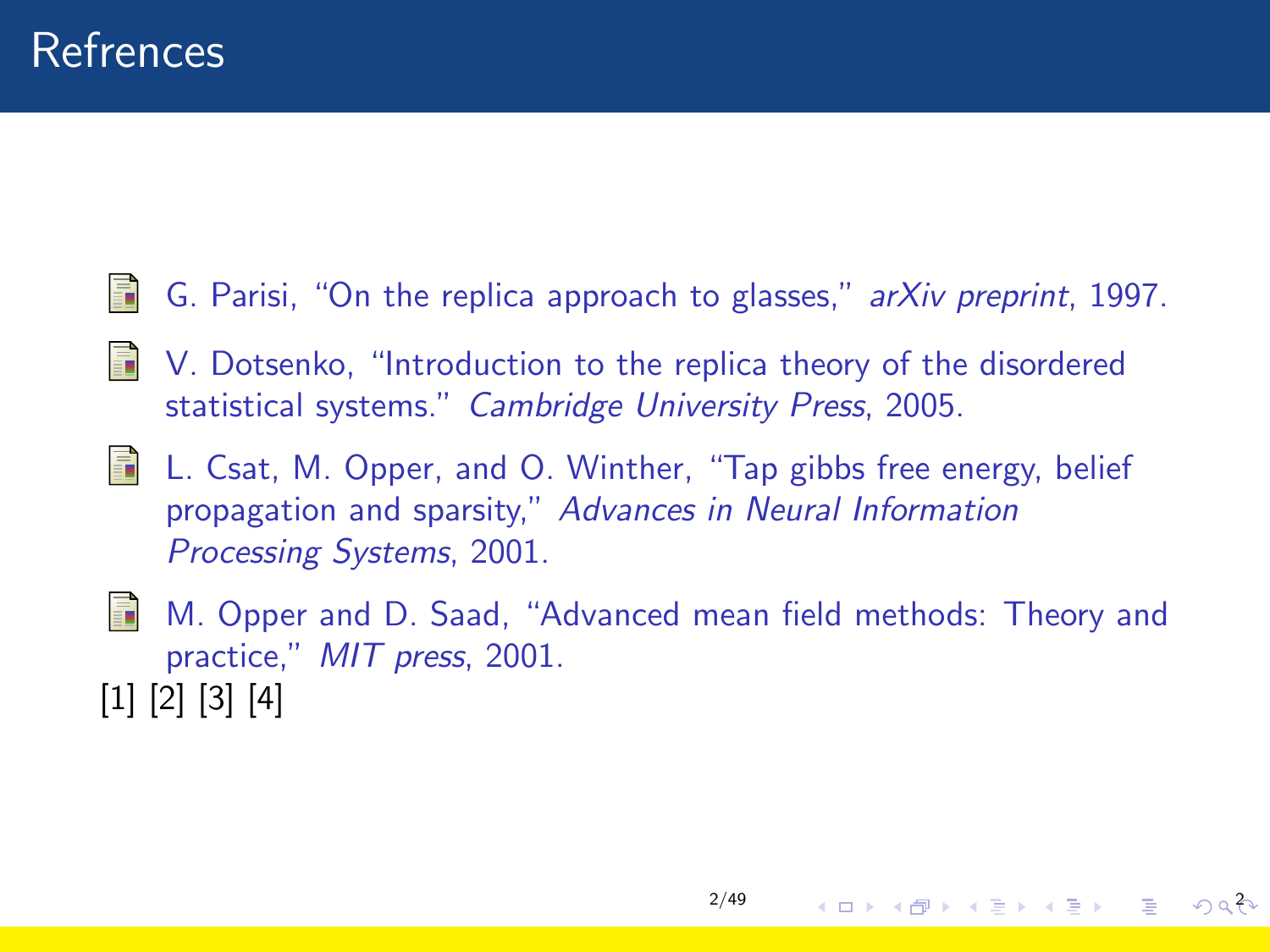- $\blacktriangleright$  Some thermodynamic quantities
- $\blacktriangleright$  Mean field approximation
- ▶ TAP ( Thouless, Anderson and Palmer )

[3/49](#page-0-0)

4 ロ → 4 @ → 4 블 → 4 블 → 트 → 9 Q ��

- $\blacktriangleright$  Cavity approach
- $\blacktriangleright$  Plefka expansion
- $\blacktriangleright$  Self averaging property
- $\blacktriangleright$  Replica method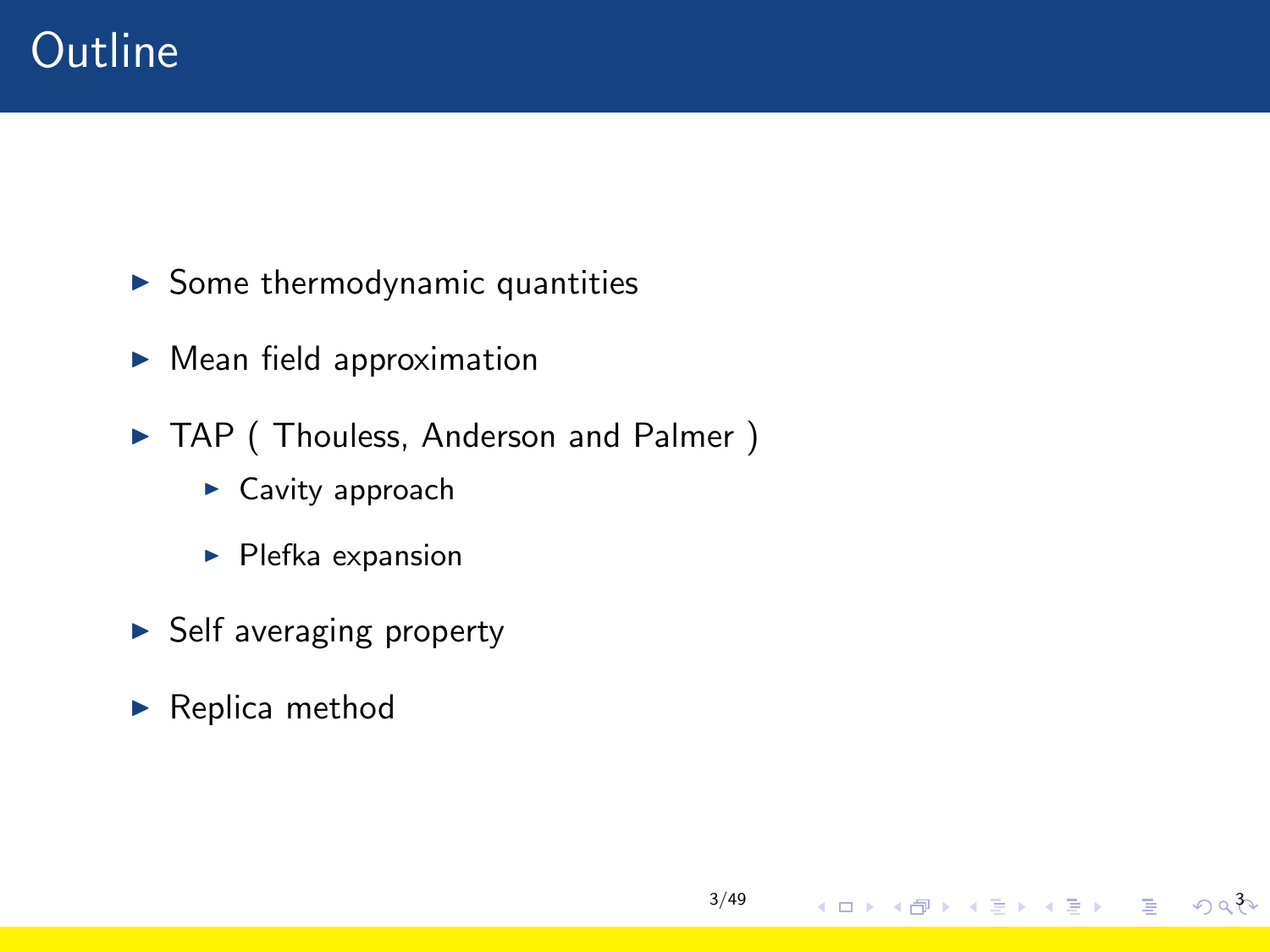# Thermodynamic quantities

In statistical physics:

- $\triangleright$  we consider N discrete variables  $\sigma_i$
- $\blacktriangleright$  The cost function  $H(\sigma)$  is called Hamiltonian.
- ► T is the temperature and  $\beta = \frac{1}{T}$  is the inverse temperature.
- $\triangleright$  Each configuration or assignments of the variable has a weight  $e^{-\beta H(\sigma)}$  (Boltzmann weight)
- $\blacktriangleright$  The partition function is defined as

$$
Z(\beta) = \sum_{\{\sigma\}} e^{-\beta H(\sigma)}
$$

 $4\Box$   $+$   $\Box$   $+$   $\Box$   $+$   $\Box$   $+$   $\Box$   $+$   $\Box$   $+$   $\Box$   $+$   $\Box$   $+$   $\Box$   $+$   $\Box$   $+$   $\Box$   $+$   $\Box$   $+$   $\Box$   $+$   $\Box$   $+$   $\Box$   $+$   $\Box$   $+$   $\Box$   $+$   $\Box$   $+$   $\Box$   $+$   $\Box$   $+$   $\Box$   $+$   $\Box$   $+$   $\Box$   $+$   $\Box$   $+$   $\Box$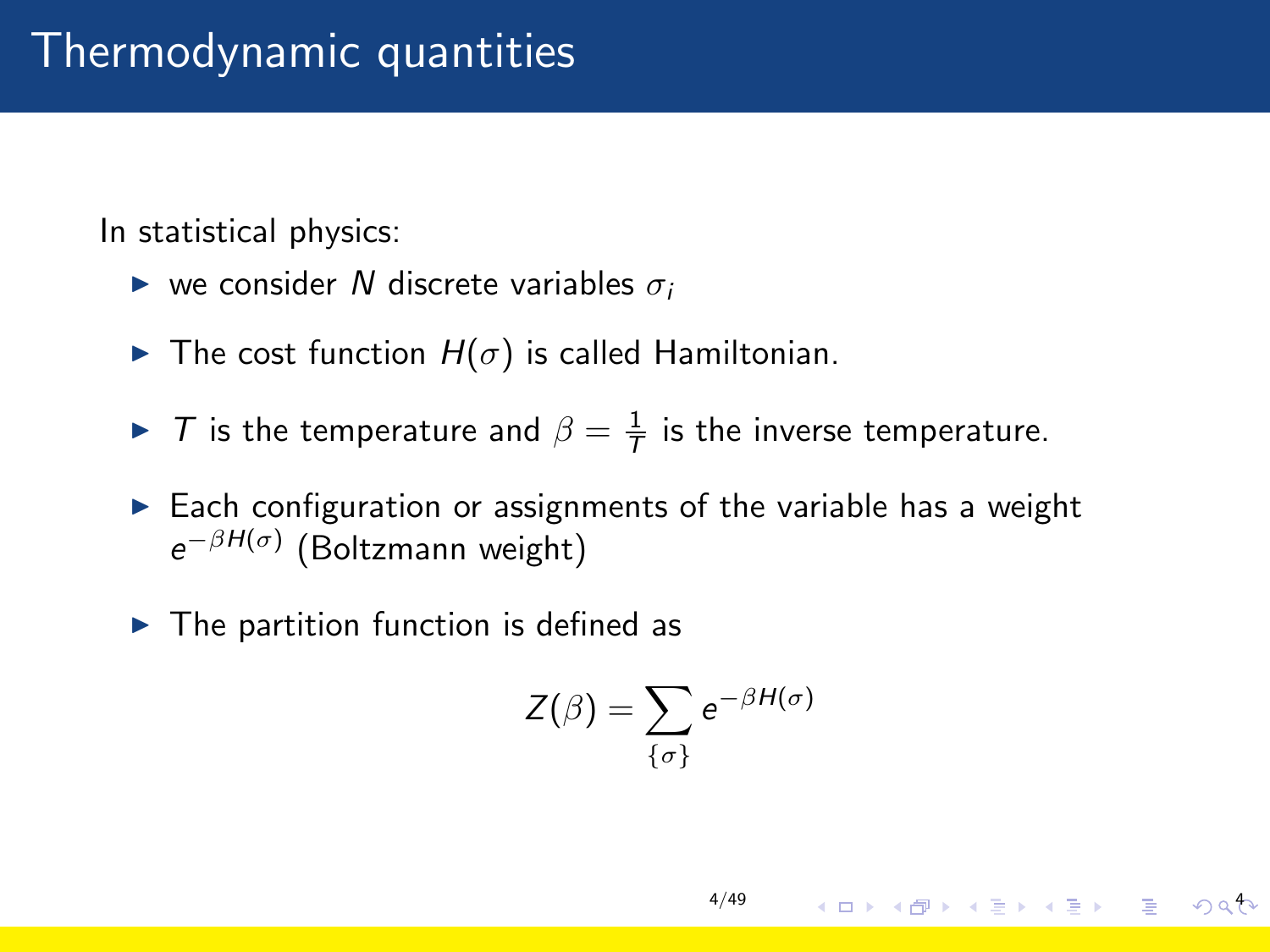### Thermodynamic quantities

Average of any quantities  $A(\sigma)$  that depends on  $(\{\sigma\})$  with respect to the Boltzmann measure is

$$
\langle A(\beta)\rangle = \sum_{\{\sigma\}} A(\sigma) \frac{e^{-\beta H(\sigma)}}{Z}
$$

 $\triangleright$  The average of Hamiltonian itself is called the energy(internal energy):

$$
E(\beta) = \langle H \rangle = \sum_{\{\sigma\}} H(\sigma) \frac{e^{-\beta H(\sigma)}}{Z}
$$

 $\triangleright$  An unusable energy is given by the entropy.

$$
S(\beta) = -\sum P(\sigma) \ln P(\sigma)
$$

 $\triangleright$  Free energy: determines the amount of energy 'free' for work

$$
F(\beta) = E(\beta) - S(\beta) = -\frac{1}{\beta} \log Z(\beta)
$$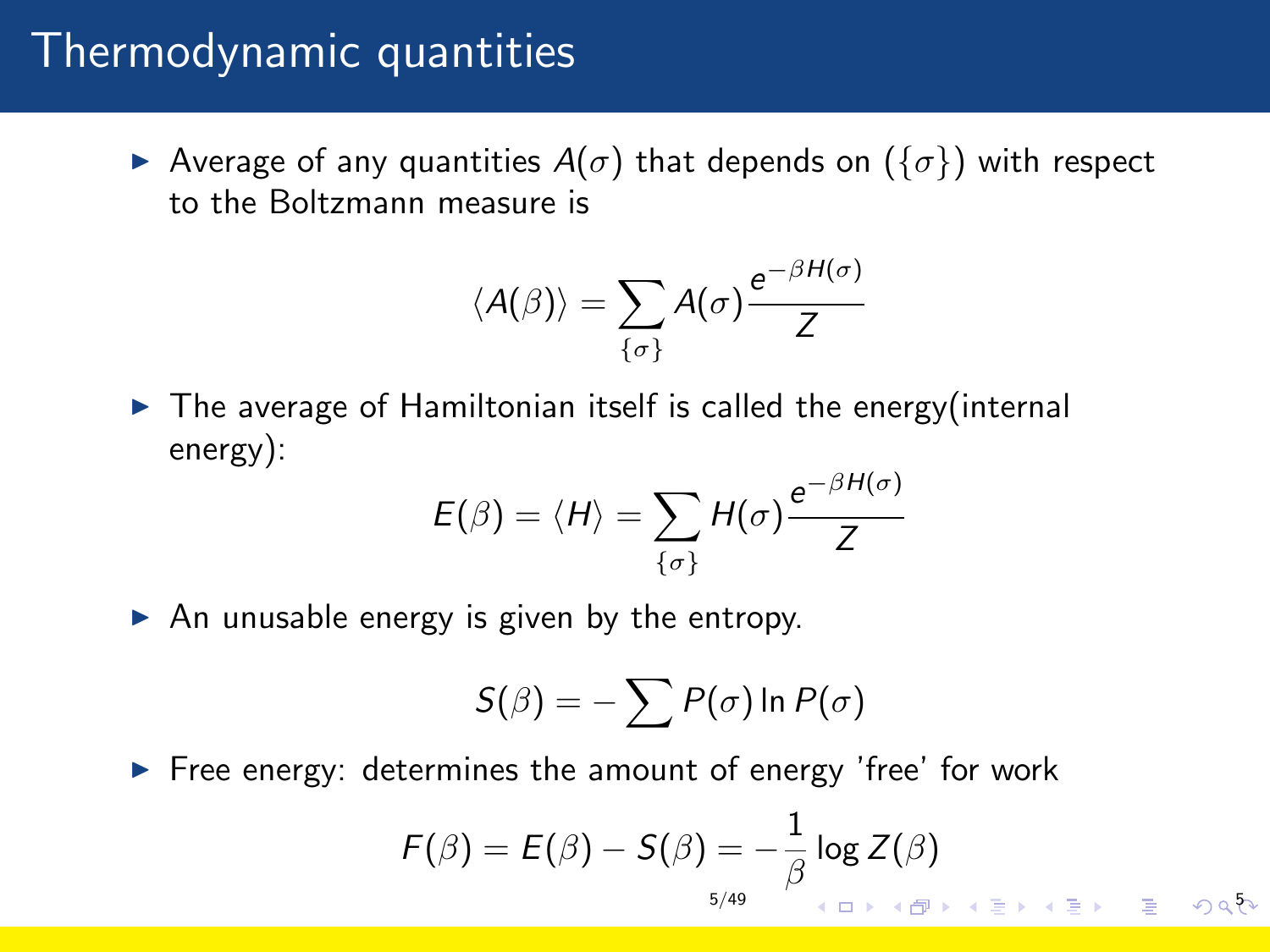$\triangleright$  Notice: The zero temperature limit (when  $\beta \to \infty$ ) of the energy give the value of the minimum of the Hamiltonian (which is called the ground state energy in physics)

$$
\lim_{\beta \to \infty} E(\beta) = \min_{\{\sigma\}} H(\sigma)
$$

 $\triangleright$  The entropy at zero temperature give us the (logarithm of the) number of configuration  $\Omega$  of  $\{\sigma\}$ :

$$
\lim_{\beta\to\infty} \mathcal{S}(\beta) = \log \Omega
$$

[6/49](#page-0-0)

K □ ▶ K @ ▶ K 할 ▶ K 할 ▶ . 할 → 9 q 한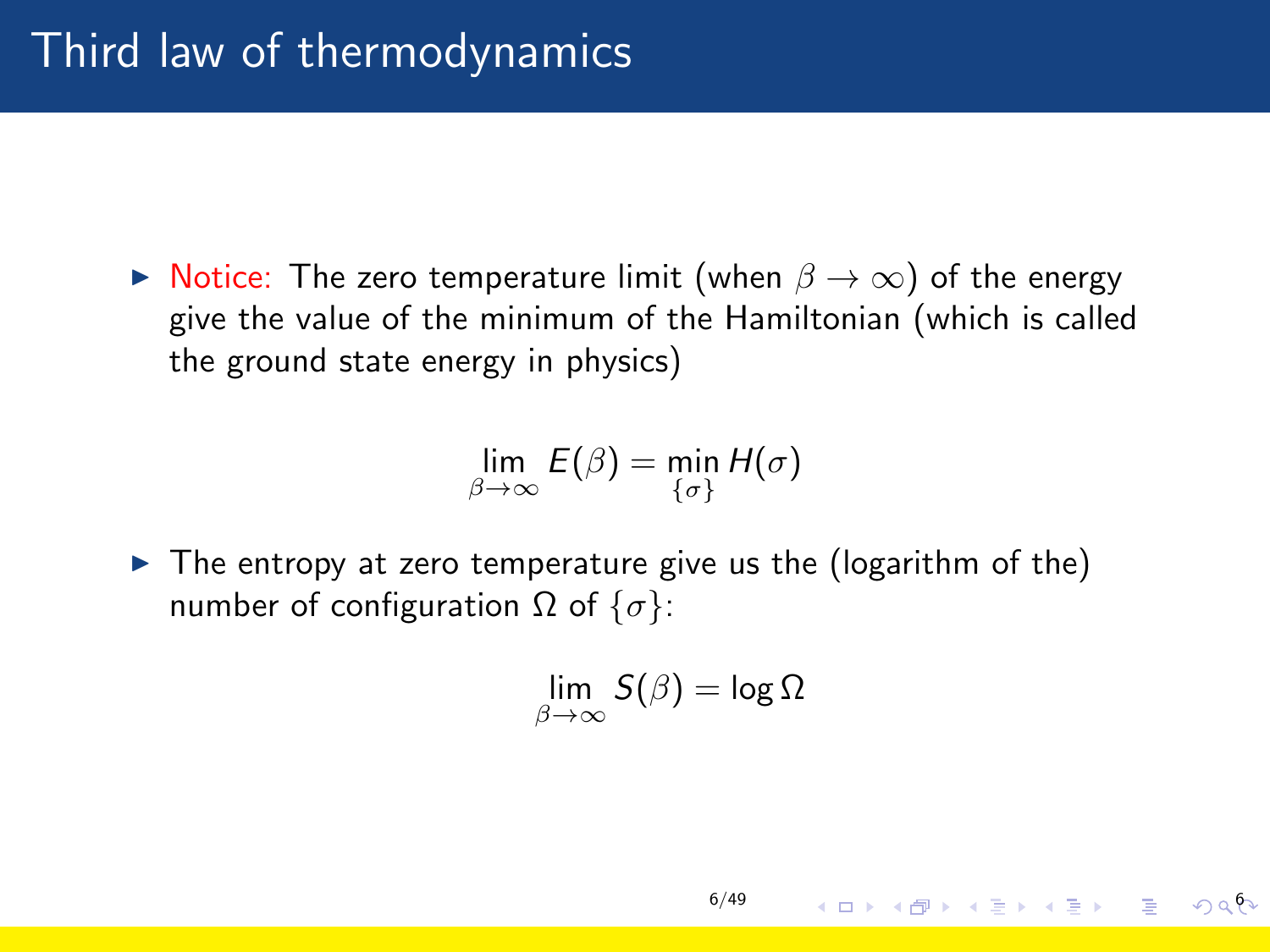$\triangleright$  finding the minimal value of a function of discrete variable, and the corresponding number of assignment

Statistical Physics interpretation:

#### I

 $\triangleright$  computing the ground-state energy (the zero temperature energy) and entropy of the associated statistical physics model!

If we know how to solve the statistical physics model, we know the value of the best assignment

[7/49](#page-0-0)

 $4$  O  $\rightarrow$   $4$   $\overline{7}$   $\rightarrow$   $4$   $\overline{2}$   $\rightarrow$   $4$   $\overline{2}$   $\rightarrow$   $\rightarrow$   $\rightarrow$   $\sqrt{2}$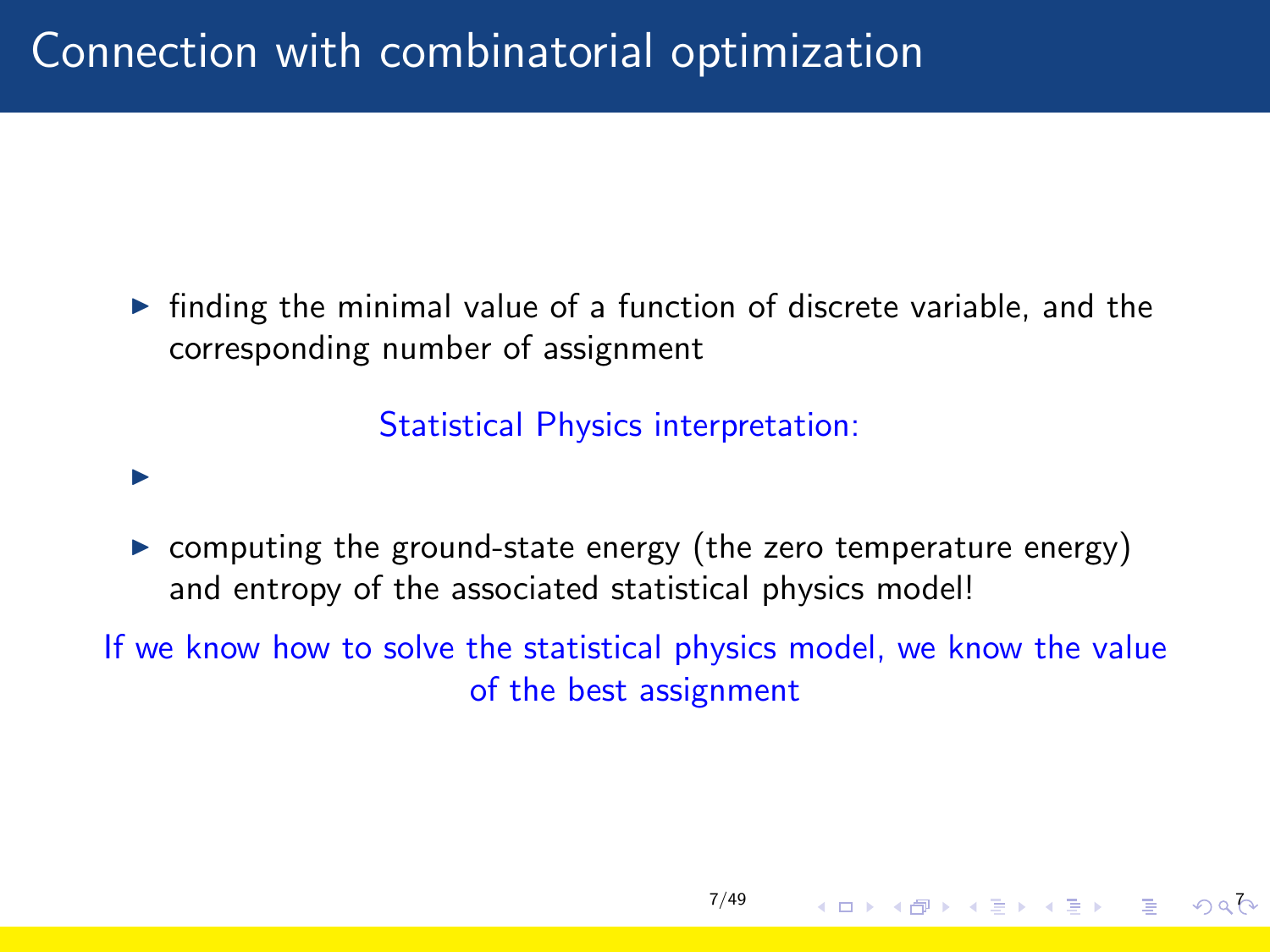### Example: Coloring problem

 $\triangleright$  We need to color a graph with q colors such that two neighboring nodes have a different color.

#### Let's make connection to statistical physics

 $\triangleright$  1. The problem is equivalent to finding the ground state of anti-ferromagnet on a graph, a problem with Hamiltonian :

$$
H = \sum_{i,j \in \mathcal{G}} J \sigma_i \sigma_j
$$

- $\triangleright$  2. Solve statistical problem
- $\triangleright$  3. Configuration with zero energy is a proper coloring
- $\triangleright$  4. If the zero temperature energy is zero, the graph is colorable.
- $\triangleright$  5. The entropy allows to find the number of colors.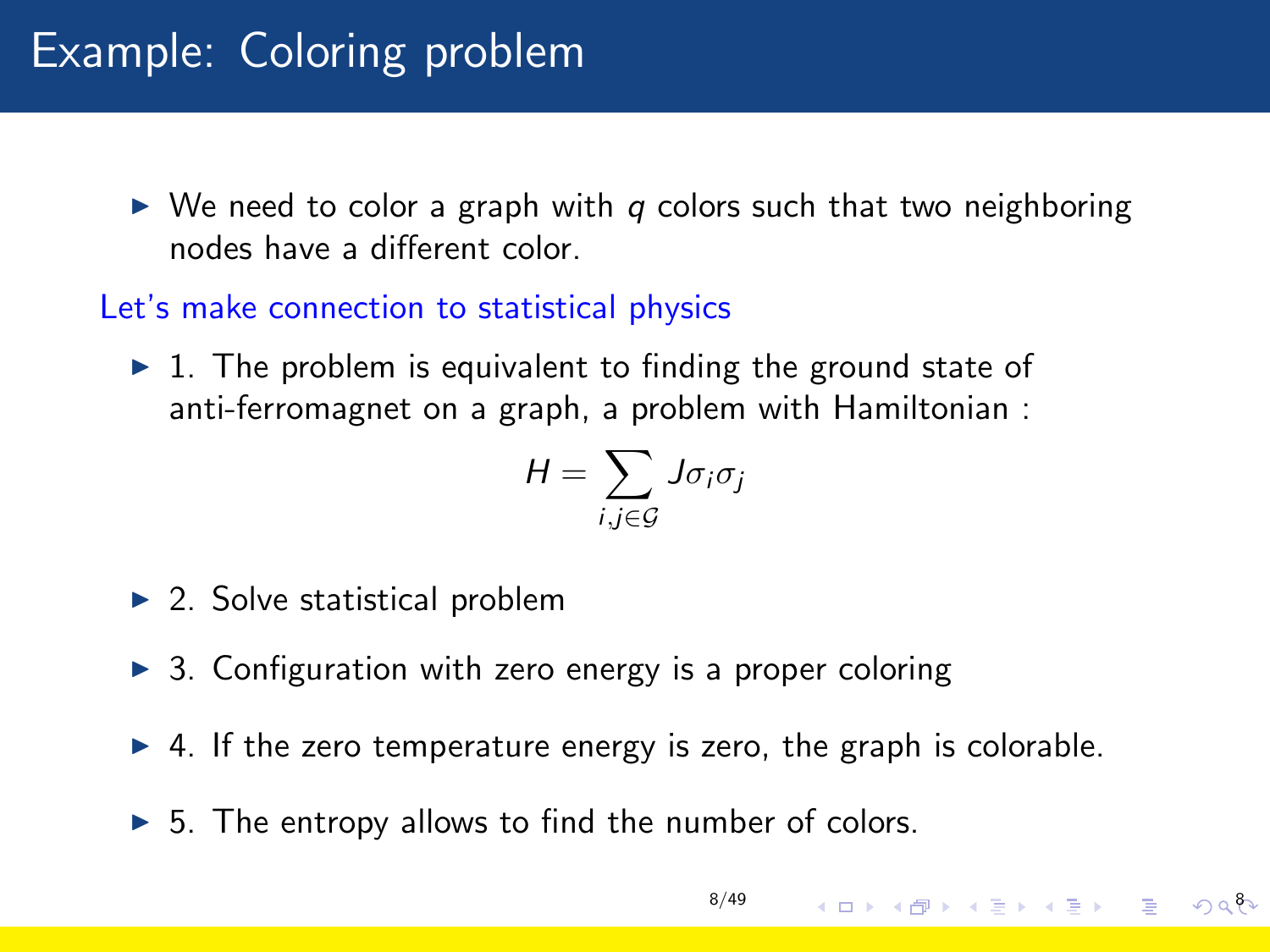# Ising model

- $\triangleright$  An example of pairwise Markov random field with  $\psi_{ij}(x_i, x_j) = \exp\{J_{ij}x_i x_j\}, \ \psi_i(x_i) = \exp\{\theta_i x_i\}$
- $\triangleright$  is a mathematical model of ferromagnetism in statistical mechanics.
- $\triangleright$   $x_i$  represents magnetic dipole moments of atomic spins,  $x_i \in \{+1, -1\}$ , any two adjacent sites  $i, j$  has an interaction  $J_{ii}$
- riangleright each site i has an external magnetic field  $\theta_i$
- $\triangleright$  The energy for each configuration is

$$
H(\mathbf{X}) = -\sum_{i,j} J_{ij}x_i x_j - \sum_i \theta_i x_i
$$

 $\blacktriangleright$  The configuration probability is

$$
P(\mathbf{X}) = \frac{e^{-\beta H(\mathbf{X})}}{Z} = \frac{e^{-\beta \sum_{i,j} J_{ij} x_i x_j - \beta \sum_{i} \theta_i x_i}}{Z}
$$

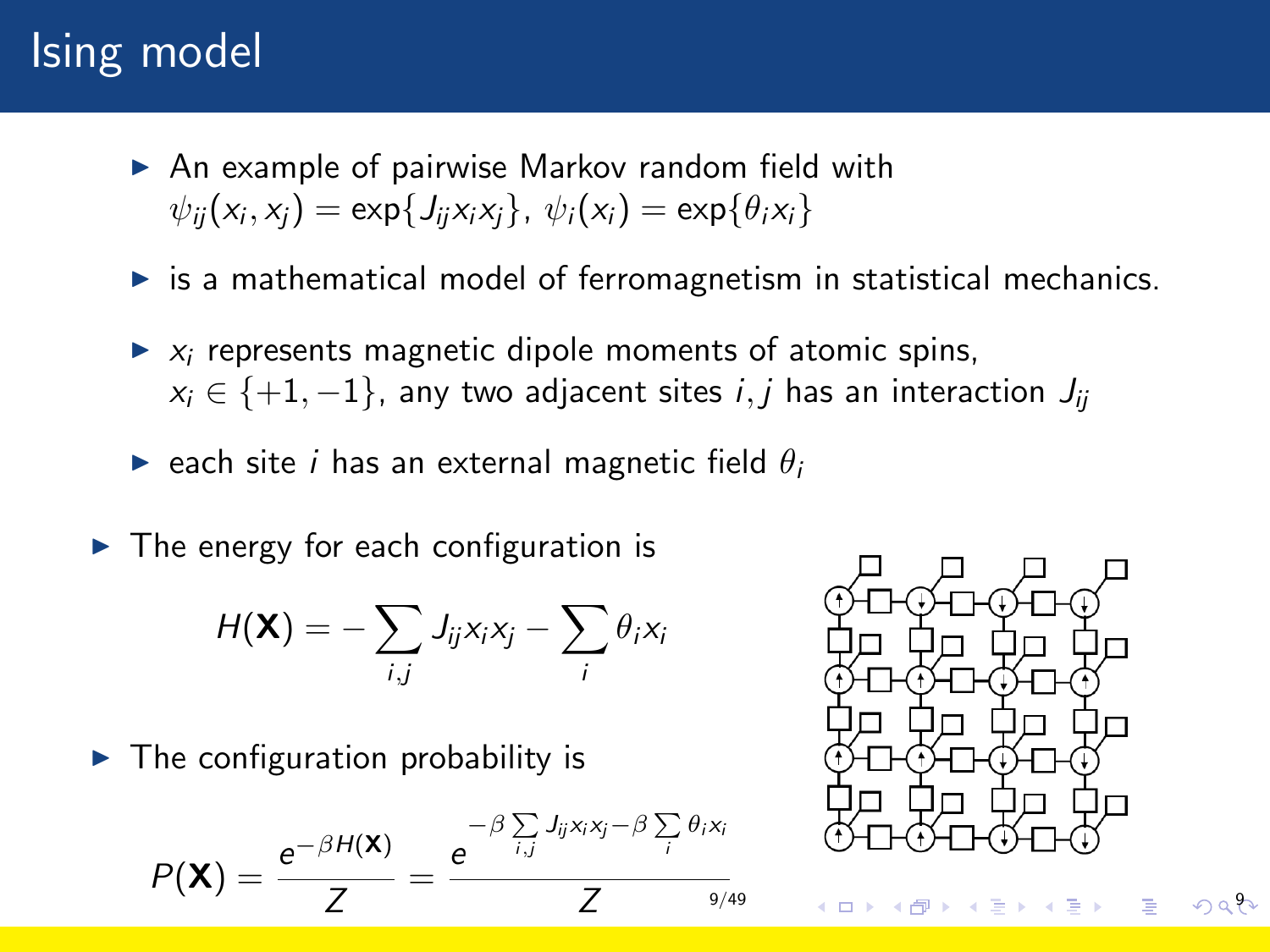- $\blacktriangleright$  In spin-glasses, disorder is explicitly present in the Hamiltonian, typically under the form of random couplings J among the degrees of freedom X
- $\triangleright$  Disorder J is specified by it's probability distribution example Sherrington and Kirkpatrick model (SK)

$$
H(X)=-\sum_{i,j}J_{ij}x_ix_j
$$

- $\triangleright$  spins  $x_i = +1, -1$  are the degrees of freedom
- $\triangleright$  Couplings between neighboring spins follow a Gaussian distribution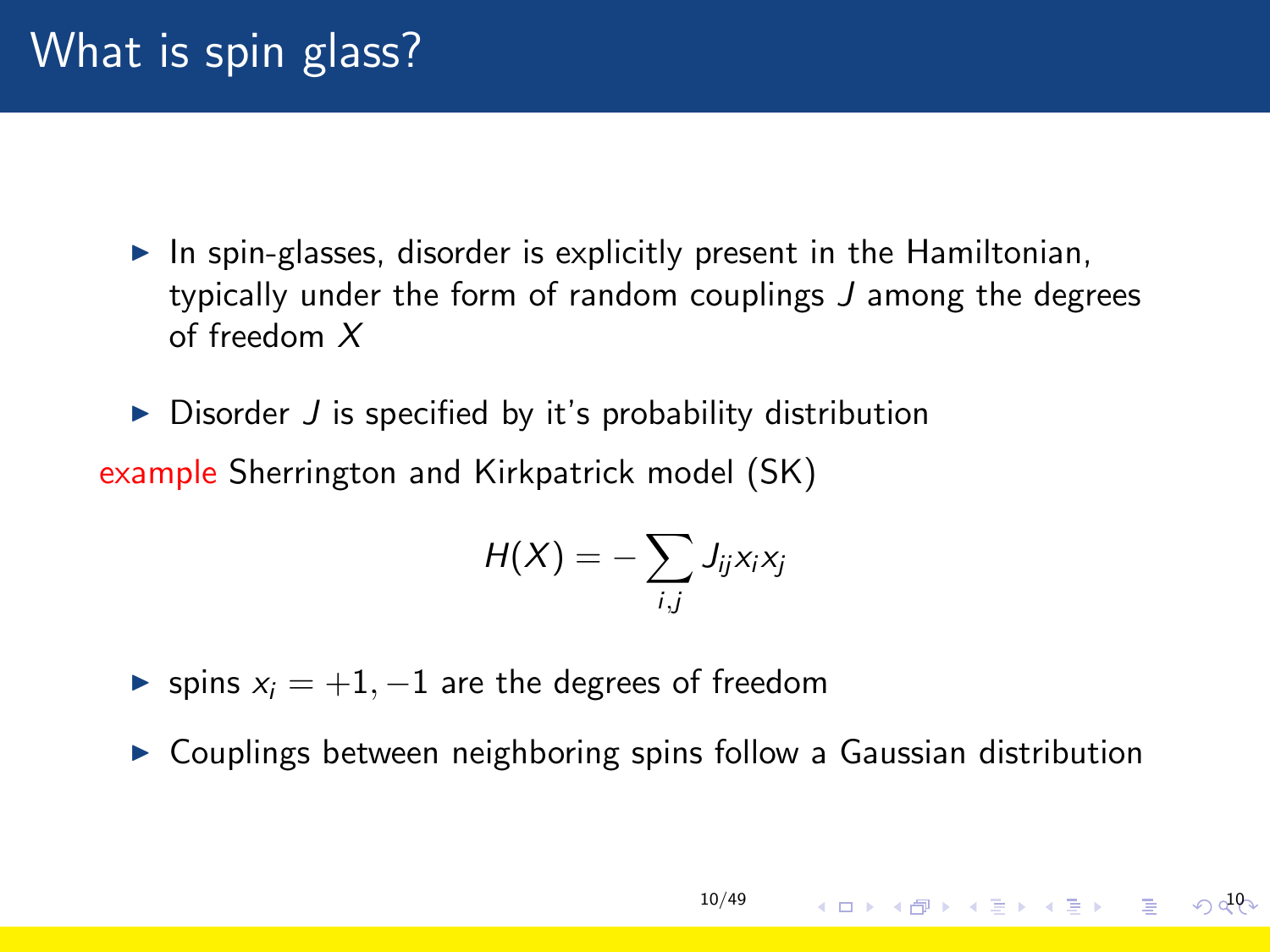#### Objective:

$$
\digamma = \frac{1}{\beta}\log Z
$$

where

$$
Z=\sum_{x}e^{-\beta H(x,J)}
$$

 $\blacktriangleright$  1. Replica theory: typical macroscopic properties averaged over the quenched randomness

$$
f=\lim_{n\to 0}-\frac{1}{\beta n}\langle \log Z^n\rangle_J
$$

- $\triangleright$  2. Cavity method: Correction of Naive mean field, by subtracting the self induced filed
- $\triangleright$  3. TAP method: enables us to compute the thermal average of the dynamic variables for [a given realization.](#page-0-0) 11/49  $(1)$   $(1)$   $(1)$   $(1)$   $(1)$   $(1)$   $(1)$   $(1)$   $(1)$   $(1)$   $(1)$   $(1)$   $(1)$   $(1)$   $(1)$   $(1)$   $(1)$   $(1)$   $(1)$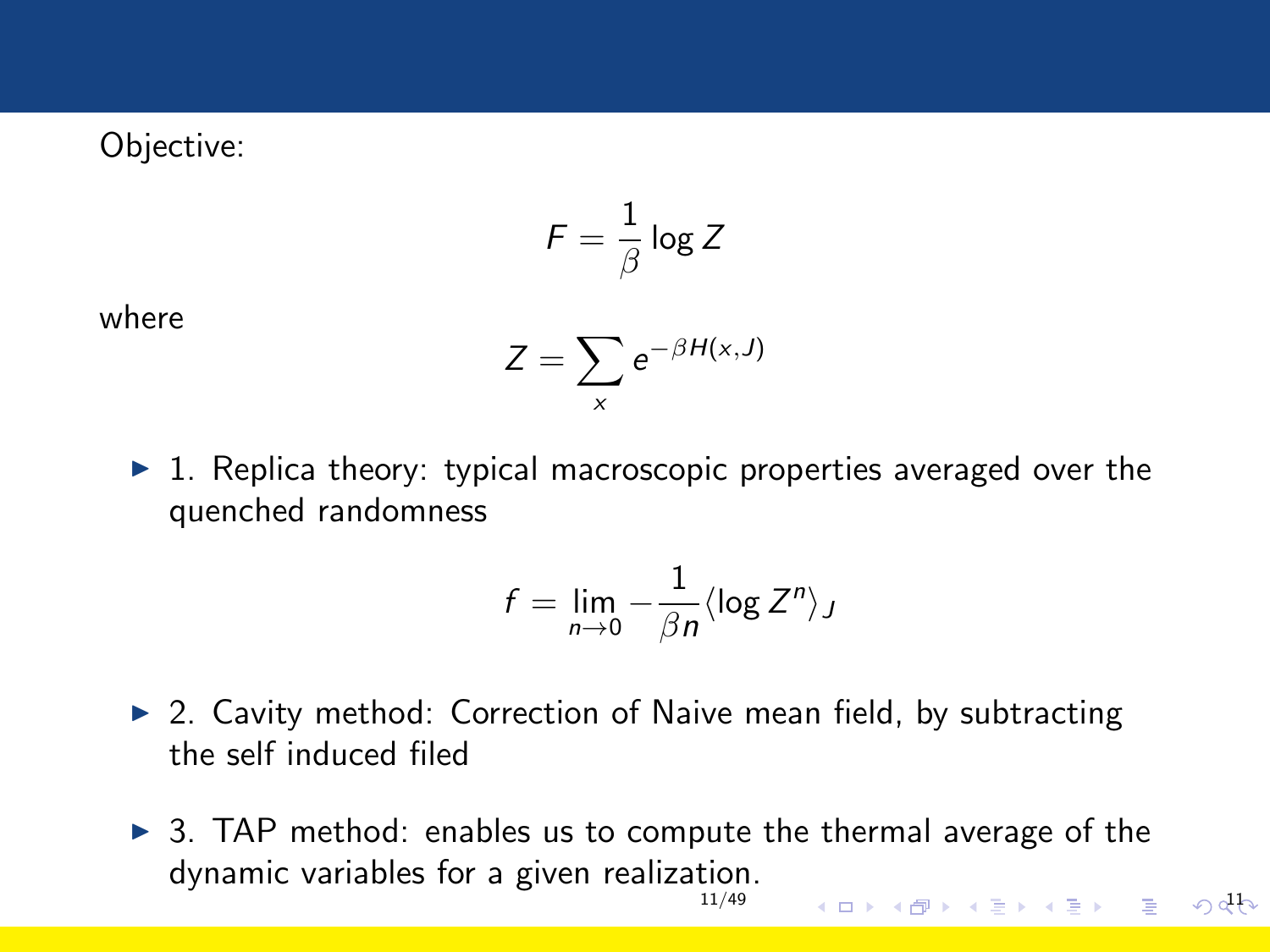# **Outline**

- $\blacktriangleright$  Some thermodynamic quantities
- $\triangleright$  Mean field approximation
- ▶ TAP ( Thouless, Anderson and Palmer )
	- $\blacktriangleright$  Cavity approach
	- $\blacktriangleright$  Plefka expansion
- $\triangleright$  Self averaging property
- $\blacktriangleright$  Replica method
- $\triangleright$  Applications of statistical physics in information theory

[12/49](#page-0-0)

 $(1, 1)$   $(1, 1)$   $(1, 1)$   $(1, 1)$   $(1, 1)$   $(1, 1)$   $(1, 1)$   $(1, 1)$   $(1, 1)$   $(1, 1)$   $(1, 1)$ 

- $\blacktriangleright$  Error correcting code
- $\blacktriangleright$  Lossy compression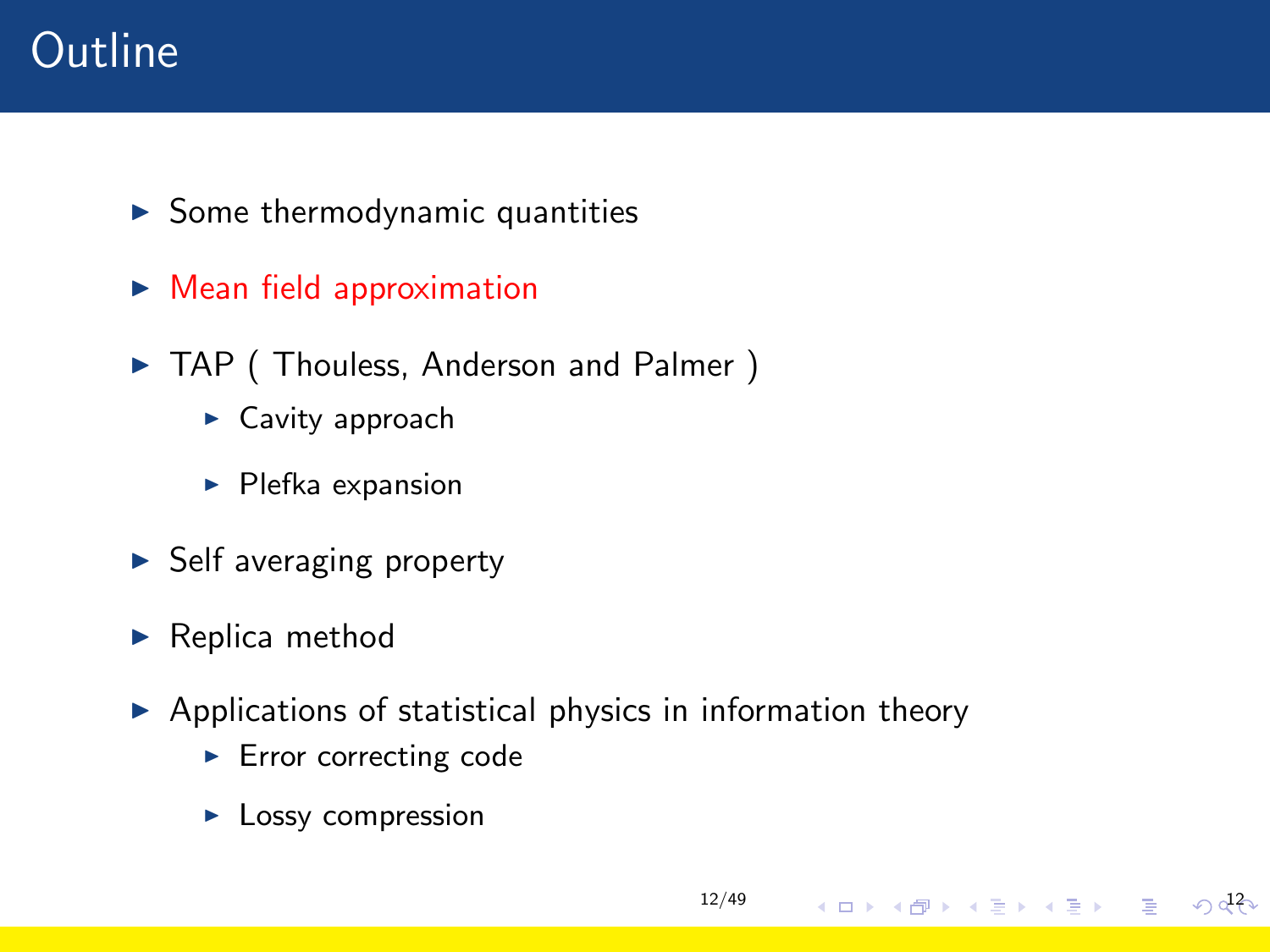- $\triangleright$  Variational method approximates an intractable distribution  $P(X)$  of random variables  $\mathbf{X} = (S_1, ..., S_N)$  by a tractable distribution  $Q(\mathbf{X})$
- $\triangleright$  Q is chosen to minimize certain distance measure.

$$
KL(Q||P) = \sum_{\mathbf{X}} Q(\mathbf{X}) \ln \frac{Q(\mathbf{X})}{P(\mathbf{X})} = \langle \ln \frac{Q}{P} \rangle_Q
$$

where  $\langle .\rangle_Q$  denotes the expectation with respect to Q

 $14\pi$   $13\pi$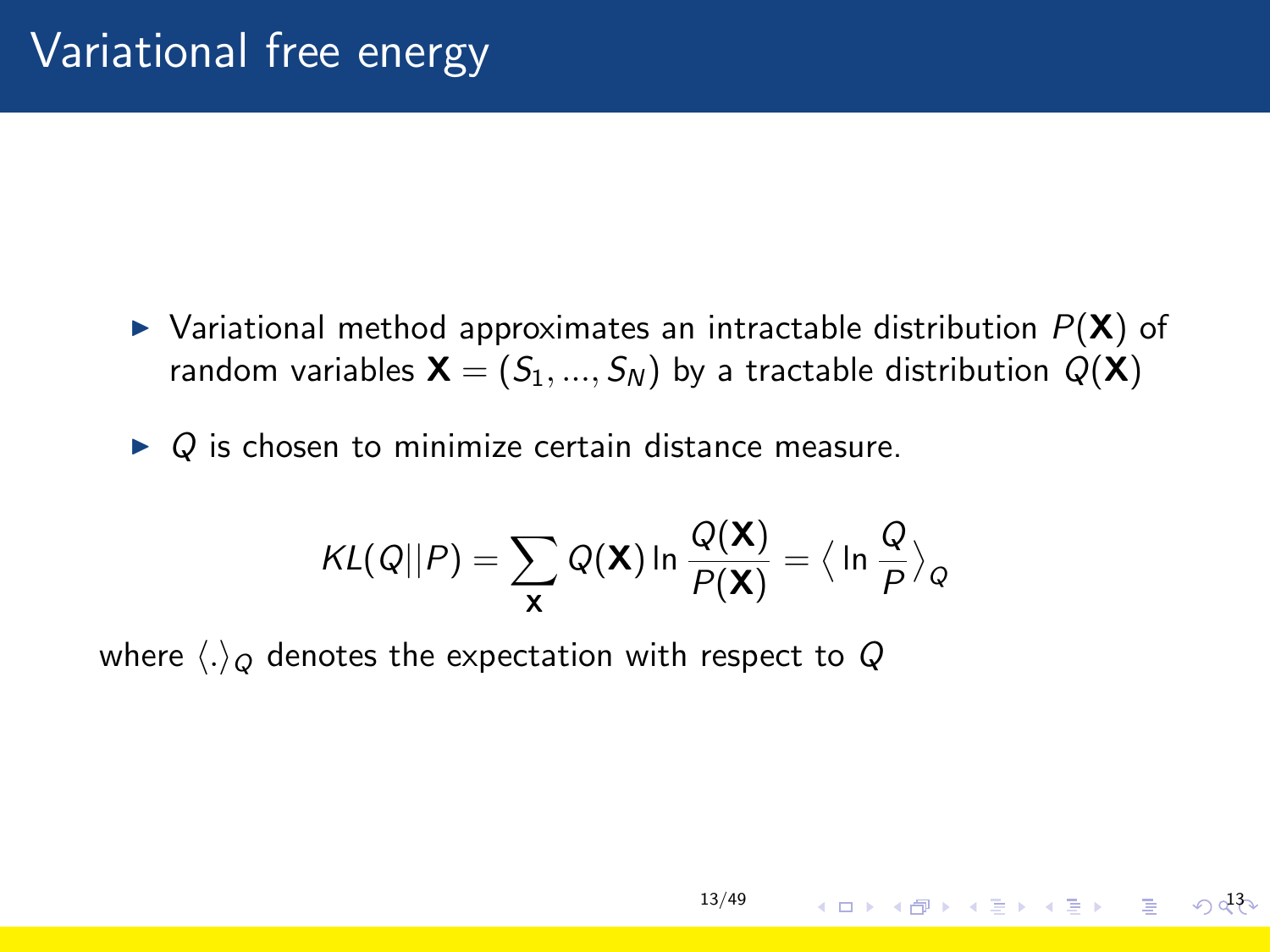To find the best approximate to  $P = \frac{e^{-H(X)}}{Z}$ Z

$$
KL(Q||P) = \ln Z + E[Q] - S[Q]
$$

where

► 
$$
S[Q] = -\sum_{\mathbf{X}} Q(\mathbf{X}) \ln Q(\mathbf{X})
$$
 is the entropy of  $Q$   
\n►  $E[Q] = \sum_{\mathbf{X}} Q(\mathbf{X}) H[\mathbf{X}]$  is called average energy  
\n⇒  $\min_{Q} KL(Q||P) = \ln Z + \min_{Q} \underbrace{(E[Q] - S[Q])}_{\text{Variational free energy}}$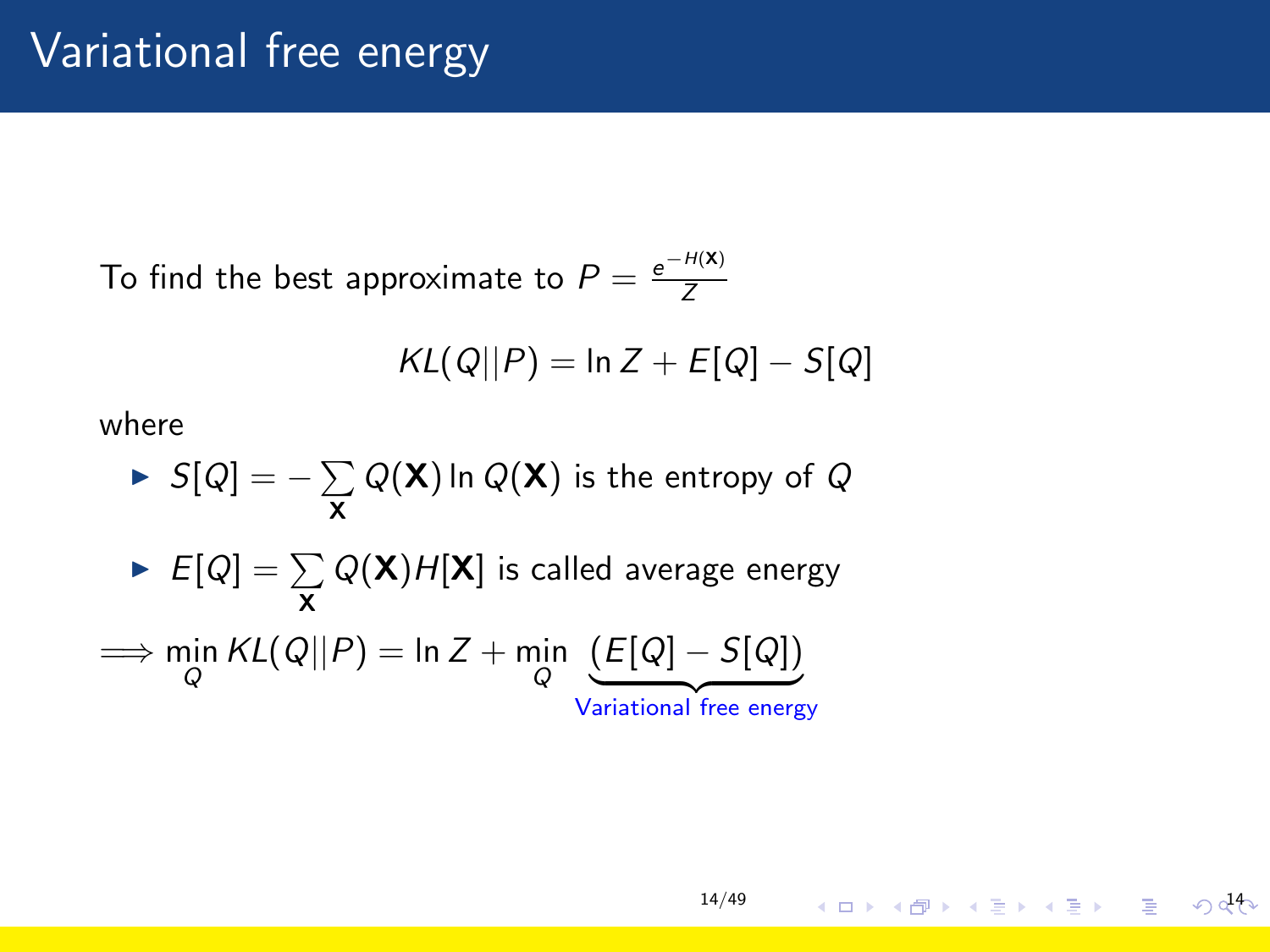$\triangleright$  The model under consideration is a Boltzmann machine.

$$
P(\mathbf{X}) = \frac{e^{-H(\mathbf{X})}}{Z} = \frac{e^{-\sum_{i,j} J_{ij}x_i x_j - \sum_{i} \theta_i x_i}}{Z}
$$

 $\triangleright$  For binary variable it is convenient to reparametrize these marginals as follows,

$$
m_j = \langle x_j \rangle_Q \Rightarrow Q_j(x_j) = \frac{1 + x_j m_j}{2}
$$

[15/49](#page-0-0)

 $150$   $(150)$   $(150)$   $(150)$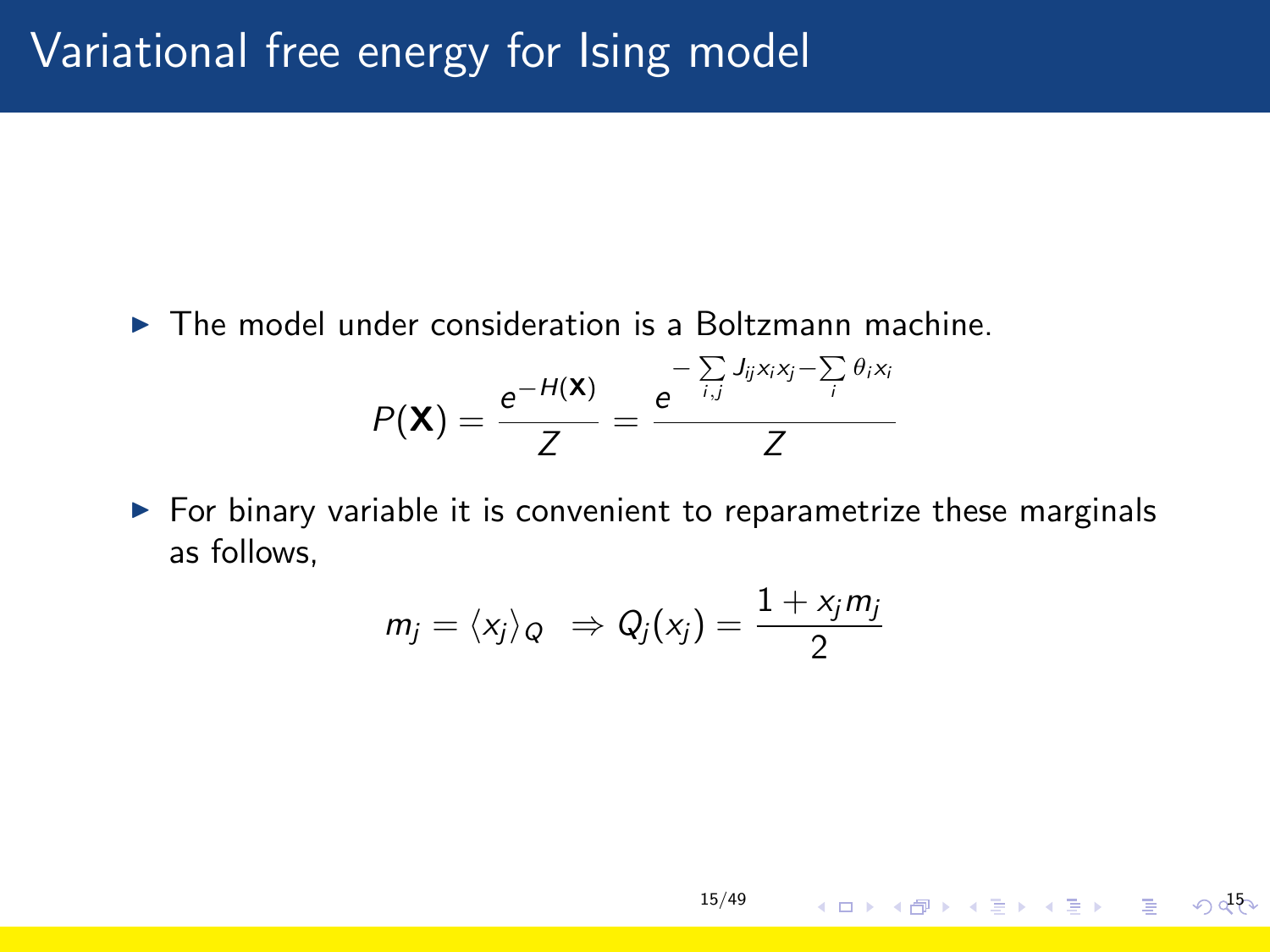Find a factorized distribution that best describes the true distribution.

 $\triangleright$  For binary variable the most general factorized distribution has the form.

$$
Q^{MF}(x) = \prod_i Q_i(x_i) = \prod_i \frac{(1+x_i m_i)}{2}
$$

$$
\blacktriangleright \; KL(Q^{MF}||P) = E(Q^{MF}) - S(Q^{MF}) + \log(Z)
$$

$$
\blacktriangleright \ E(Q^{MF}) = \sum Q^{MF} H(x) = -\sum_{ij} J_{ij} m_i m_j
$$

$$
\blacktriangleright S(Q^{MF}) = -\sum_{i} Q^{MF} \ln Q^{MF} = -\sum_{i} \left( \frac{1+m_i}{2} \ln \frac{1+m_i}{2} + \frac{1-m_i}{2} \ln \frac{1-m_i}{2} \right)
$$

[16/49](#page-0-0)  $16 + 16 + 12 + 12 + 12 = 0$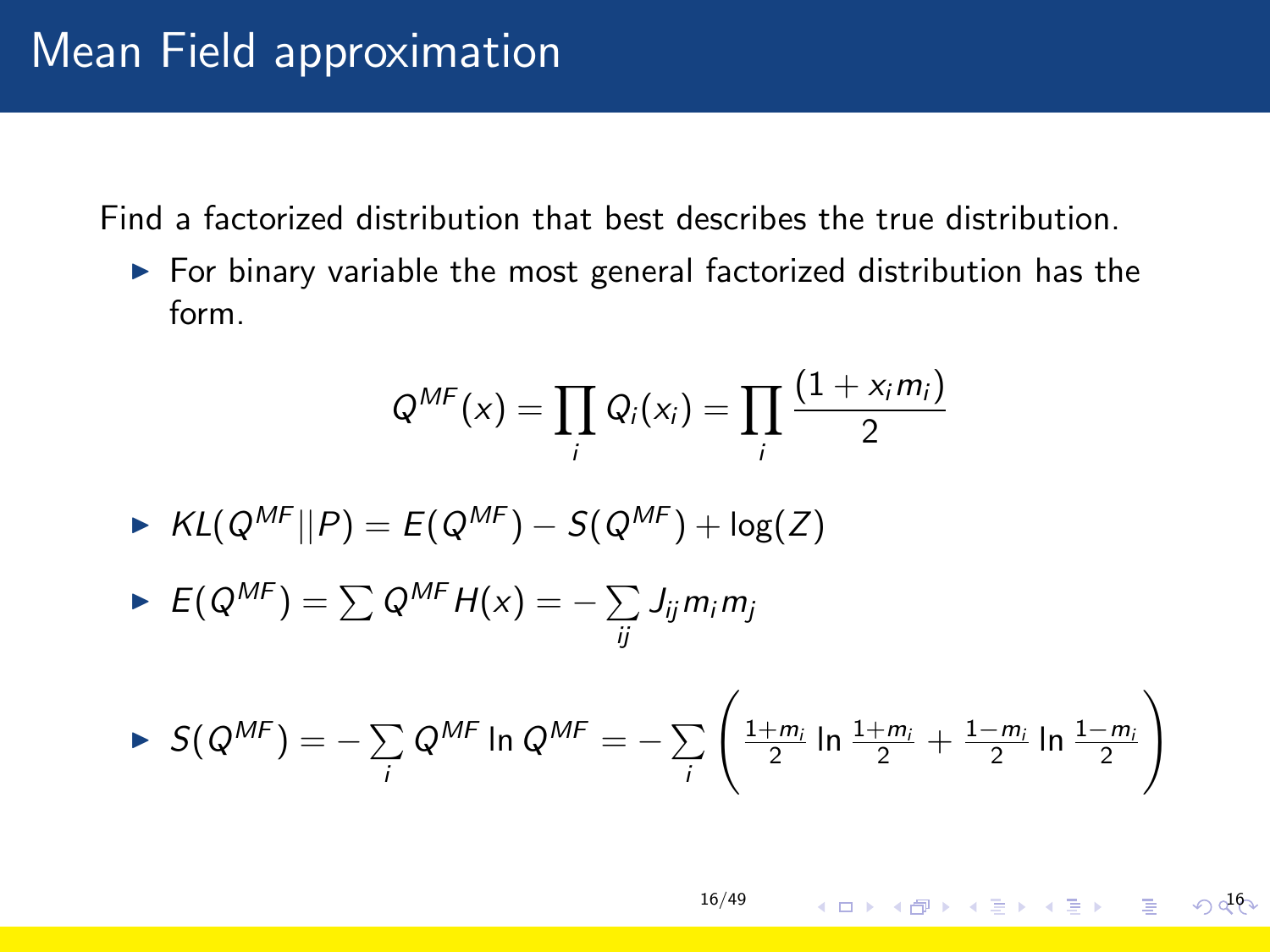$$
\min_{m_i} KL(Q^{MF}||P)
$$

#### $\blacktriangleright$  take derivative with respect to  $m_i$

$$
\triangleright \frac{\partial}{\partial m_i}\bigg\{-\sum_{ij}J_{ij}m_im_j+\sum_i\frac{1+m_i}{2}\ln\frac{1+m_i}{2}+\frac{1-m_i}{2}\ln\frac{1-m_i}{2}+\log(Z)\bigg\}
$$

1750 - 4 17 4 17 4 17 4 17 4 17 4 17 18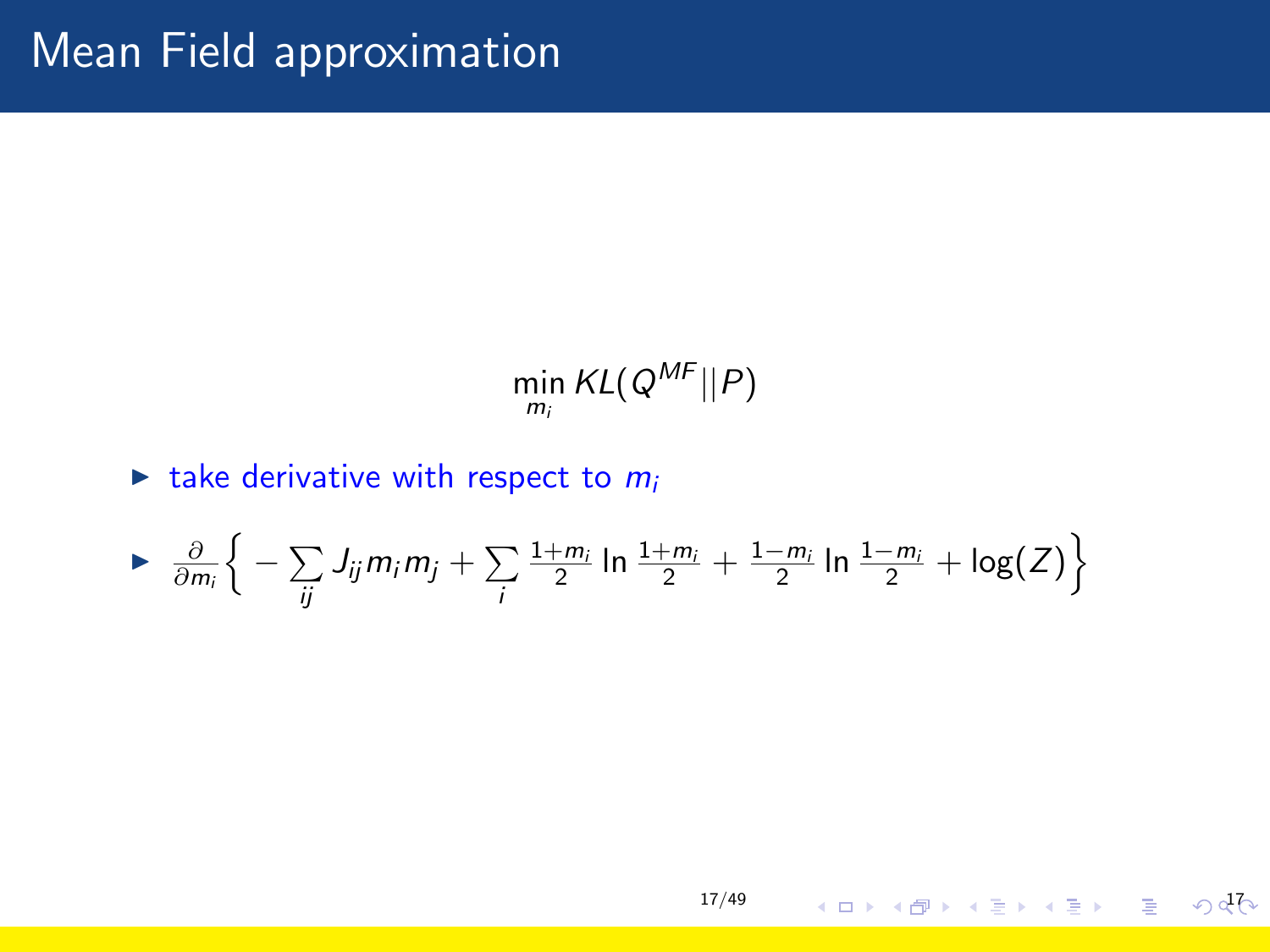#### Mean Field fixed points

$$
\frac{\partial KL}{\partial m_i} = -\sum_{j \in N(i)} J_{ij} m_j + \log \left( \frac{m_i}{1 - m_i} \right) = 0
$$

 $\blacktriangleright$  Fixed points of MF approximation:

$$
m_i = \frac{\exp(\sum_j J_{ij}m_j) - \exp(-\sum_j J_{ij}m_j)}{\exp(\sum_j J_{ij}m_j) + \exp(-\sum_j J_{ij}m_j)}
$$

$$
\Rightarrow m_i = \tanh(\sum_j J_{ij}m_j), \quad i = 1, ..., N
$$

[18/49](#page-0-0)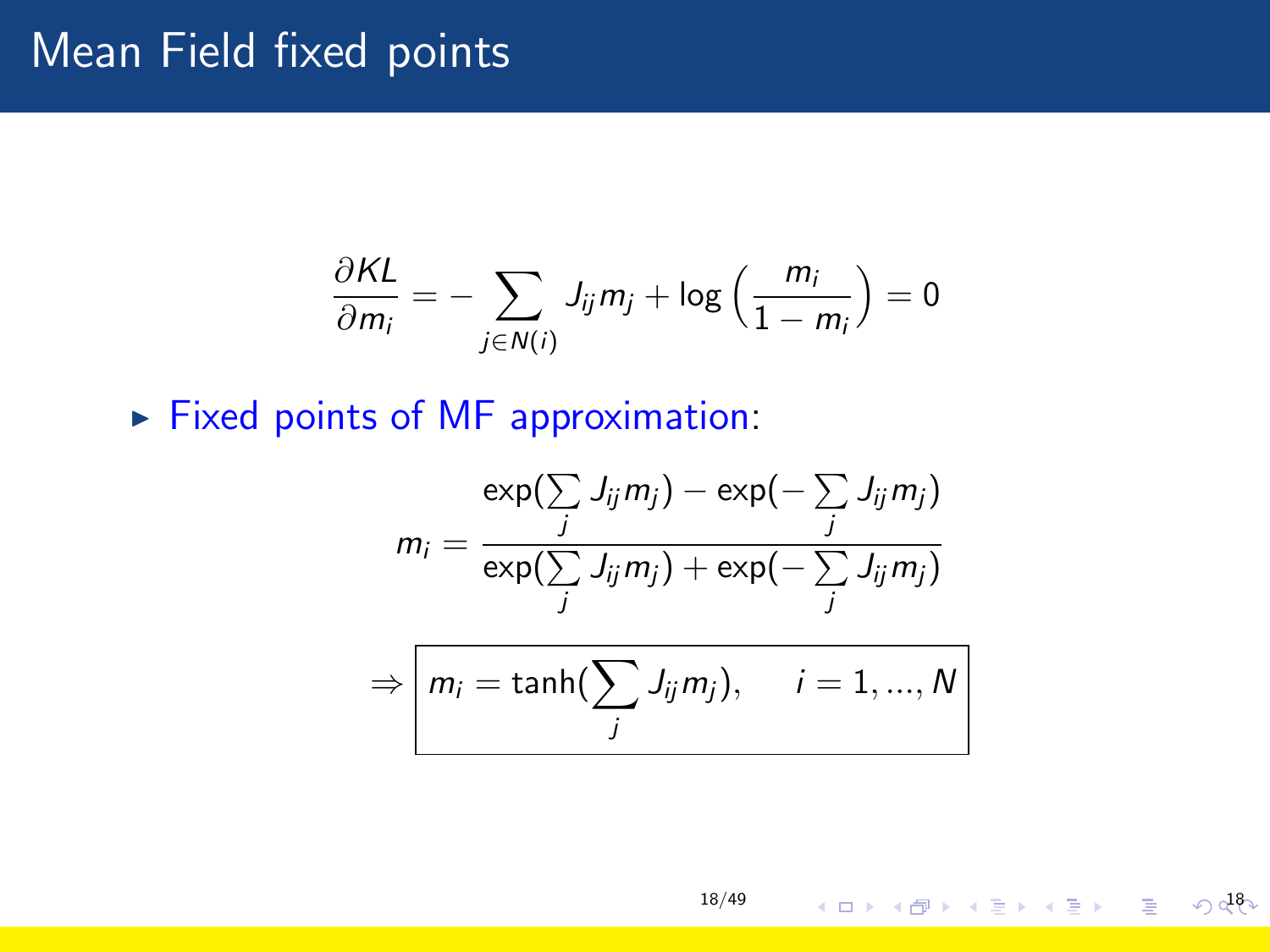Naive approach:

$$
\langle X_i \rangle = \Big\langle \tanh \big( \sum_j J_{ij} X_j \big) \Big\rangle_P, \quad i = 1, ..., N
$$

In Naive approach the expectation is with respect to the difficult  $P$ .

 $\triangleright$  The expectation is outside the nonlinear function Mean field approach :

$$
\langle X_i \rangle = \tanh \big( \sum_j J_{ij} \langle X_j \rangle_Q \big), \quad i = 1, ..., N
$$

 $\blacktriangleright$  MF replaces the field  $h_i = \sum_j J_{ij}X_j$  by it's mean field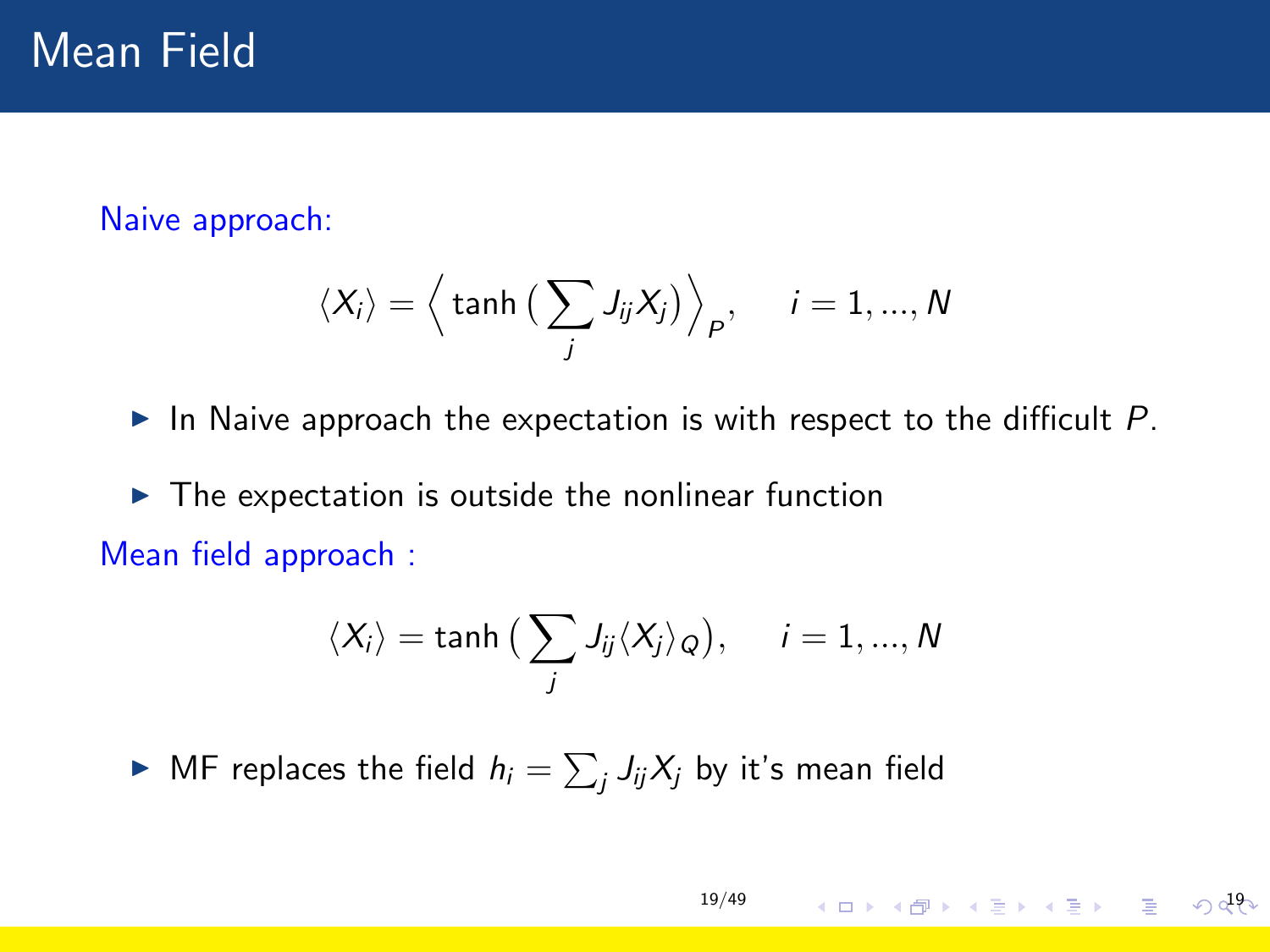

$$
m_i = \tanh(\sum_j J_{ij}m_j), \quad i = 1, ..., N
$$
 (1)

[20/49](#page-0-0)

4 ロ → 4 @ → 4 블 → 4 블 → 1 블 → 6 020

#### **Note**

 $\blacktriangleright$  The intractable task of computing marginals has been replaced by the problem of solving a set of nonlinear equations.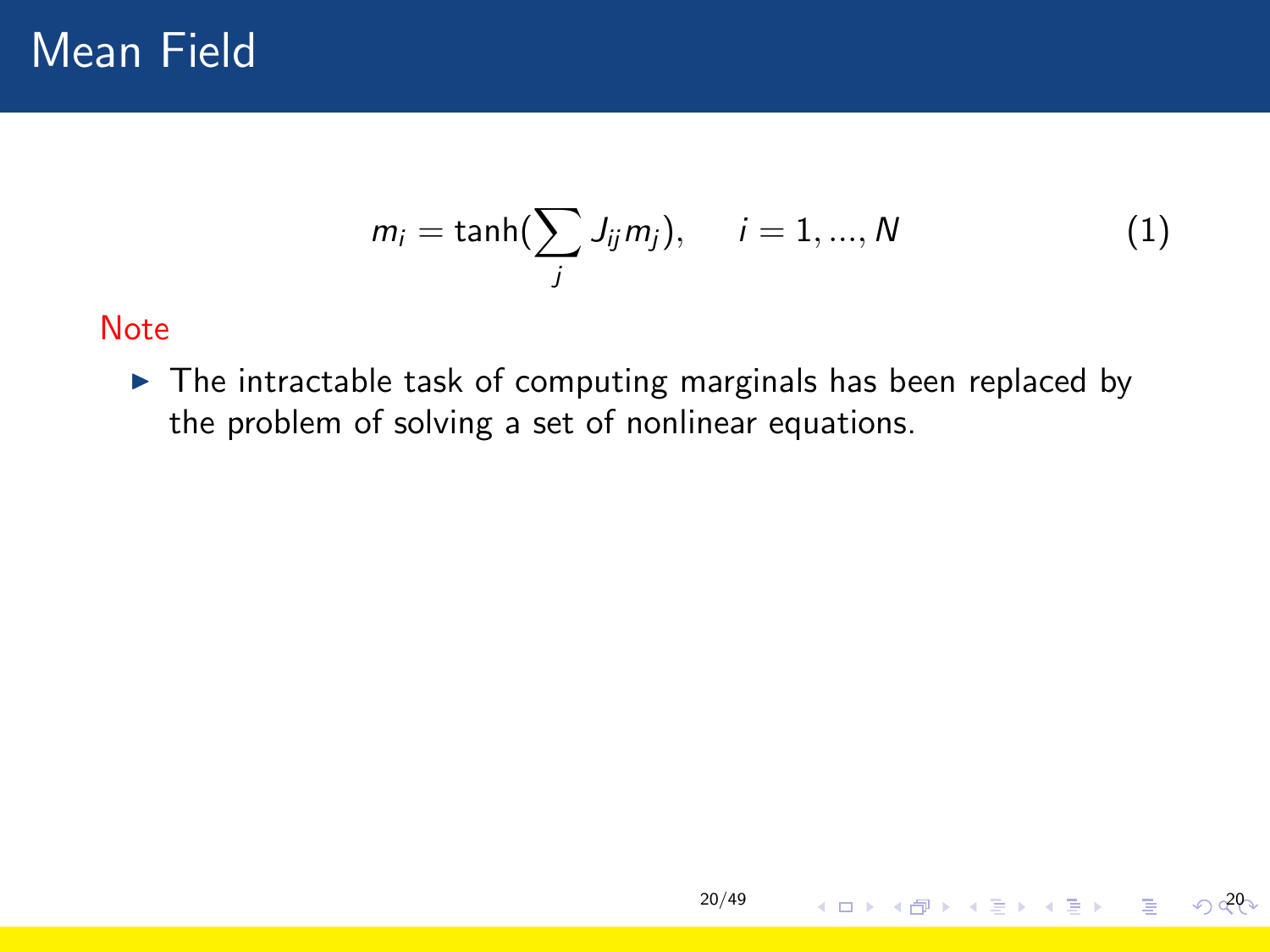$$
m_i = \tanh(\sum_j J_{ij}m_j), \quad i = 1,...,N
$$
 (1)

#### **Note**

- $\triangleright$  The intractable task of computing marginals has been replaced by the problem of solving a set of nonlinear equations.
- These MF equations are run sequentially, i.e. we fix all  $m_j$  except  $m_i$ .

[20/49](#page-0-0)

4 ロ → 4 @ → 4 를 → 4 를 → \_ 를 → 6 0<sup>21</sup>0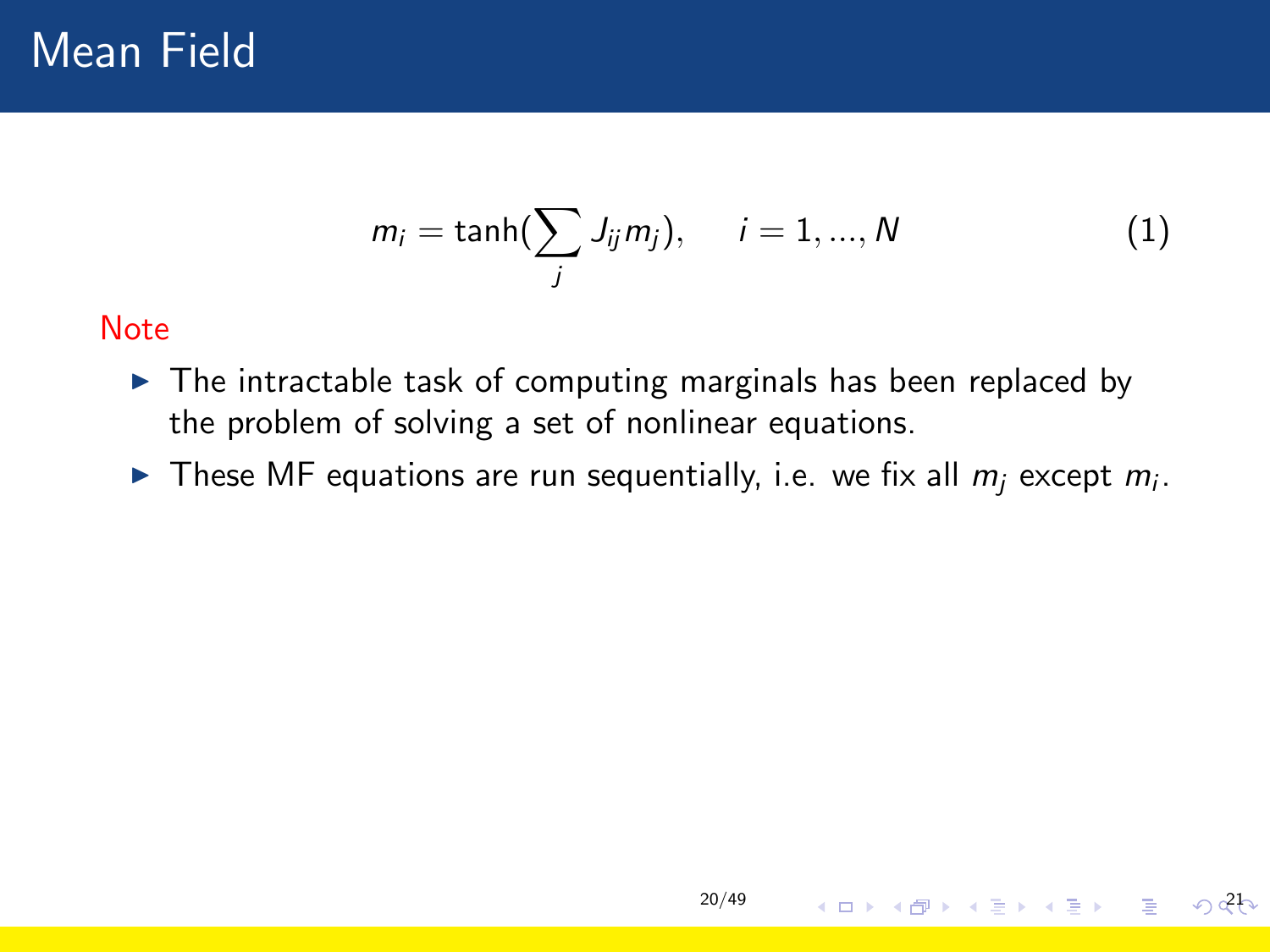$$
m_i = \tanh(\sum_j J_{ij}m_j), \quad i = 1, ..., N
$$
 (1)

#### Note

- $\triangleright$  The intractable task of computing marginals has been replaced by the problem of solving a set of nonlinear equations.
- These MF equations are run sequentially, i.e. we fix all  $m_j$  except  $m_i$ .
- In each step MF free energy is convex. Equation  $(1)$  finds minimum in one step.

[20/49](#page-0-0)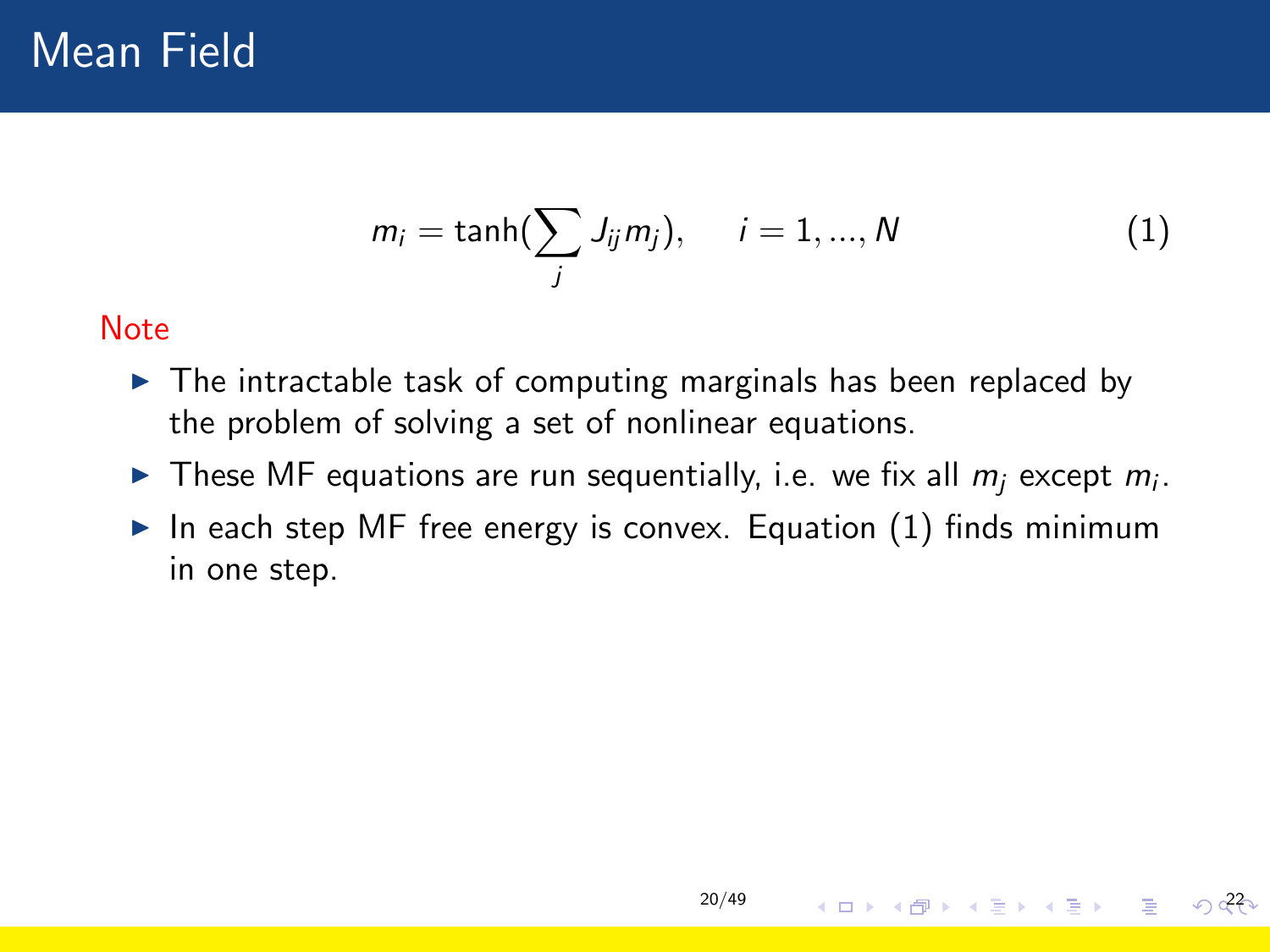$$
m_i = \tanh(\sum_j J_{ij}m_j), \quad i = 1, ..., N
$$
 (1)

#### Note

- $\triangleright$  The intractable task of computing marginals has been replaced by the problem of solving a set of nonlinear equations.
- These MF equations are run sequentially, i.e. we fix all  $m_j$  except  $m_i$ .
- In each step MF free energy is convex. Equation  $(1)$  finds minimum in one step.
- $\triangleright$  This procedure can be interpreted as coordinate descent in the  $m_i$

[20/49](#page-0-0)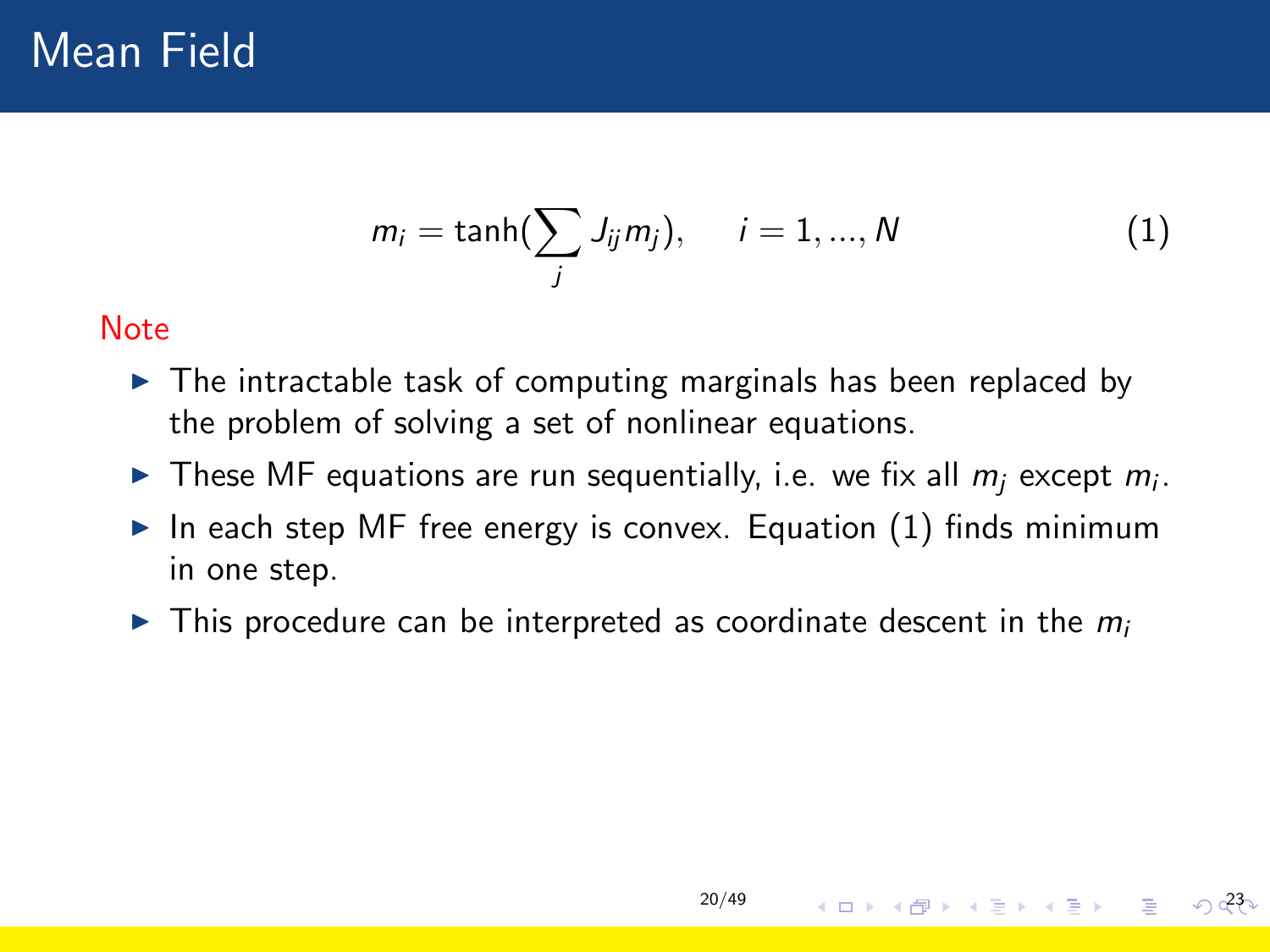$$
m_i = \tanh(\sum_j J_{ij}m_j), \quad i = 1, ..., N
$$
 (1)

#### **Note**

- $\triangleright$  The intractable task of computing marginals has been replaced by the problem of solving a set of nonlinear equations.
- These MF equations are run sequentially, i.e. we fix all  $m_j$  except  $m_i$ .
- In each step MF free energy is convex. Equation  $(1)$  finds minimum in one step.

[20/49](#page-0-0)

- $\triangleright$  This procedure can be interpreted as coordinate descent in the  $m_i$
- Alternatively, all parameters  $m_i$  can be updated in parallel.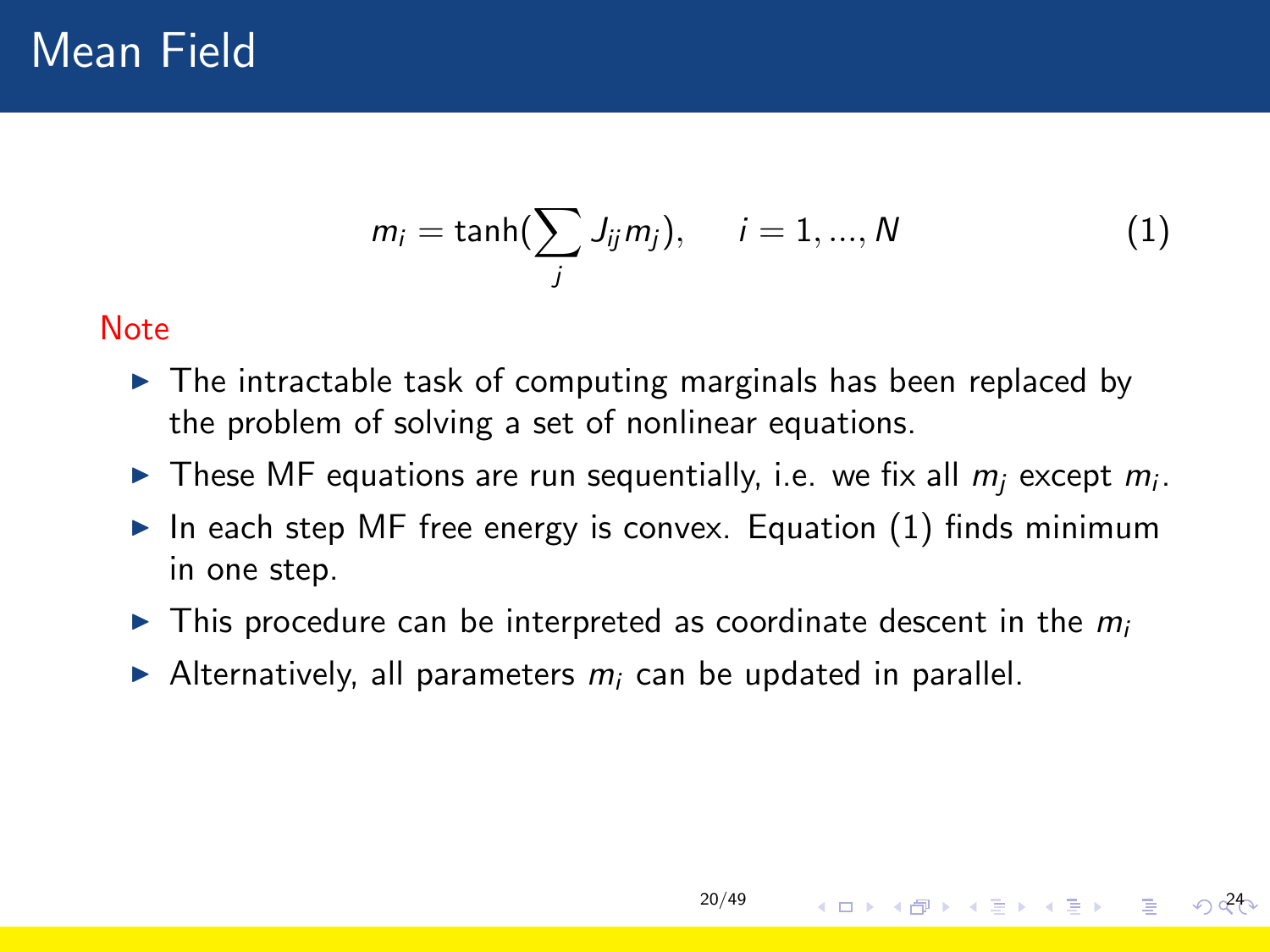$$
m_i = \tanh(\sum_j J_{ij}m_j), \quad i = 1, ..., N
$$
 (1)

#### <span id="page-24-0"></span>**Note**

- $\triangleright$  The intractable task of computing marginals has been replaced by the problem of solving a set of nonlinear equations.
- These MF equations are run sequentially, i.e. we fix all  $m_j$  except  $m_i$ .
- In each step MF free energy is convex. Equation  $(1)$  finds minimum in one step.
- $\triangleright$  This procedure can be interpreted as coordinate descent in the  $m_i$
- Alternatively, all parameters  $m_i$  can be updated in parallel.
- $\triangleright$  Doesn't guarantee of decreasing the cost function at each iteration.

[20/49](#page-0-0)

 $25^{\circ}$   $(1)$   $(2)$   $(3)$   $(4)$   $(5)$   $(2)$   $(5)$   $(5)$   $(5)$   $(5)$   $(5)$   $(5)$   $(5)$   $(5)$   $(5)$   $(5)$   $(5)$   $(5)$   $(5)$   $(5)$   $(5)$   $(5)$   $(5)$   $(5)$   $(5)$   $(5)$   $(5)$   $(5)$   $(5)$   $(5)$   $(5)$   $(5)$   $(5)$   $(5)$   $(5)$   $($ 

- $\triangleright$  There might be many solutions to (1).
- $\triangleright$  Some of the solutions may not be local minima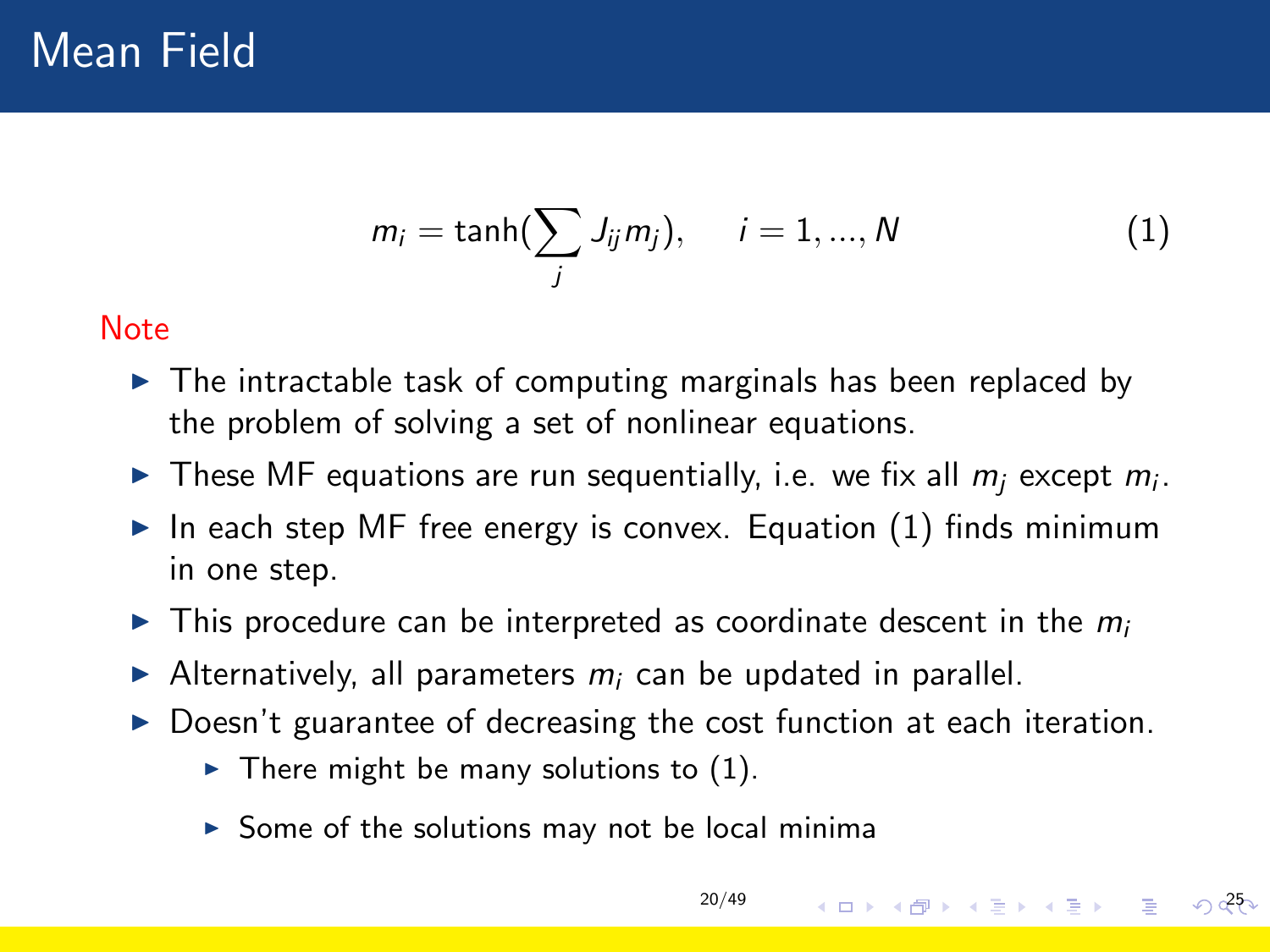<span id="page-25-0"></span> $\blacktriangleright$  In d-dimensional Ising model without the external magnetic field  $(\theta = 0)$  and having the same interaction  $J_{ii} = \alpha$ 

$$
m^{(t+1)} = \tanh(2d\alpha m^{(t)})
$$



► For  $\alpha < \frac{1}{2d}$ , the iteration converges to  $\lim_{t \to \infty} m^{(t)} = 0$  (left figure) For  $\alpha > \frac{1}{2d}$ , if  $m^{(0)} \lessgtr 0 \Rightarrow \lim_{t \to \infty} m^{(t)} = \mp m^*$ 



[\[4\]](#page-1-3)A. Montanari, Lecture notes for inference  $in_{4}$ grap[hic](#page-24-0)a[l](#page-26-0) [m](#page-24-0)[ode](#page-25-0)[ls](#page-26-0), 2[011](#page-56-0) 26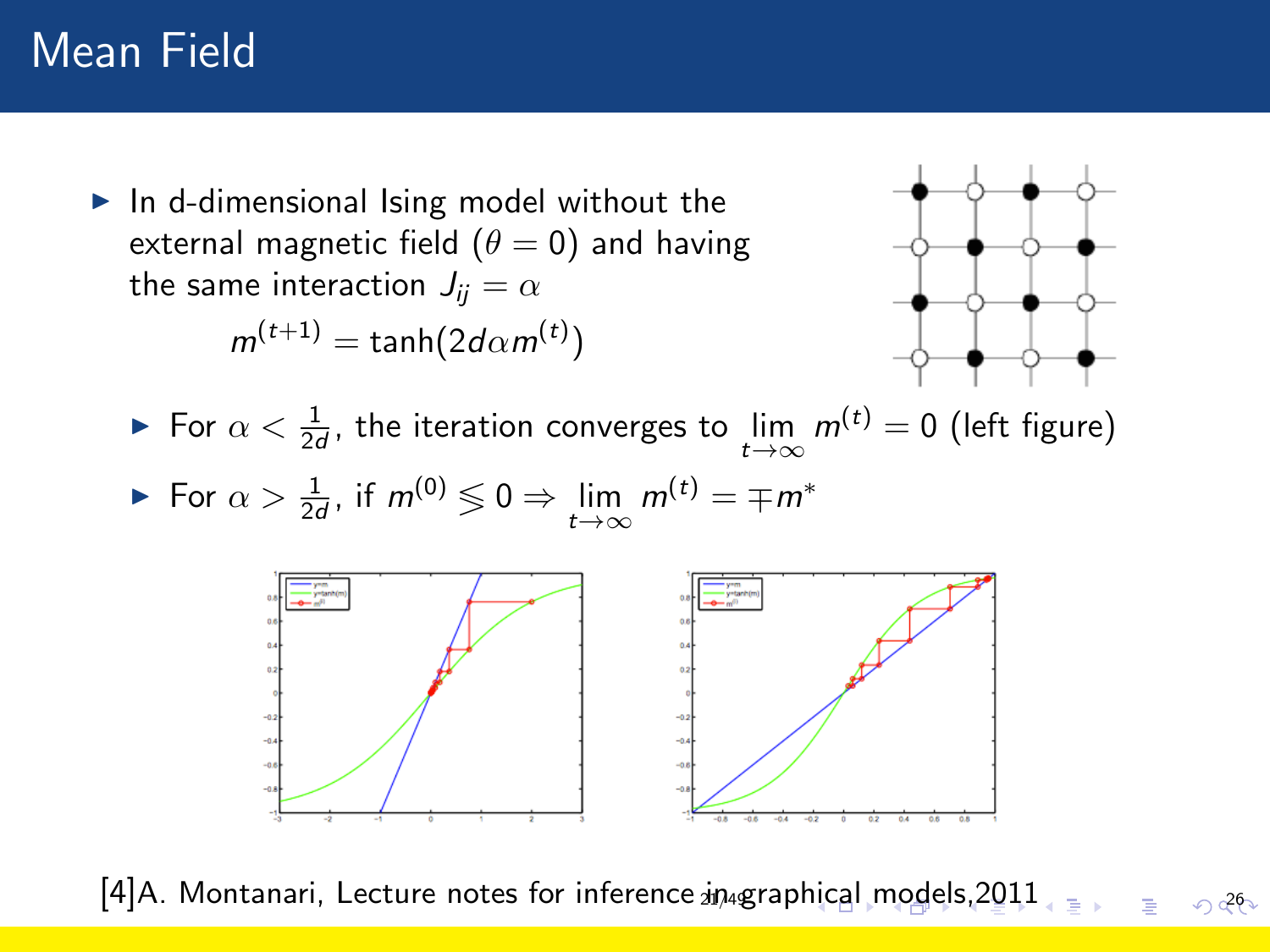<span id="page-26-0"></span> $\triangleright$  MF neglects the dependency between the random variables. However,

 $\triangleright$  We get an upper bound on the exact free energy.

$$
KL(Q^{MF}||P) = \underbrace{E(Q^{MF}) - S(Q^{MF})}_{=F[Q^{MF}] \text{ Variational MF energy}} - \underbrace{(-\log(Z))}_{\text{Exact free energy}}
$$
\n
$$
Since \ KL(Q^{MF}||P) \ge 0
$$

$$
F(Q^{MF})\geq -\log(Z)
$$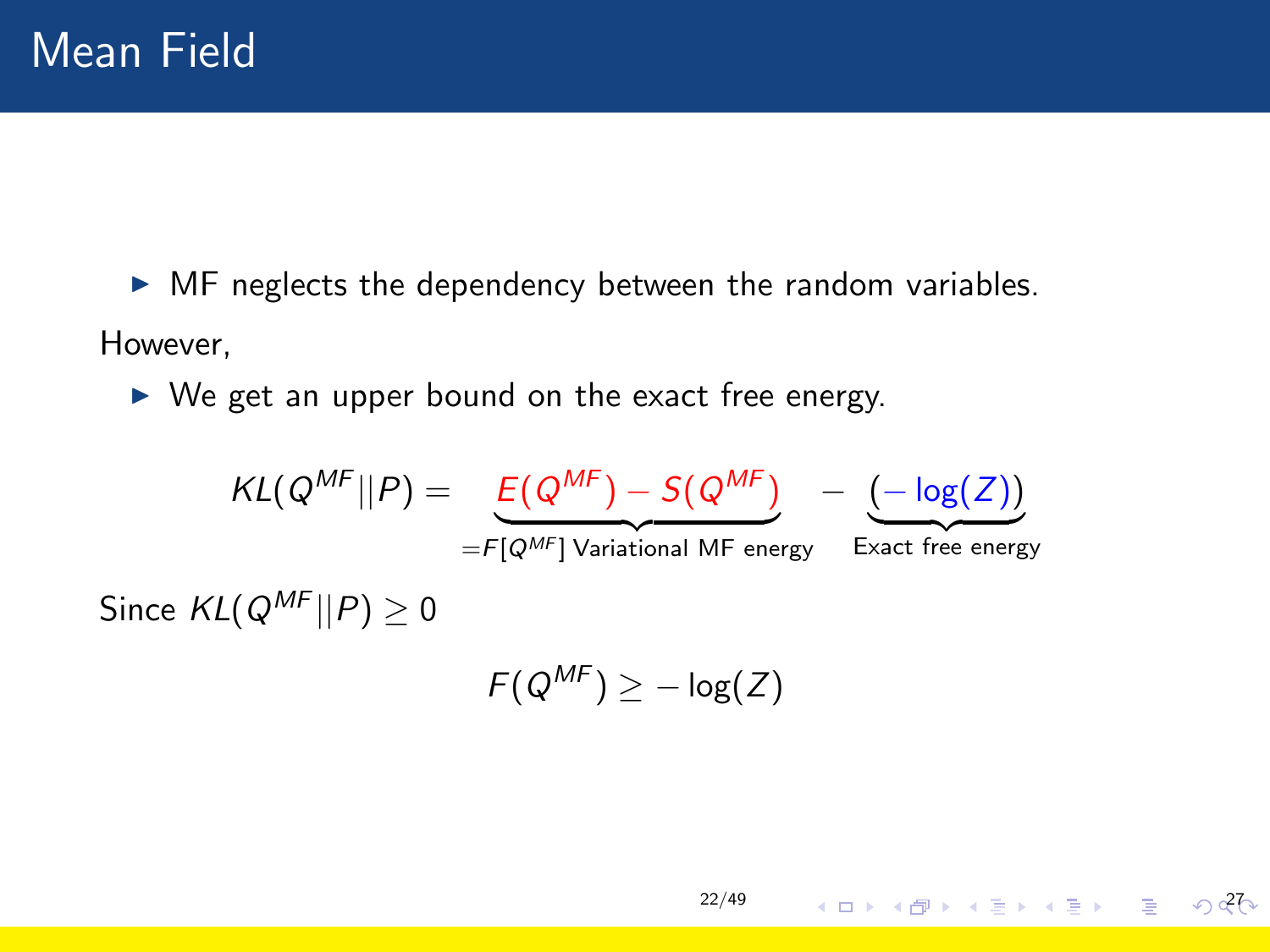### Mean Field Method in general

$$
\blacktriangleright \ P(x) = \frac{1}{Z} \prod_{a \in F} f_a(x_a)
$$
 is True distribution

$$
\blacktriangleright \ Q(x) = \prod_i q_i(x_i) \text{ is Approximate distribution}
$$

$$
F^{MF}(Q) = \sum_i S(q_i) + \sum_{a \in F} \sum_{x_a} \prod_{x_i \in N(a)} q_i(x_i) \log f_a(x_a)
$$

 $\triangleright$  We passed from  $(|\mathcal{X}|^n - 1)$  to  $n(|\mathcal{X}| - 1)$ 

 $\blacktriangleright$   $F^{MF}$  is no longer convex.  $\mathop{\mathsf{min}}\limits_{Q} F^{\mathsf{MF}}(Q)$  subject to  $\sum$ xi  $q_i(x_i) = 1$ 

$$
23/49 \qquad \qquad \overline{11} \qquad \overline{12} \qquad \overline{13} \qquad \overline{14} \qquad \overline{15} \qquad \overline{16} \qquad \overline{17} \qquad \overline{18} \qquad \overline{19} \qquad \overline{10} \qquad \overline{28}
$$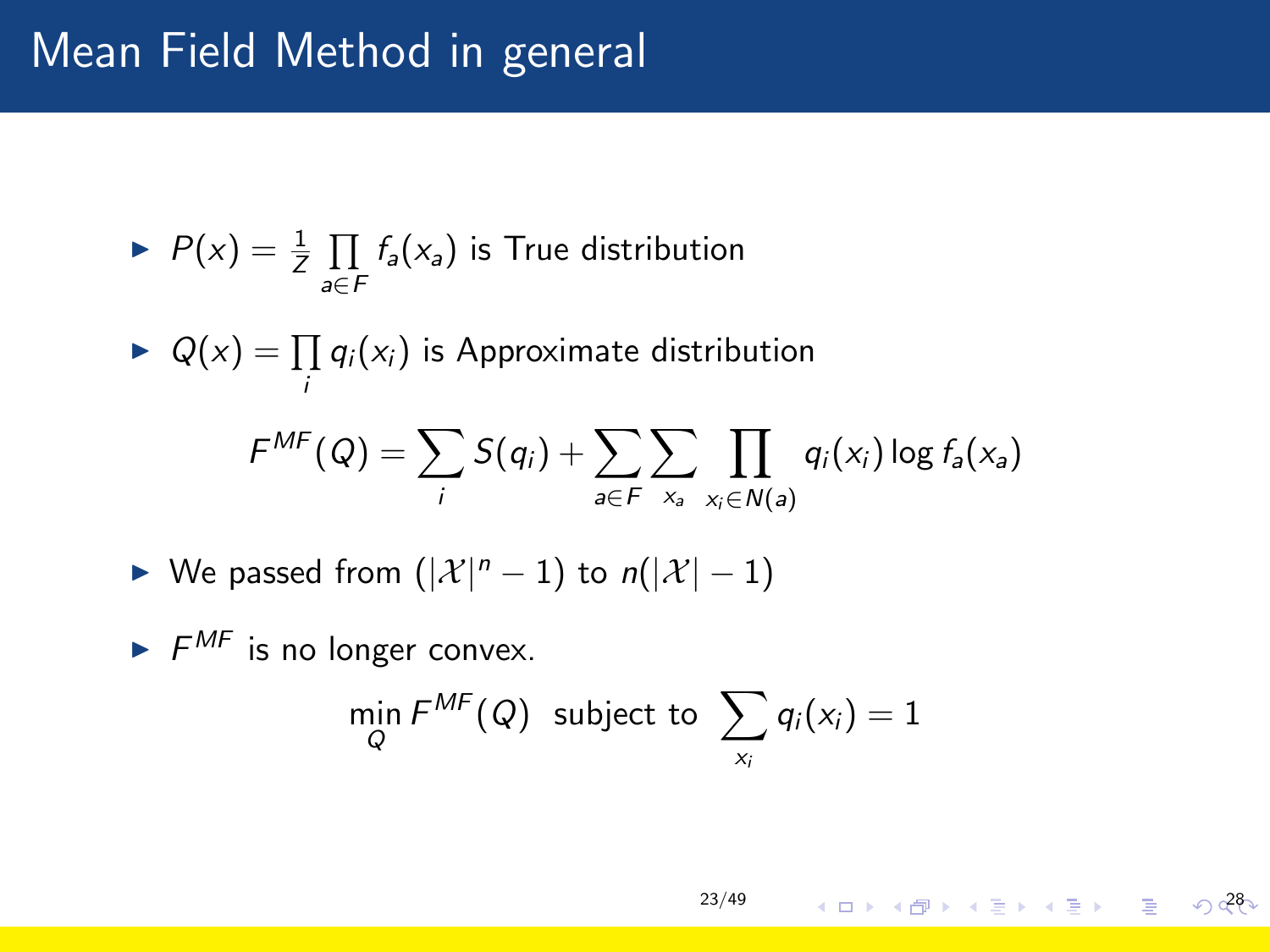#### Mean Field Method in general

- Add Lagrange multiplier  $\lambda_i$
- ► Find the stationary condition by  $\frac{\partial L(Q,\lambda)}{\partial q_i(x_i)} = 0$

$$
q_i(x_i) \propto \prod_{a \in N(i)} m_{a \to i}(x_i)
$$

where

$$
m_{a\to i}(x_i) = \exp\left(\sum_{x_j:j\in N(a)\setminus i} \log f_a(x_a) \prod_{j\in N(a)\setminus i} q_j(x_j)\right)
$$

 $\triangleright$  A simple greedy algorithm for finding a stationary point consists in updating the  $q$  by iterating the above equations until convergence.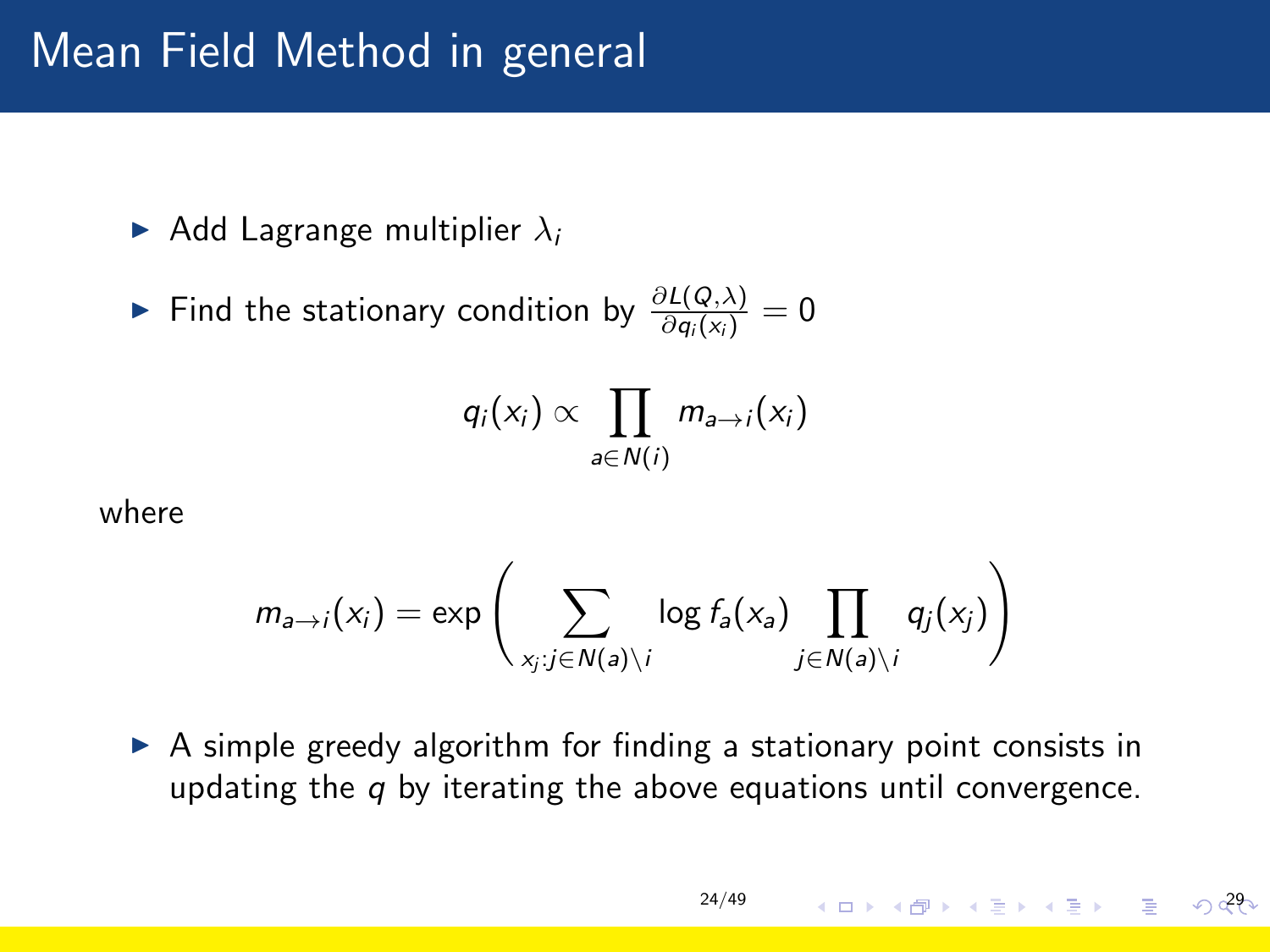# **Outline**

- $\blacktriangleright$  Some thermodynamic quantities
- $\blacktriangleright$  Mean field approximation
- $\triangleright$  TAP (Thouless, Anderson and Palmer)
	- $\blacktriangleright$  Cavity approach
	- $\blacktriangleright$  Plefka expansion
- $\triangleright$  Self averaging property
- $\blacktriangleright$  Replica method
- $\triangleright$  Applications of statistical physics in information theory

[25/49](#page-0-0)

- $\blacktriangleright$  Error correcting code
- $\blacktriangleright$  Lossy compression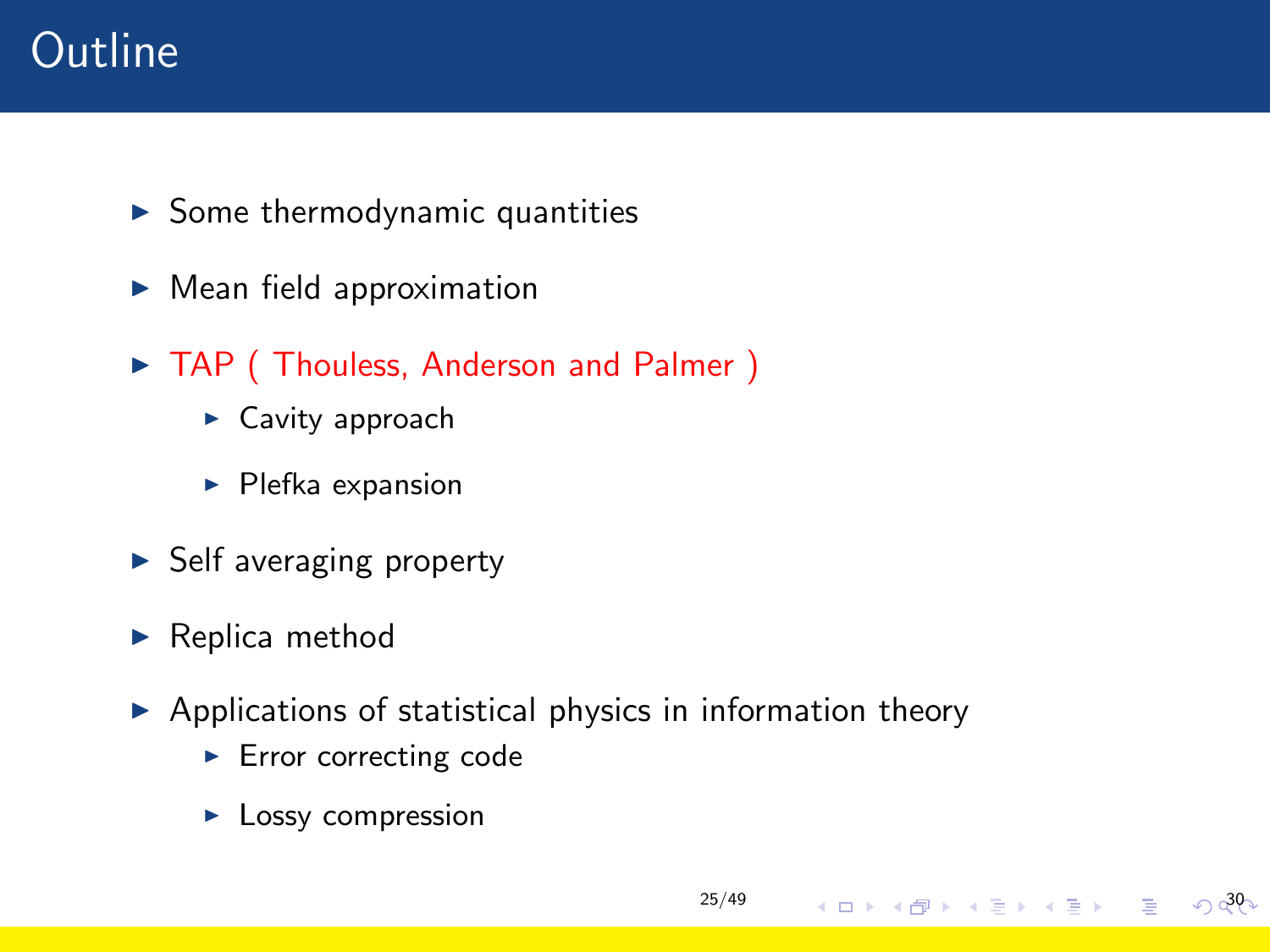$\triangleright$  Is derived after D.J. Thouless, P.W. Anderson and R. G. Palmer.

- $\blacktriangleright$  Is derived for SK model.
	- $\triangleright$  Coupling  $J_{ii}$  are independent
	- Gaussian random variables for  $i < j$  with variance  $J_0/N$
- $\blacktriangleright$  Cavity method (introduced by Parisi and Mezard ,1987)
- $\blacktriangleright$  Plefka's expansion (introduced by Plefka, 1982)



 $\Omega$ <sub>0</sub>3<sub>1</sub>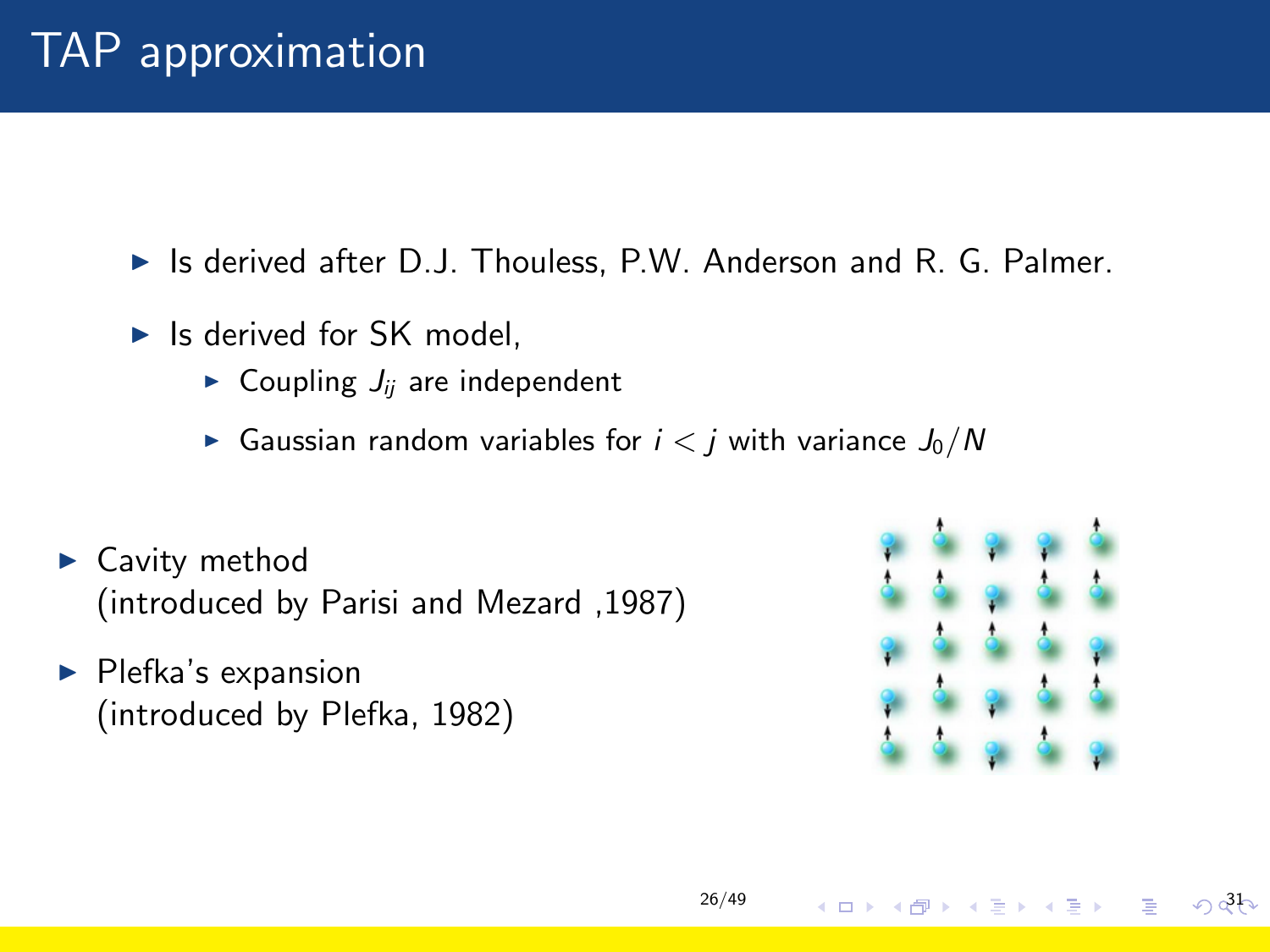magnetization dependent Gibbs free energy by adding a set of external auxiliary field

$$
G(\mathbf{m}) = \min_{Q} \{ F[Q] \mid \langle \mathbf{X} \rangle_Q = \mathbf{m} \}
$$

Define one parameter family of models

$$
p_t(X) \propto \exp\left[t\sum_{ij} X_i X_j J_{ij} + \sum_i X_i \theta_i\right]
$$

[27/49](#page-0-0)

32

perturbative approach (Plefka): expand  $\mathit{G}_{t}(m)$  to  $\mathcal{O}(t^2)$  yields <code>TAP</code> equations.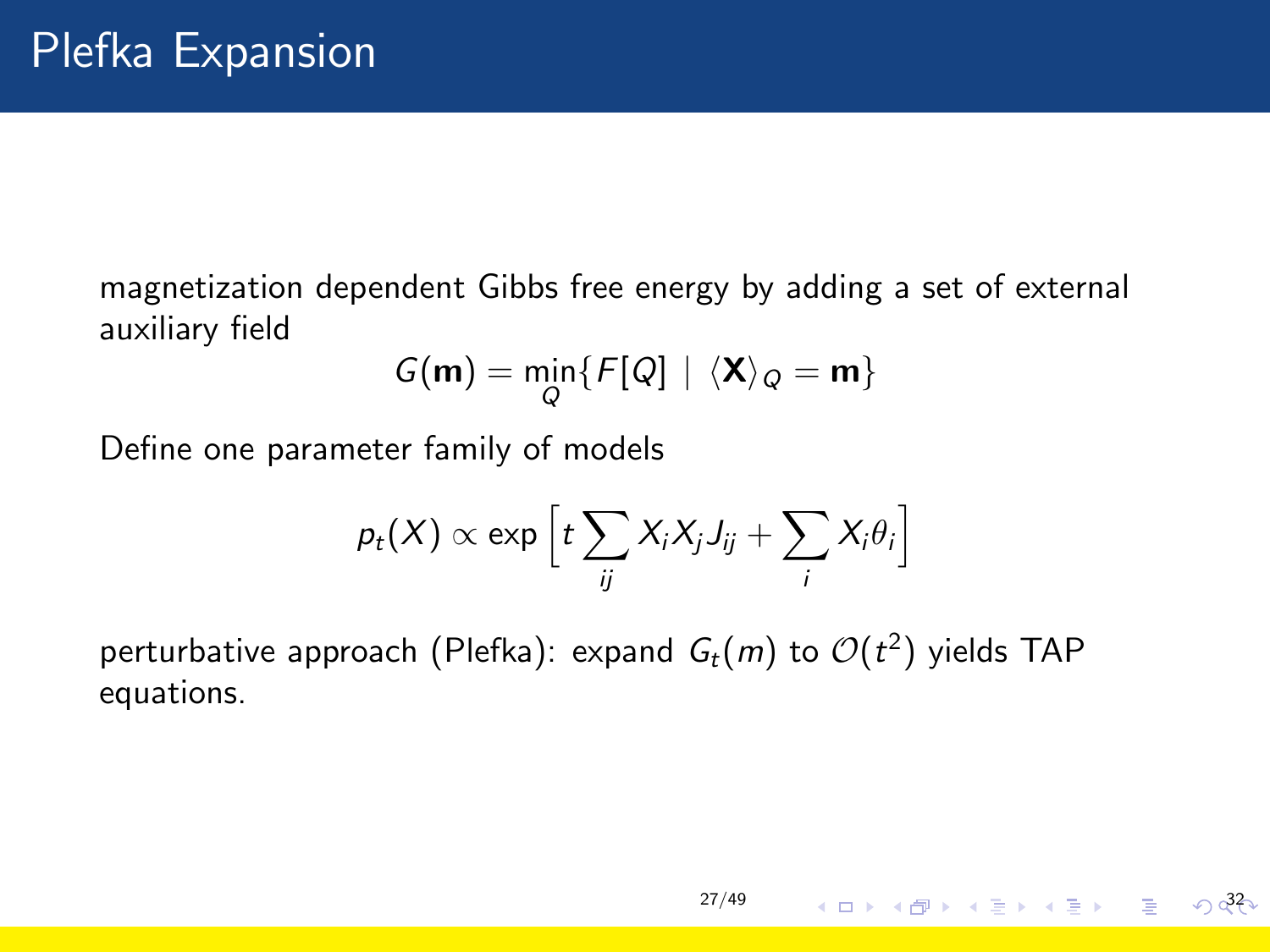- $\triangleright$  Don't restrict the approximate distribution Q to be product distributions
- $\triangleright$  Minimize free energy in two steps:
	- $\triangleright$  Constrained minimization in the family of distributions satisfying  $\langle X \rangle_{\mathcal{Q}} = m$  for fixed m

$$
G(\mathbf{m}) = \min_{Q} \{ F[Q] = E[Q] - S[Q] \mid \langle \mathbf{X} \rangle_{Q} = \mathbf{m} \}
$$

[28/49](#page-0-0)

33

 $\blacktriangleright$  Minimize  $G(m)$  with respect to m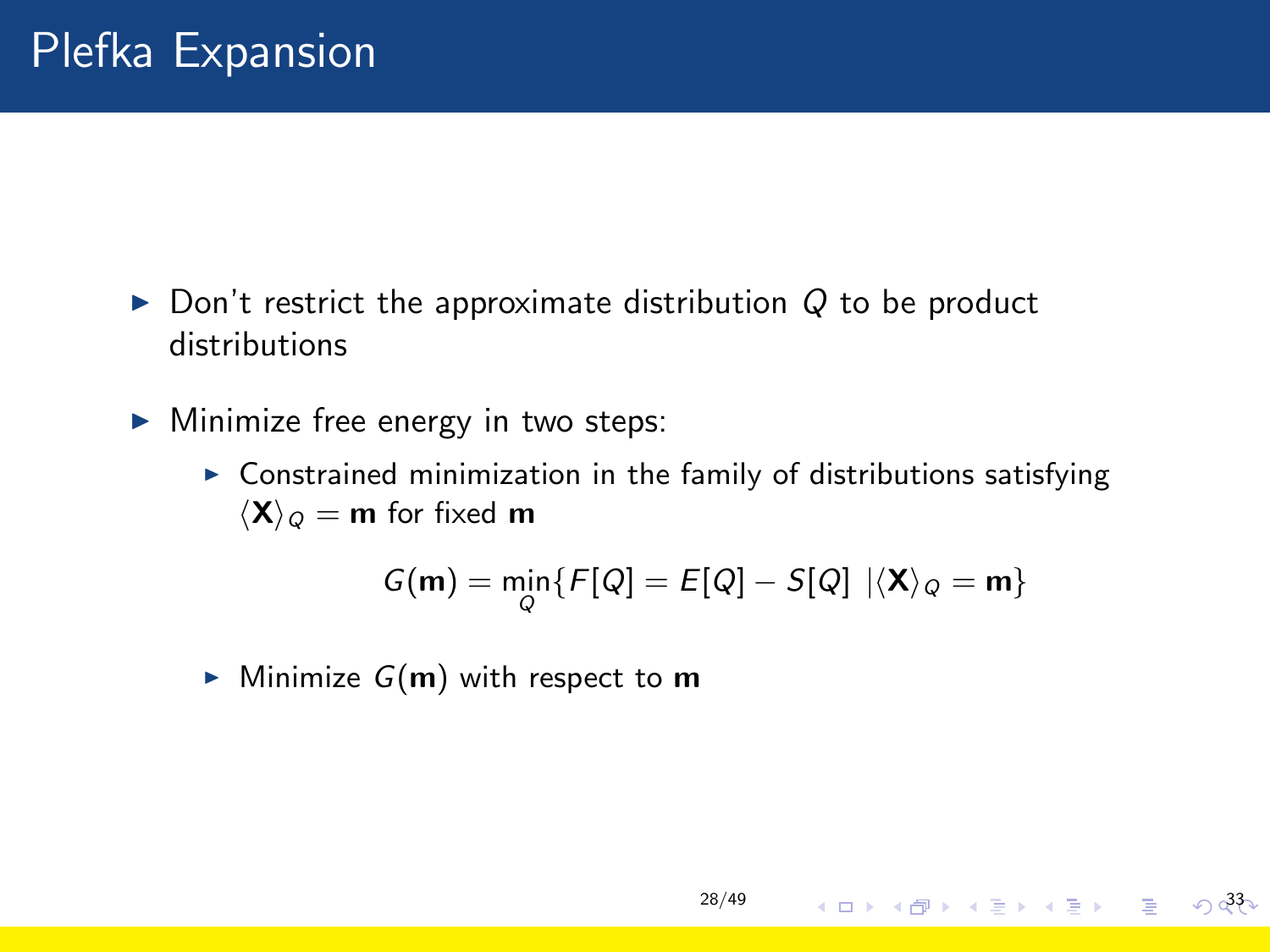# Plefka Expansion

$$
G(\mathbf{m}) = \min_{Q} \{ F[Q] \mid \langle \mathbf{X} \rangle_Q = \mathbf{m} \}
$$

By adding Lagrange multiplier  $\lambda$ Then Lagrangian

$$
G(\mathbf{m}, \lambda) = E[Q] - S[Q] - \sum_{i} \lambda_{i}(\langle x_{i} \rangle_{Q} - m_{i})
$$

$$
G(\mathbf{m}, \lambda) = \sum_{\mathbf{x}} Q(\mathbf{x}) H[\mathbf{x}] - S[Q] - \sum_{\mathbf{x}} \sum_{i} \lambda_{i} x_{i} Q(\mathbf{x}) + \sum_{i} \lambda_{i} m_{i}
$$

is the form of variational free energy, where  $H[X]$  is replaced by  $H[\mathbf{X}] - \sum \lambda_i \mathsf{x}_i.$  We can construct such a gibbs free energy by adding a i set of external auxiliary field.  $\Rightarrow Q_{\lambda}(\mathbf{X}) = \frac{1}{Z}e^{-H[\mathbf{X}]+\sum\limits_{i}\lambda_{i}X_{i}}$ 

[29/49](#page-0-0)

3 미 X 3 D X 3 D X 3 D X 3 D X 3 D X 3 D X 3 D X 3 D X 2 D X 2 D X 2 D X 2 D X 2 D X 2 D X 2 D X 2 D X 2 D X 2 D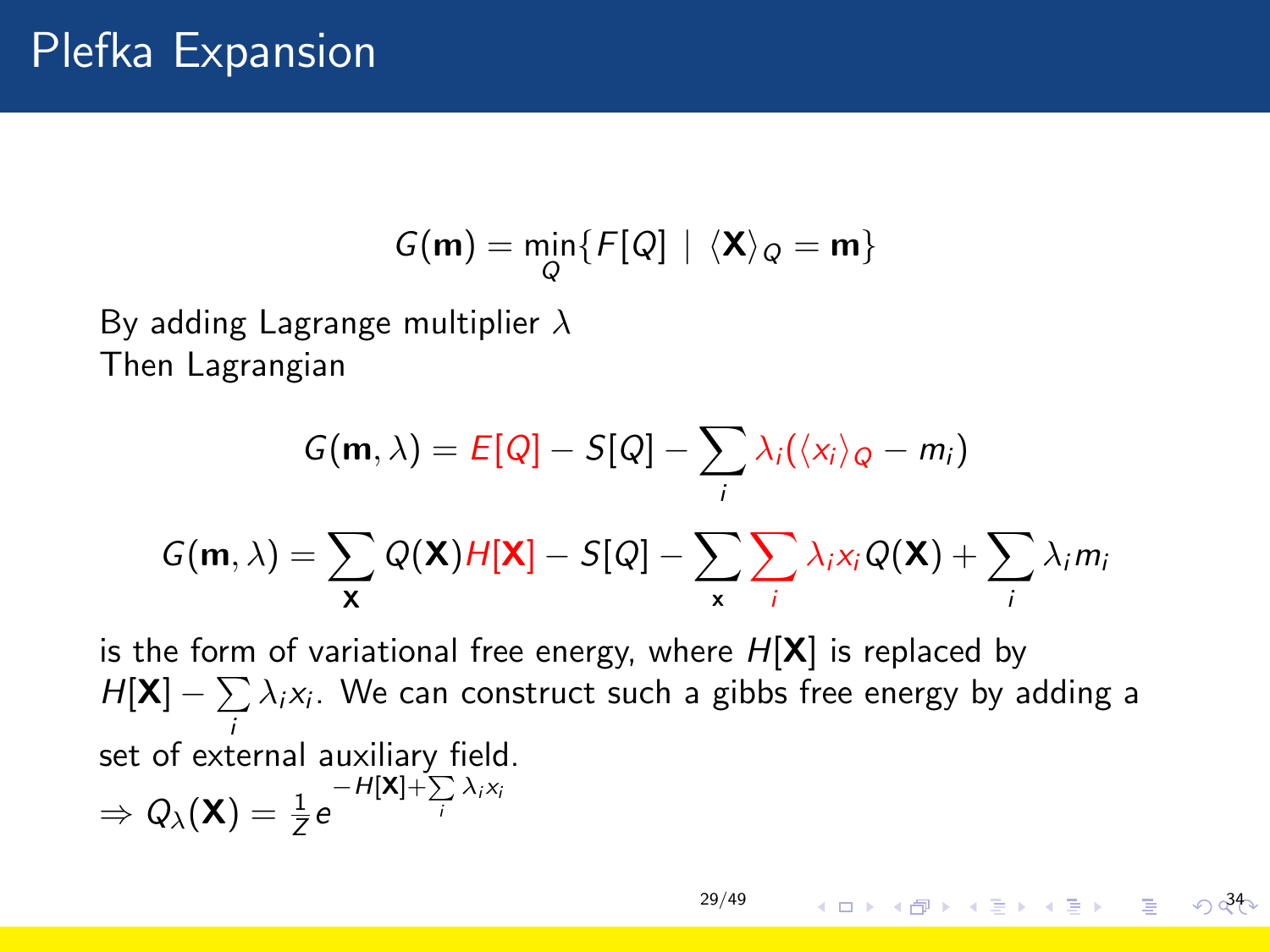The dual function is,

$$
G(m_i) = \max_{\lambda_i} \left\{ \sum_i \lambda_i m_i - \log(Z(\lambda_i)) \right\}
$$

- **Fi** This equation known as Legendre transform between  $\{\lambda_i\}$  and  $\{m_i\}$ .
- $\blacktriangleright$   $Z(\lambda_i)$  is the normalizing constant for the Gibbs distribution

$$
Q_{\lambda}(\mathbf{X}) = \frac{1}{Z_{\lambda_i}} e^{-H[\mathbf{X}] + \sum_i \lambda_i x_i} = \frac{1}{Z_{\lambda_i}} e^{-\sum_i J_{ij} x_i x_j - \sum_i \theta_i x_i + \sum_i \lambda_i x_i}
$$

 $\triangleright$  Set  $\theta \to 0$  by shifting the Lagrange multiplier  $\lambda_i \to \lambda_i - \theta_i$ 

$$
\blacktriangleright Z(\lambda_i) = \sum_{x_i} \exp\left(-\sum_{i,j} J_{ij} x_i x_j + \sum_i \lambda_i x_i\right)
$$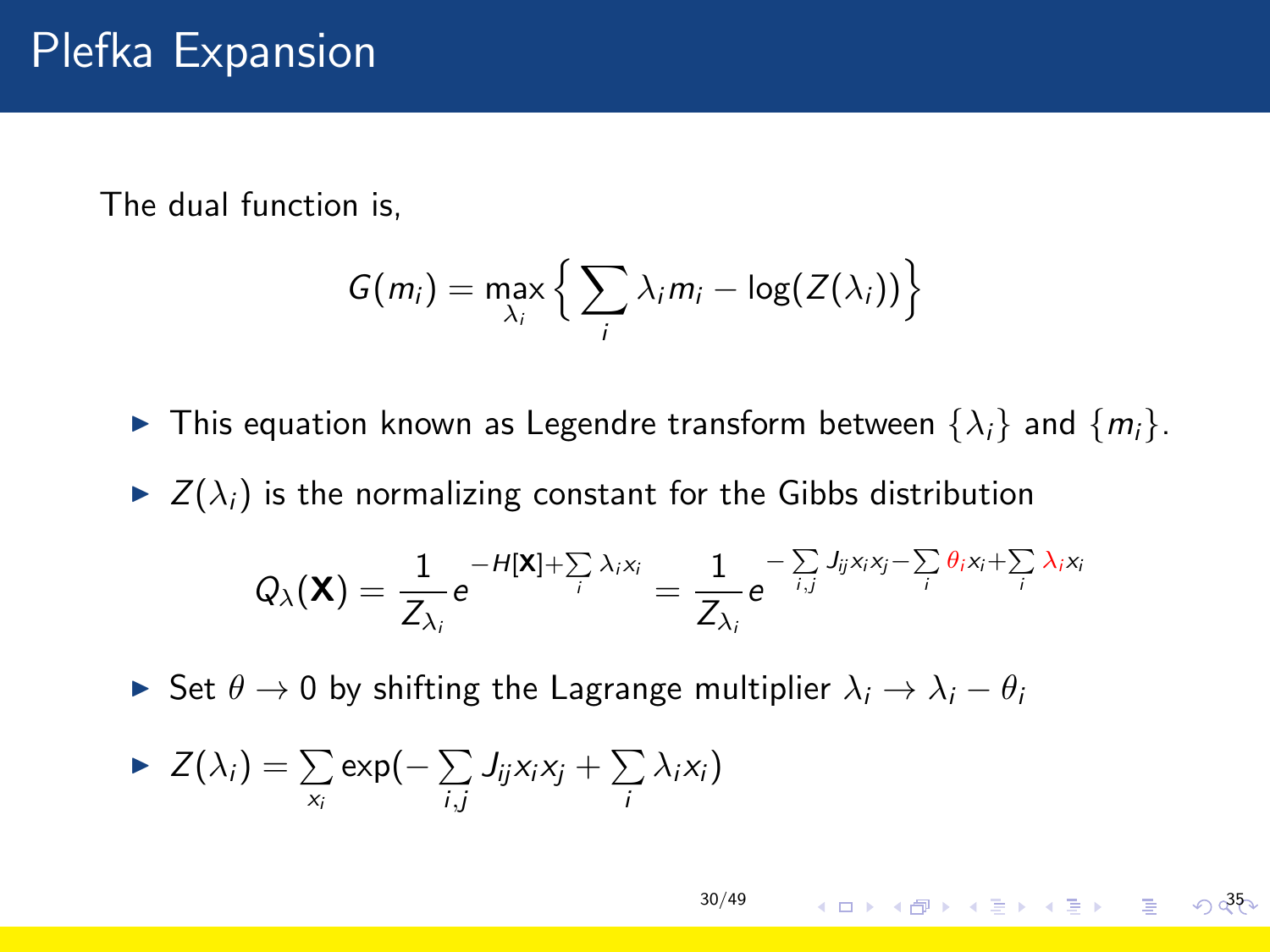$$
G(m_i) = \max_{\lambda_i} \left\{ \sum_i \lambda_i m_i - \log(\sum_{x_i} \exp(-\sum_{i,j} \beta J_{ij} x_i x_j + \sum_i \lambda_i x_i)) \right\}
$$

**Plefka expansion is derived by**  $J_{ii} \rightarrow \beta J_{ii}$ , by Taylor expanding the Gibbs free energy around  $\beta = 0$ , where  $\beta$  is an inverse temperature in physics,

#### **Notice**

 $\triangleright$  For each term in Taylor expansion, one has to expand the Lagrange multiplier  $\lambda_i$  which maximize the Gibbs distribution as well as  $log(Z)$ 

[31/49](#page-0-0)

 $36$ 

 $\blacktriangleright$  The auxiliary field is temperature dependent.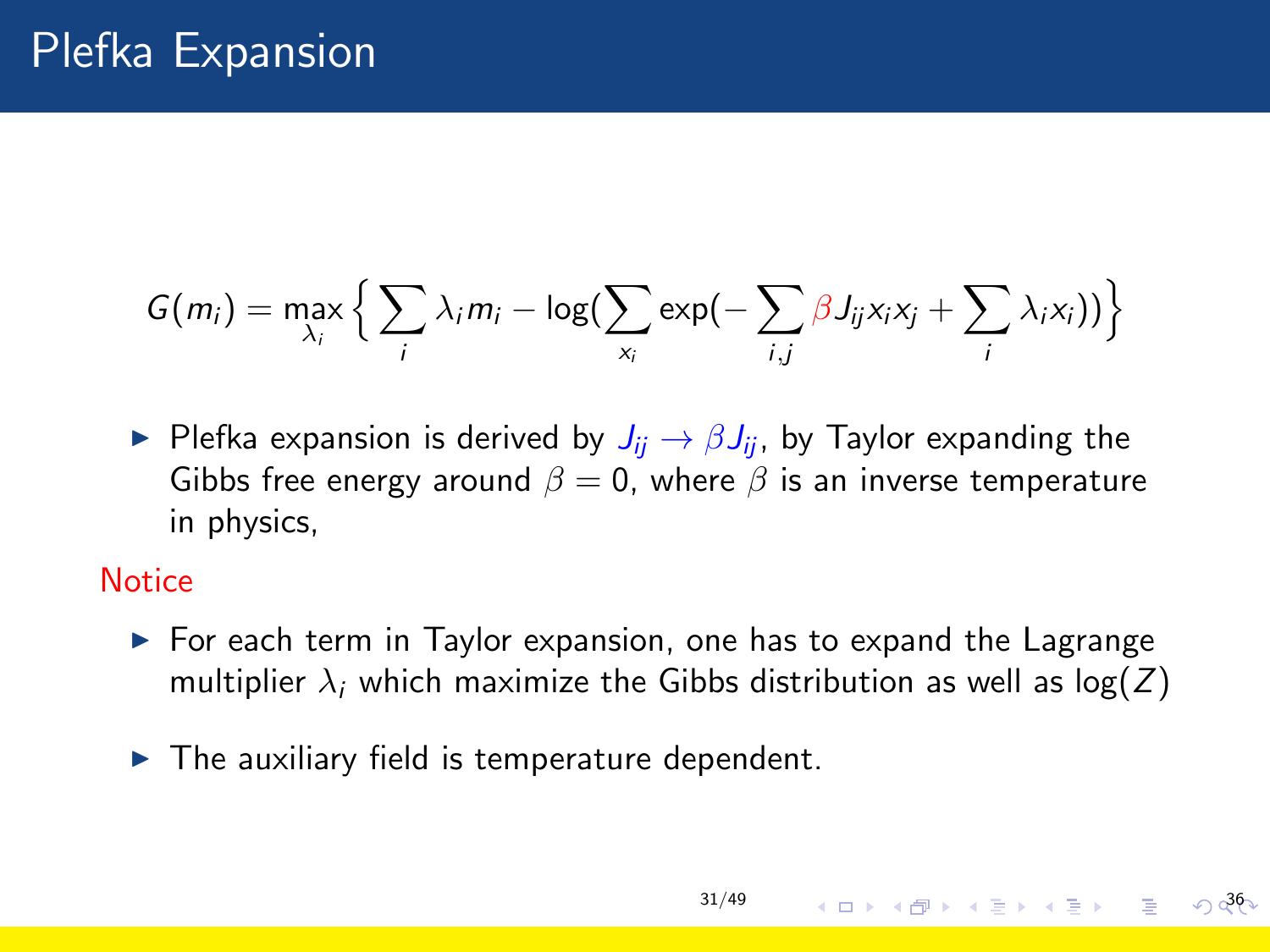$$
\blacktriangleright \text{ with } G_n = \frac{\partial^n}{\partial \beta^n} G(m)|_{\beta=0}
$$

$$
G({\bf m}) = G_0({\bf m}) + \beta G_1({\bf m}) + \frac{\beta^2}{2!} G_2({\bf m}) + ...
$$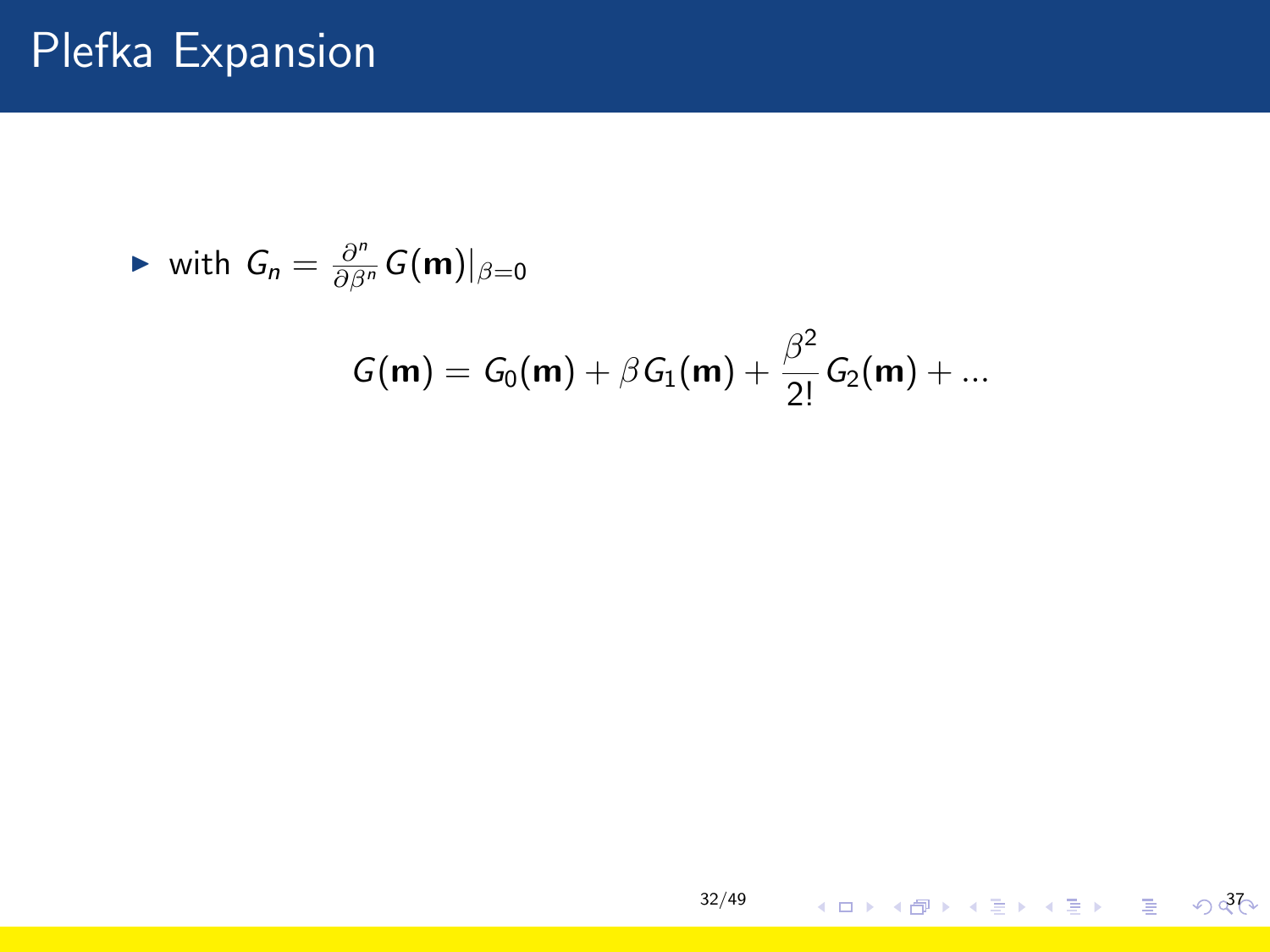► with  $G_n = \frac{\partial^n}{\partial \beta^n} G(m)|_{\beta=0}$ 

$$
G(m) = G_0(m) + \beta G_1(m) + \frac{\beta^2}{2!} G_2(m) + ...
$$

• 
$$
G_0(m) = \sum_{i} \left\{ \frac{1+m_i}{2} \ln \frac{1+m_i}{2} + \frac{1-m_i}{2} \ln \frac{1-m_i}{2} \right\}
$$
 Spins are entirely  
controlled by the auxiliary field.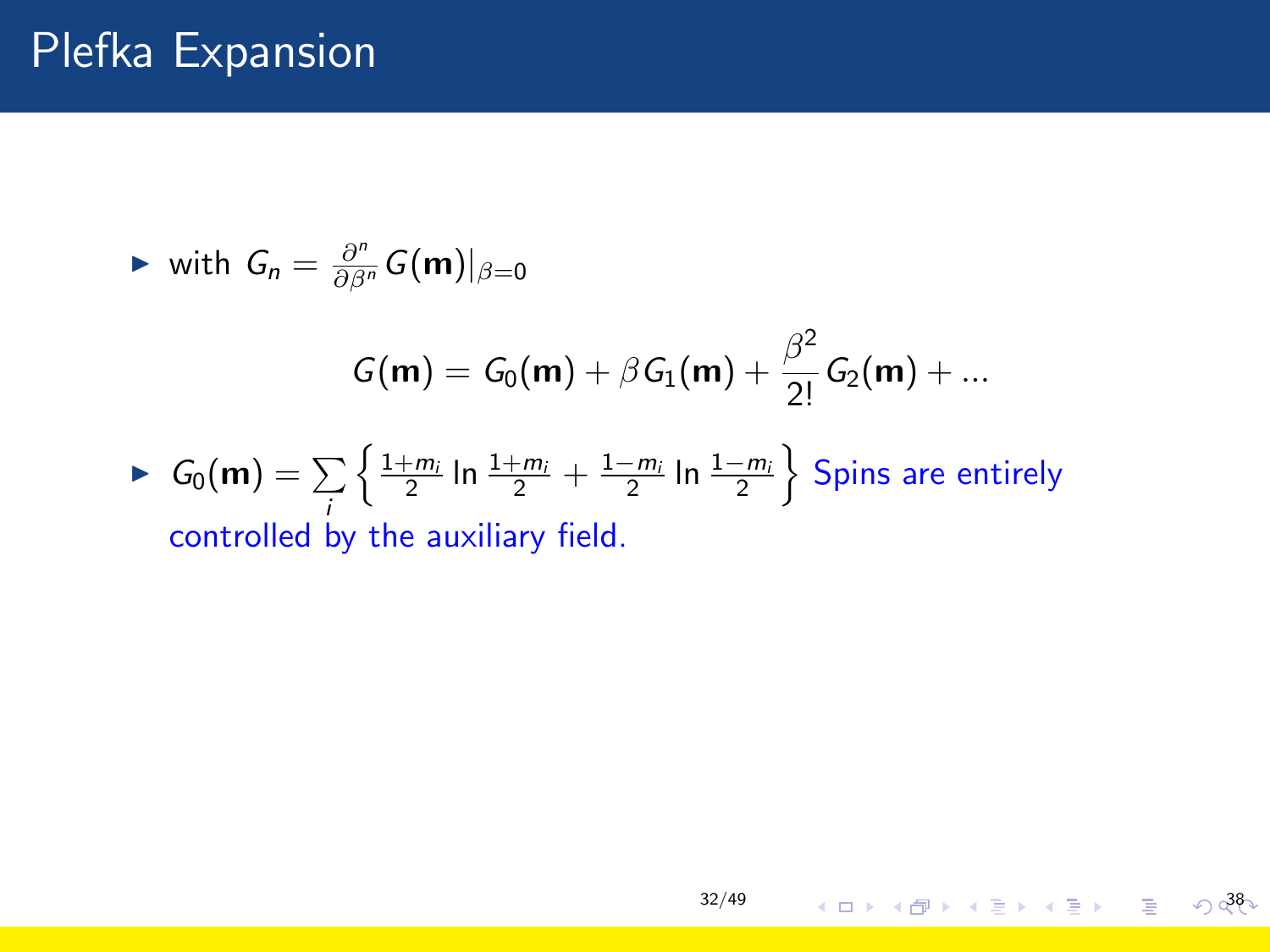► with  $G_n = \frac{\partial^n}{\partial \beta^n} G(m)|_{\beta=0}$ 

i<j

$$
G(m) = G_0(m) + \beta G_1(m) + \frac{\beta^2}{2!} G_2(m) + ...
$$

[32/49](#page-0-0)

399 - 499 - 499 - 499 - 490 - 490 - 490 - 490 - 490 - 490 - 490 - 490 - 490 - 490 - 490 - 490 - 490 - 490 - 490 - 490 - 490 - 490 - 490 - 490 - 490 - 490 - 490 - 490 - 490 - 490 - 490 - 490 - 490 - 490 - 490 - 490 - 490

► 
$$
G_0(\mathbf{m}) = \sum_i \left\{ \frac{1+m_i}{2} \ln \frac{1+m_i}{2} + \frac{1-m_i}{2} \ln \frac{1-m_i}{2} \right\}
$$
 Spins are entirely  
controlled by the auxiliary field.  
▶  $G_1(\mathbf{m}) = -\sum J_{ij} m_i m_j$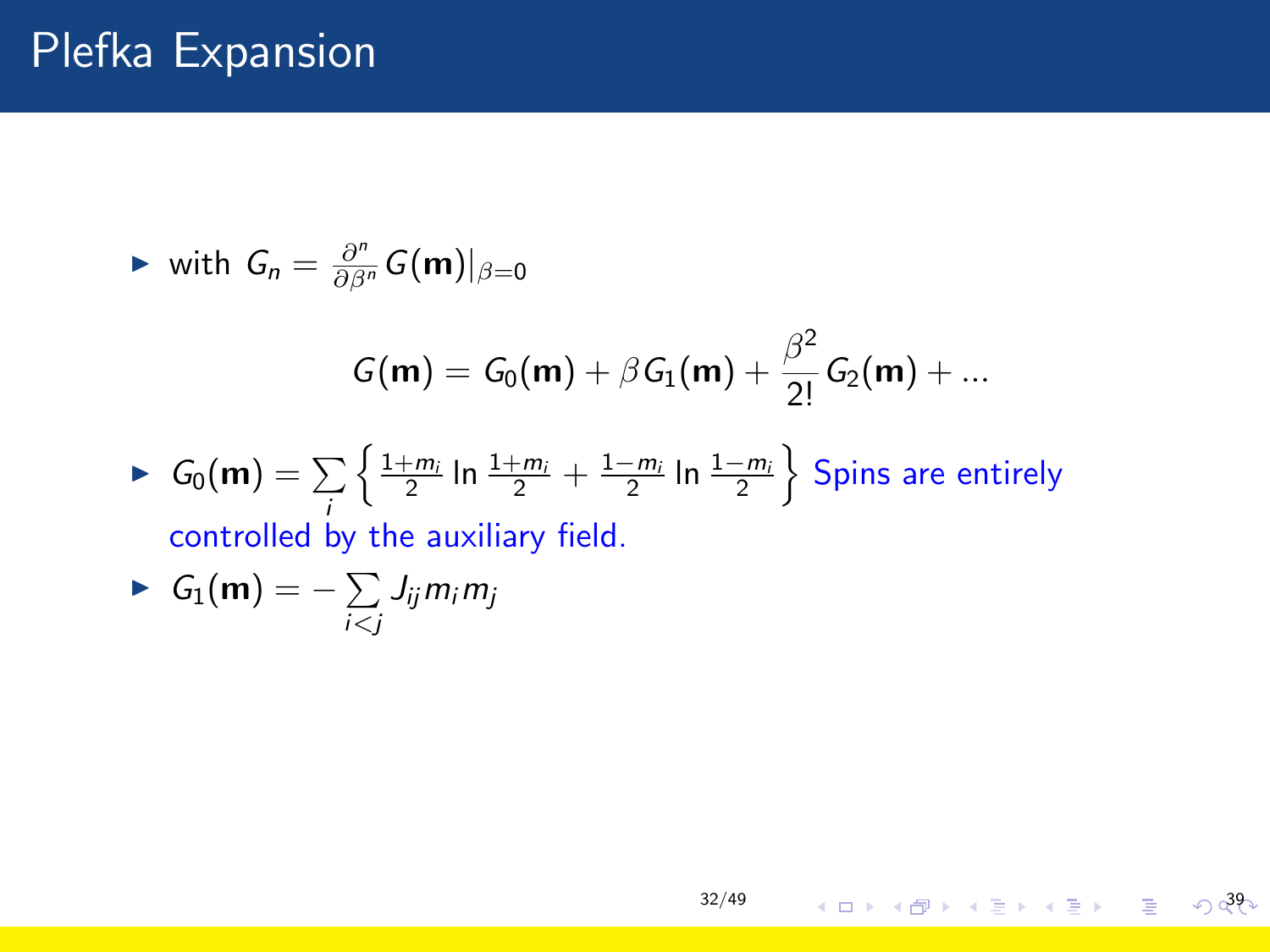► with  $G_n = \frac{\partial^n}{\partial \beta^n} G(m)|_{\beta=0}$ 

$$
G(m) = G_0(m) + \beta G_1(m) + \frac{\beta^2}{2!} G_2(m) + ...
$$

► 
$$
G_0(\mathbf{m}) = \sum_{i} \left\{ \frac{1+m_i}{2} \ln \frac{1+m_i}{2} + \frac{1-m_i}{2} \ln \frac{1-m_i}{2} \right\}
$$
 Spins are entirely  
controlled by the auxiliary field.

► 
$$
G_1(m) = -\sum_{i < j} J_{ij} m_i m_j
$$
  
\n►  $G_2(m) = -\frac{1}{2} \sum_{ij} J_{ij}^2 (1 - m_i^2)(1 - m_j^2)$ 

**4 ロ > 4 @ > 4 블 > 4 블 > - 블 - ⊙ d<sup>0</sup>(**\*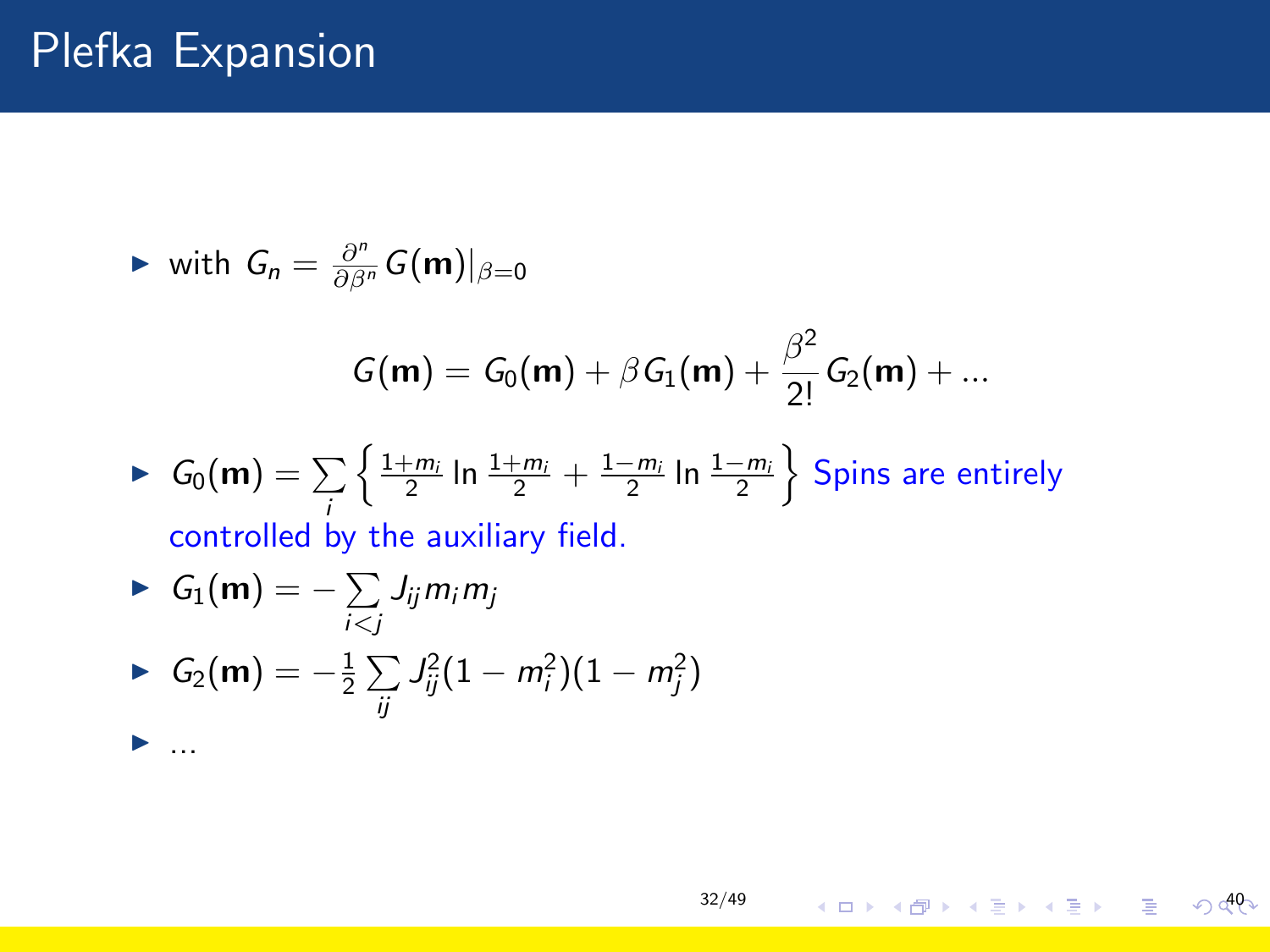# Plefka Expansion

with 
$$
G_n = \frac{\partial^n}{\partial \beta^n} G(\mathbf{m})|_{\beta=0}
$$
  
\n
$$
G(\mathbf{m}) = G_0(\mathbf{m}) + \beta G_1(\mathbf{m}) + \frac{\beta^2}{2!} G_2(\mathbf{m}) + ...
$$
\n
$$
\triangleright G_0 = \sum_i \left\{ \frac{1 + m_i}{2} \ln \frac{1 + m_i}{2} + \frac{1 - m_i}{2} \ln \frac{1 - m_i}{2} \right\} \Rightarrow \text{MF variational entropy}
$$
\n
$$
\triangleright G_1(\mathbf{m}) = -\sum_{i < j} J_{ij} m_i m_j \Rightarrow \text{MF variational energy}
$$
\n
$$
\triangleright G_2(\mathbf{m}) = -\frac{1}{2} \sum_{ij} J_{ij}^2 (1 - m_i^2)(1 - m_j^2)
$$
\n
$$
\triangleright ... \Rightarrow \text{Takes into account the higher order dependencies}
$$

[33/49](#page-0-0)

4 ロ → 4日 → 4 달 → 4 달 → 1 둘 → 9 0 0 0 0 to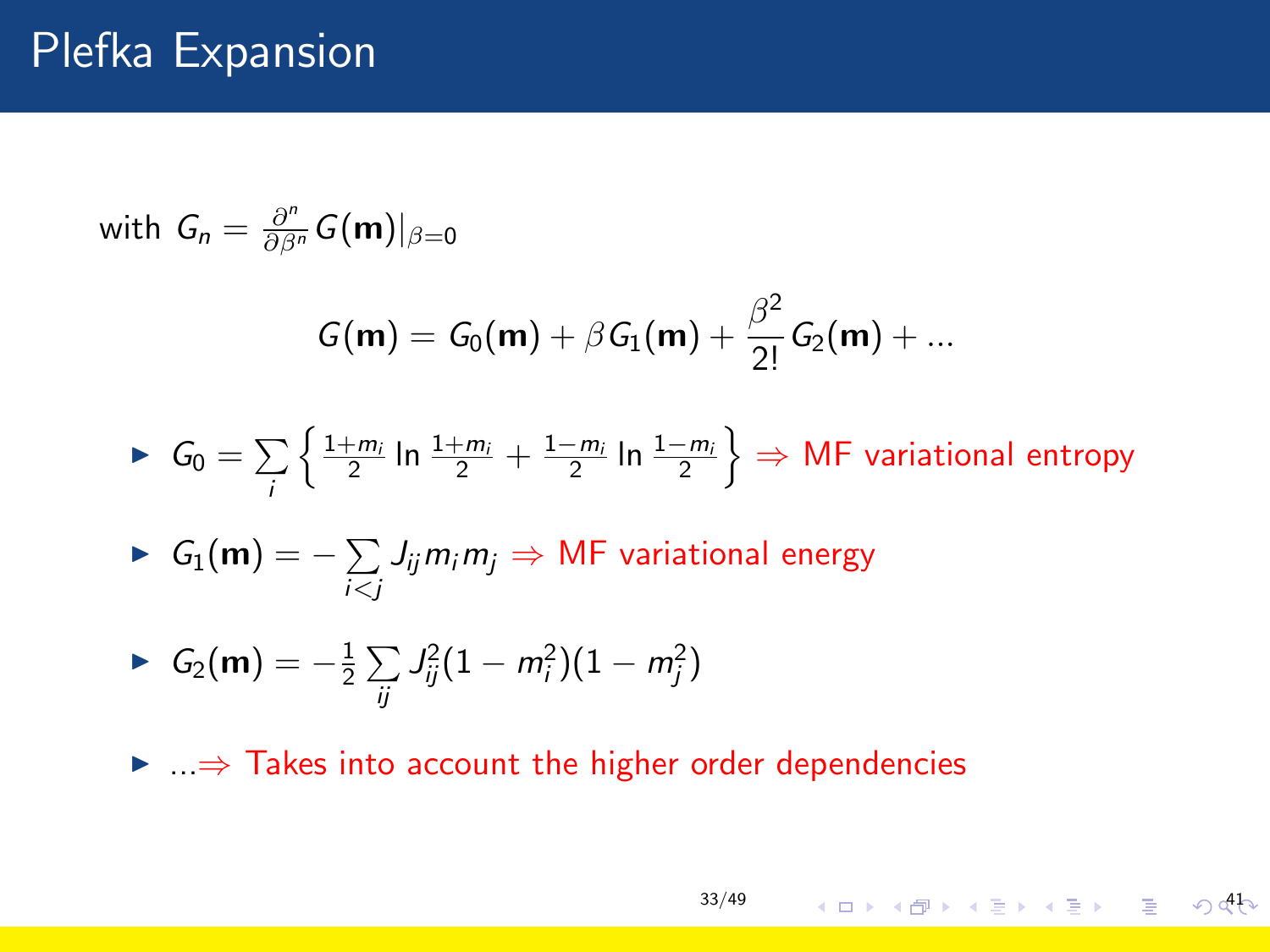### TAP approximation

TAP approximation= Minimizing  $G(m)$  for  $\beta = 1$  and keeping only terms up to second order

$$
G^{TAP}(m_i) = -\sum_{(ij)} J_{ij} m_i m_j + \sum_i \left\{ \frac{1 + m_i}{2} \ln \frac{1 + m_i}{2} + \frac{1 - m_i}{2} \ln \frac{1 - m_i}{2} \right\}
$$

$$
- \underbrace{1/2 \sum_{(ij)} J_{ij}^2 (1 - m_i^2)(1 - m_j^2)}_{\text{dependence between rvs}}
$$

- $\triangleright$  TAP takes in to account the dependencies between random variables.
- $\blacktriangleright$  It's exact in the high temperature for certain classes of models (SK models).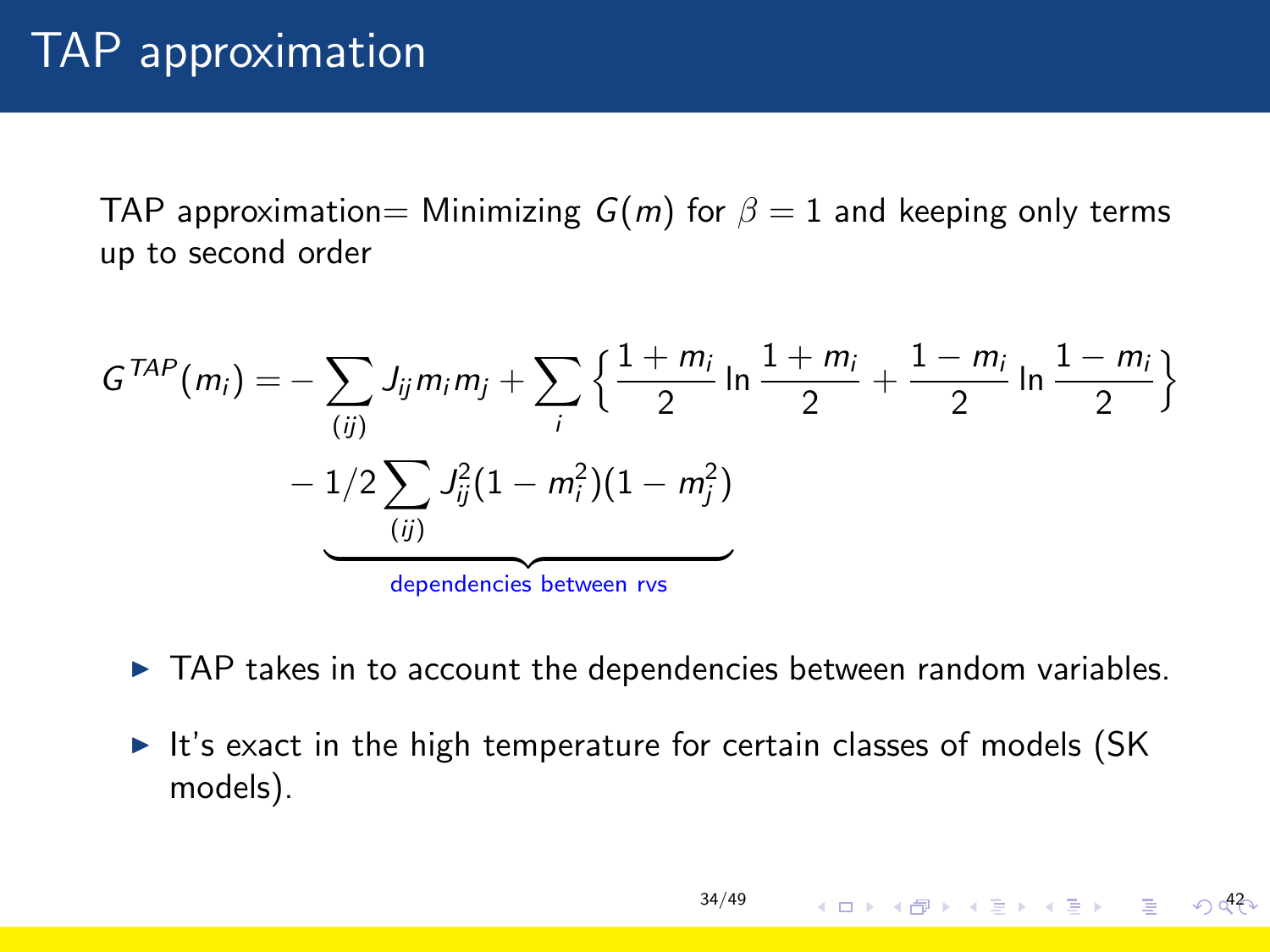#### Fixed points of TAP approximation:

$$
\langle x_i \rangle = \tanh \Big( \sum_{j \in N(i)} J_{ij} \langle x_j \rangle - \langle x_i \rangle \sum_{j \in N(i)} J_{ij}^2 (1 - \langle x_j \rangle^2) \Big)
$$

- $\triangleright$  Running these equations doesn't guarantee that TAP-Gibbs free energy decreases.  $(m<sub>i</sub>$  appears on both sides)
- $\triangleright$  There is danger that radius of convergence (of taylor expansion) will be too small to obtain result for values of  $\beta$  we are interested in.

43

**K ロ メ イ 団 メ ス ミ メ ス ヨ メ ニ ヨ**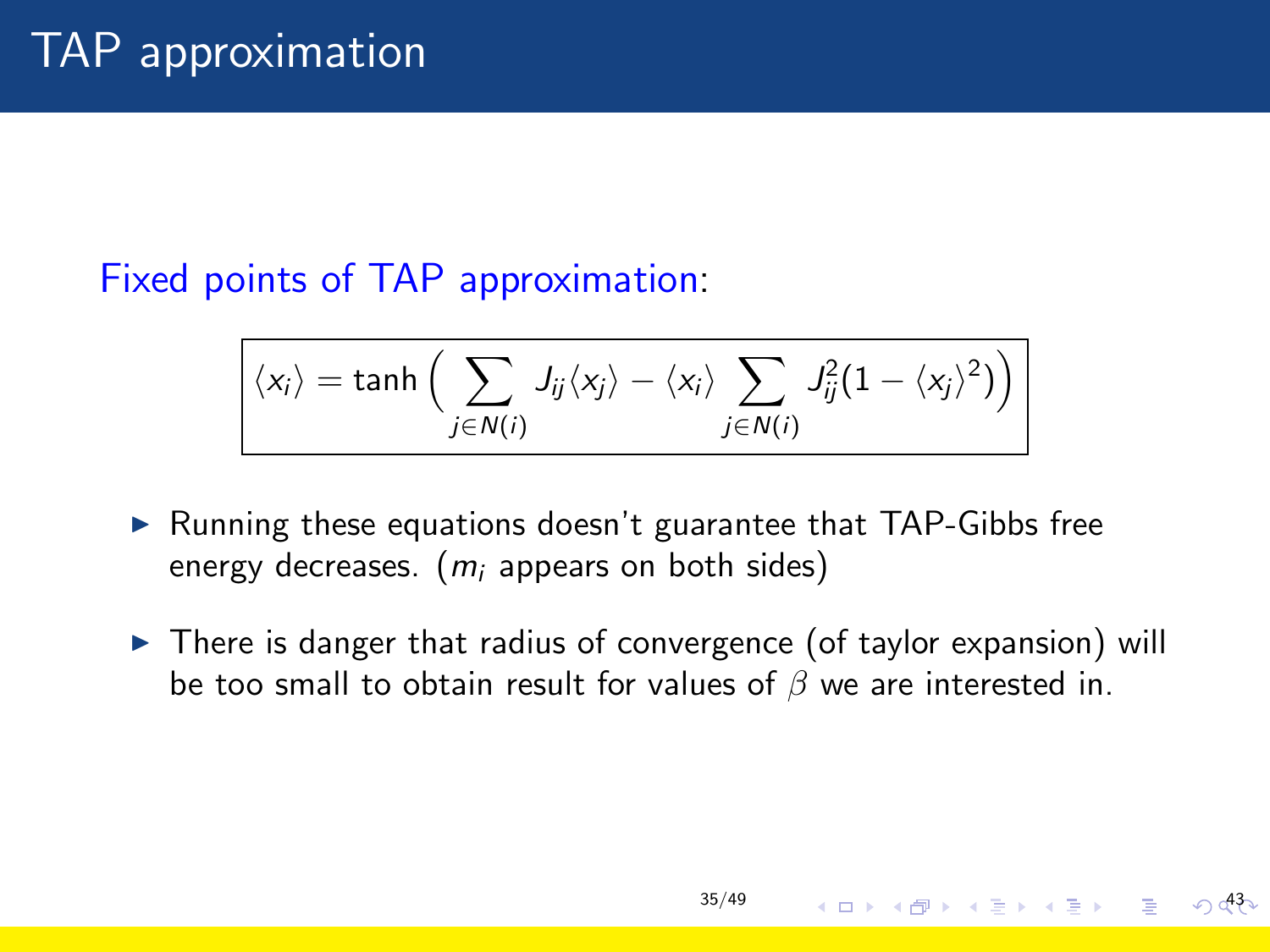#### TAP equations:

► Sherrington-Kirkpatrick model for N Ising spins  $X_i = +1, -1$  with random coupling  $J_{i,j} = \mathcal{N}(0, 1/N)$ 

$$
P(X) = \exp(\sum_{ij} X_i J_{ij} X_j + \sum_i X_i \theta_i)
$$

 $\triangleright$  Mean field correction equations (TAP equations)

$$
\langle X_i \rangle = \tanh \Big( \sum_j J_{ij} \langle X_j \rangle - \langle X_i \rangle \sum_j J_{ij}^2 (1 - \langle X_j \rangle^2) + \theta_i \Big)
$$

4 ロ → 4 @ → 4 블 → 4 블 → 1 블 → 9 **4 ↑**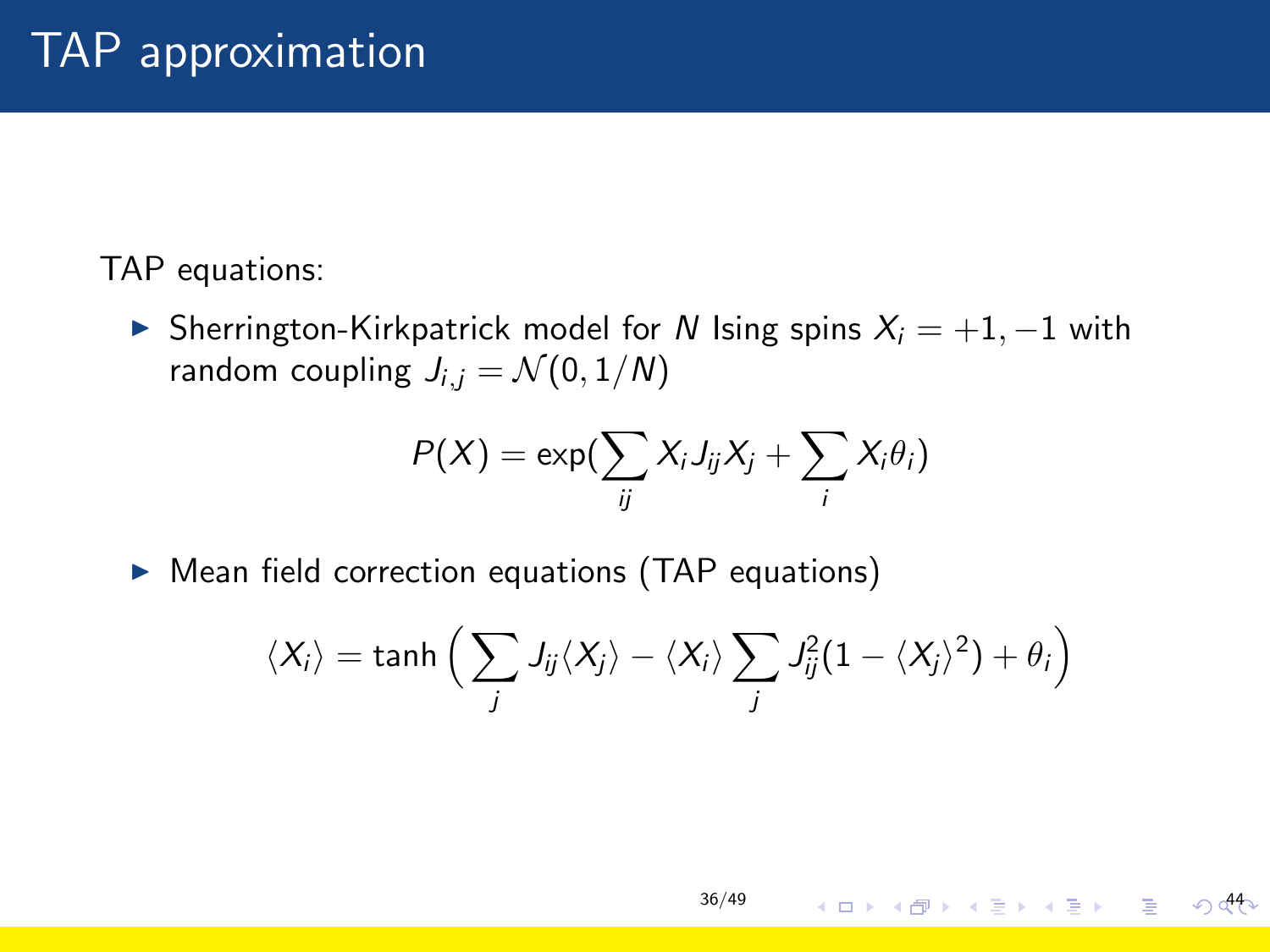# Cavity approach

4 ロ ▶ 4 @ ▶ 4 블 ▶ 4 블 ▶ │ 블 │ め d<sup>45</sup>V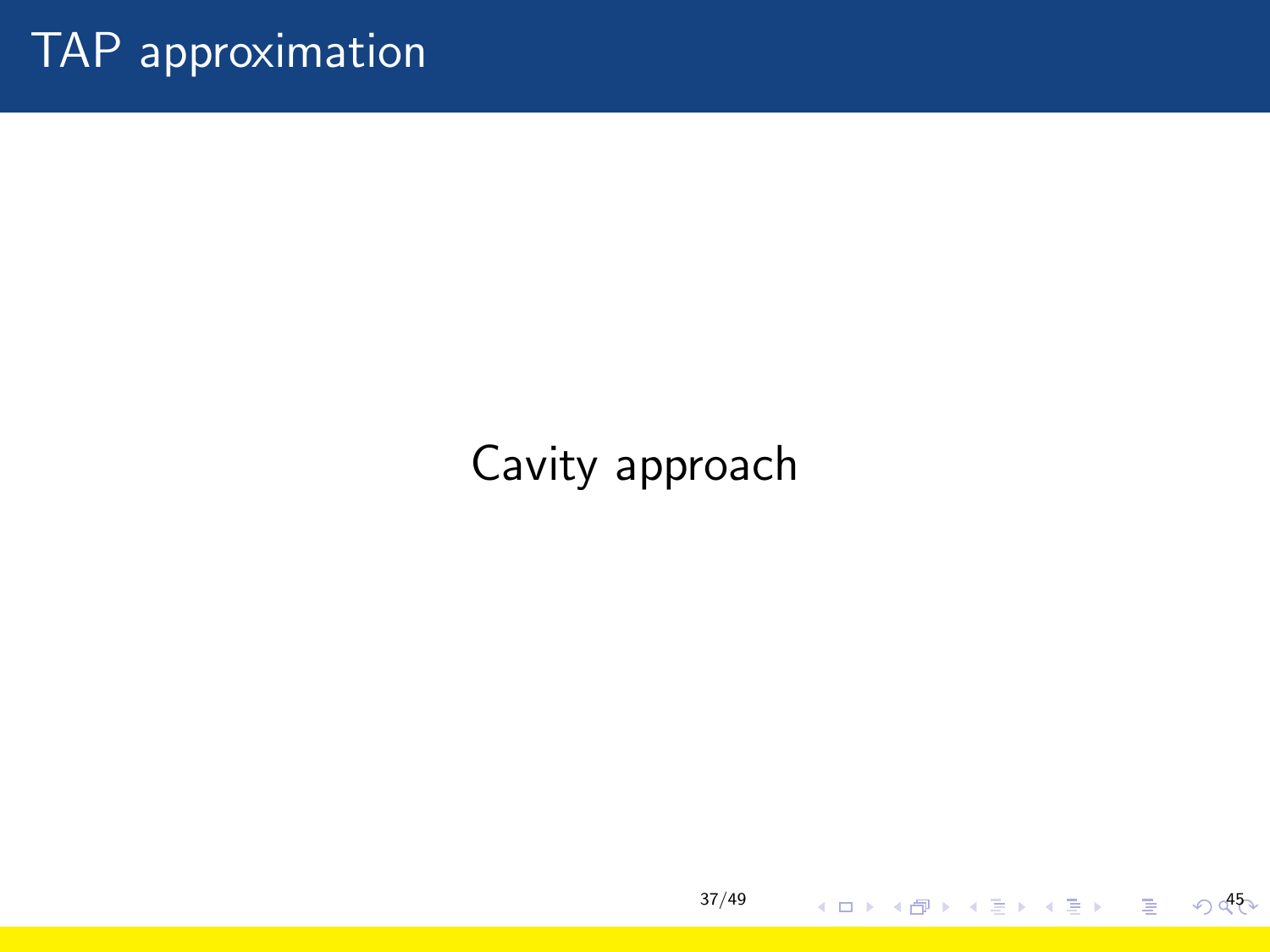# TAP approximation -Cavity approach

$$
P(X) \propto \exp\Big(x_i \sum_{j \in N(i)} J_{ij} x_j\Big) P_{\setminus i}(x \setminus i)
$$

The only dependance between  $x_i$  and other variables is through the field  $h_i = \sum_j J_{ij}$ xj

$$
p_i(x_i, h_i) \propto \exp\left(x_i h_i\right) P_{\setminus i}(h_i)
$$

[38/49](#page-0-0)



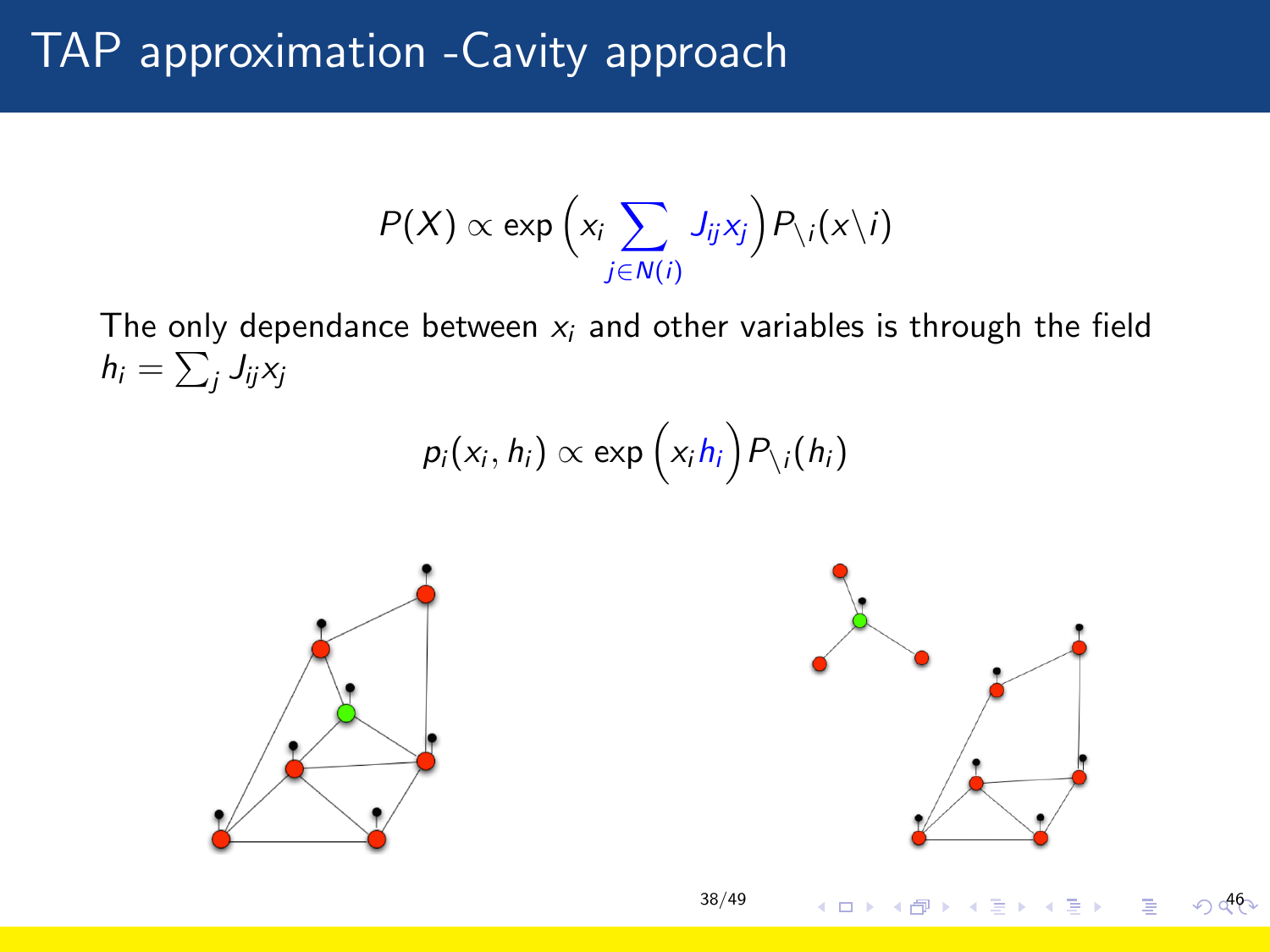⇒

'Cavity' distribution: (in physical context:  $h_i$  is the magnetic filed at the cavity which is left when spin  $i$  is removed from the system

$$
P_{\setminus i}(h_i) = \sum_{X_{\mathcal{N}(i)}} \delta\left(h_i - \sum_j J_{ij}X_j\right) P_{\setminus i}(X_{\mathcal{N}}(i))
$$

Approximate  $p_{\backslash i}(h_i)$  by Gaussian (central limit theorem )

$$
P_{\setminus i}(h_i) \propto \exp\Big(-\frac{(h_i-a_i)^2}{2V_i}\Big)
$$

 $p_i(x_i) = \int p_i(x_i, h_i) dh_i \propto \int e^{x_i h_i} p_{\setminus i}(h_i) dh_i \propto \exp\left(a_i x_i + \frac{V_i}{2}\right)$  $\frac{V_i}{2}x_i^2\right)$ 

> [39/49](#page-0-0)  $4\Box$   $\rightarrow$   $4\Box$   $\rightarrow$   $4\Box$   $\rightarrow$   $4\Box$   $\rightarrow$   $4\Box$   $\rightarrow$   $4\Box$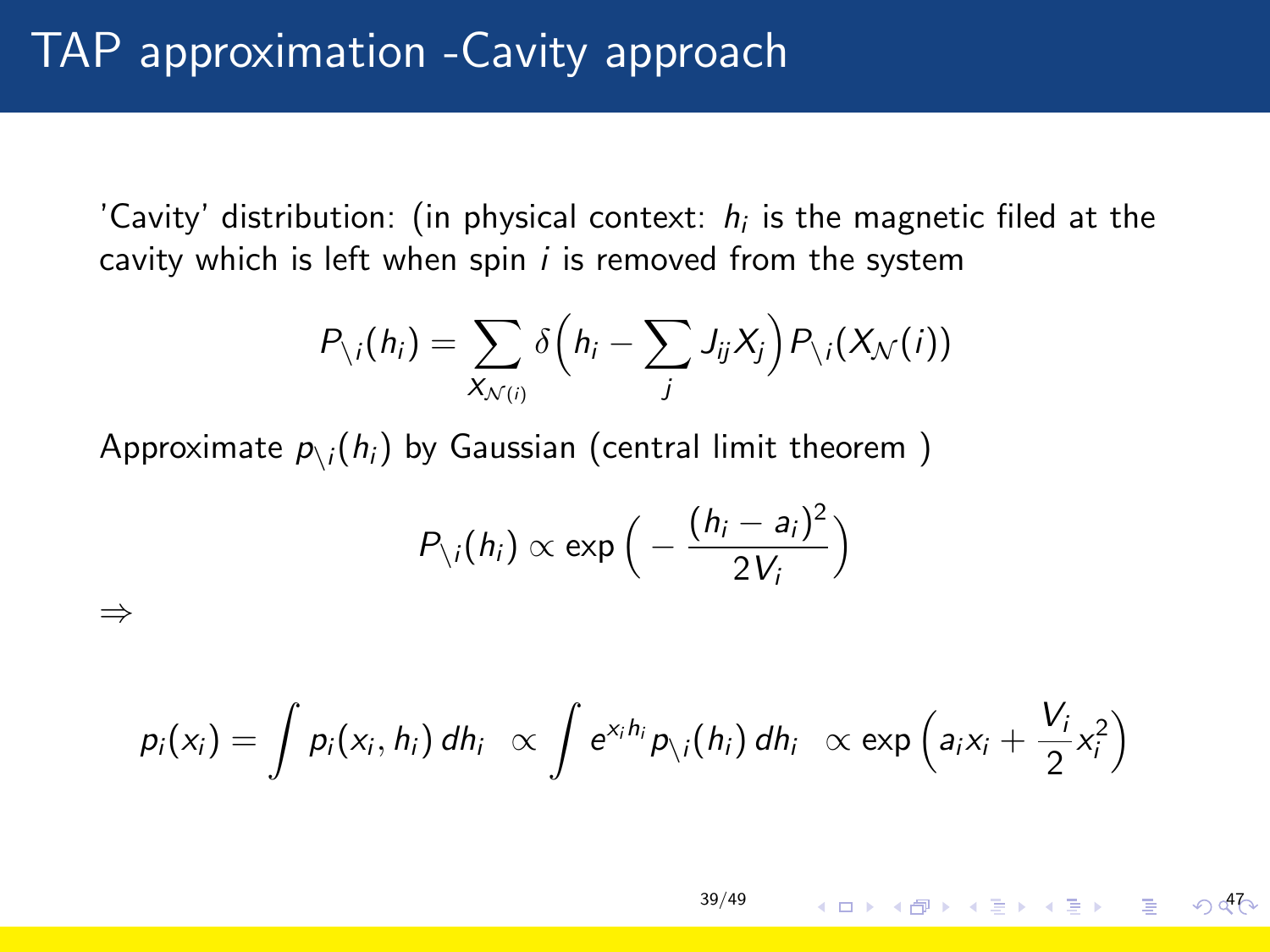# TAP approximation -Cavity approach

$$
p_i(x_i) = \exp\left(a_i x_i + \frac{V_i}{2} x_i^2\right)
$$

Task is to find the mean and variance of the distribution

$$
\langle h_i \rangle = \int dx \int p_i(x_i, h_i) h_i dh_i
$$

$$
\langle h_i \rangle = \frac{1}{Z_i} \int dx \int e^{x_i h_i} p_{\setminus i}(h_i) h_i dh_i = a_i + V_i \langle x_i \rangle
$$

$$
\boxed{\langle h_i \rangle = \langle h_i \rangle_{\setminus i} + V_i \langle x_i \rangle}
$$

[40/49](#page-0-0)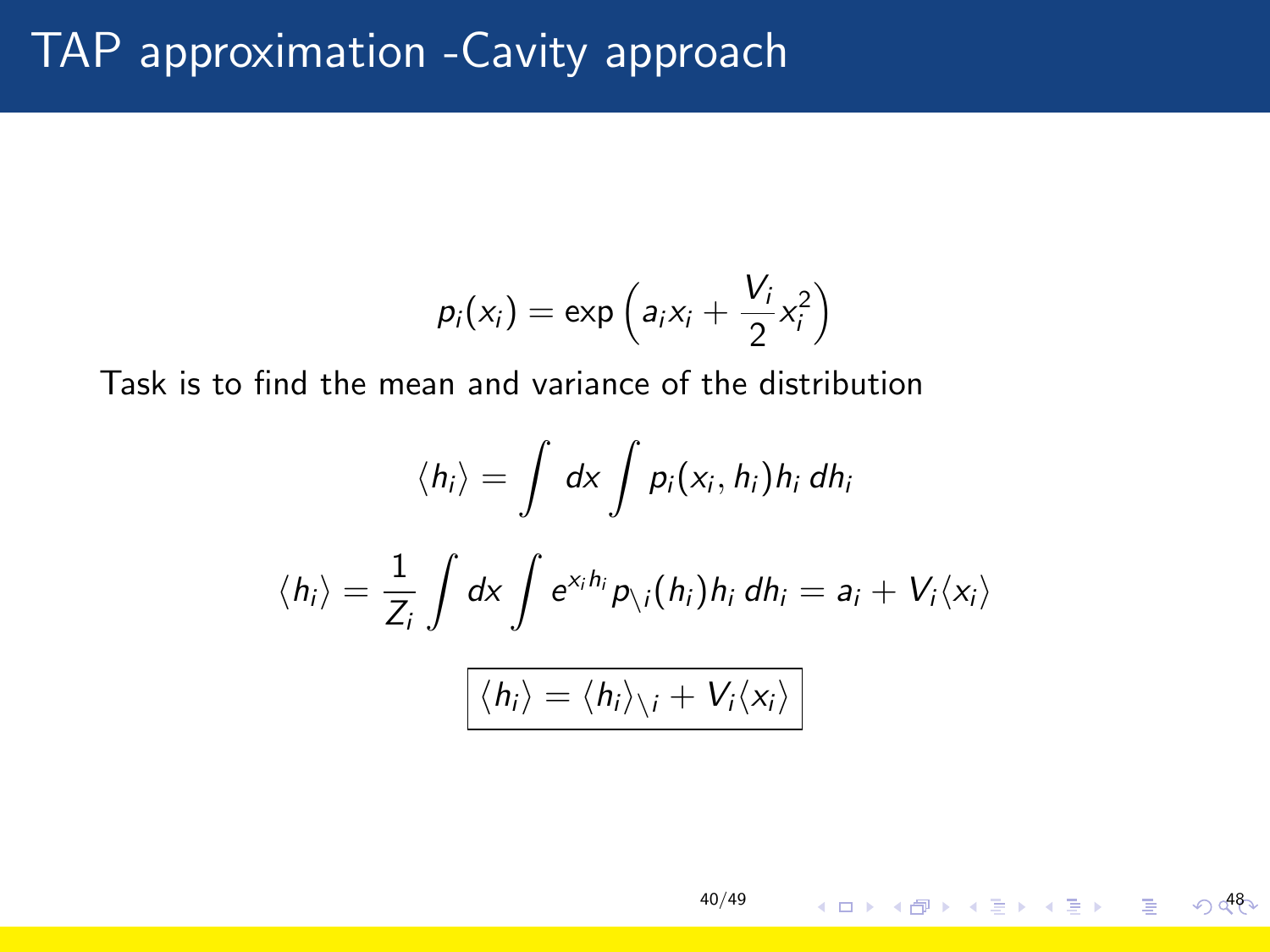Weak dependancies of the variables  $\mathsf{x}_{j}$ , lead us to neglecting the non diagonal term.

$$
V_i = \sum_{jk} J_{ij} J_{ik} (\langle x_j x_k \rangle_{\setminus i} - \langle x_j \rangle_{\setminus i} \langle x_k \rangle_{\setminus i})
$$
  

$$
\approx \sum_j J_{ij}^2 (\langle x_j^2 \rangle_{\setminus i} - \langle x_j \rangle_{\setminus i}^2)
$$
  

$$
\approx \sum_j J_{ij}^2 (\langle x_j^2 \rangle - \langle x_j \rangle^2)
$$

since  $J_{ii}$  is modeled as an independent rvs, we neglect the non-diagonal term  $j \neq k$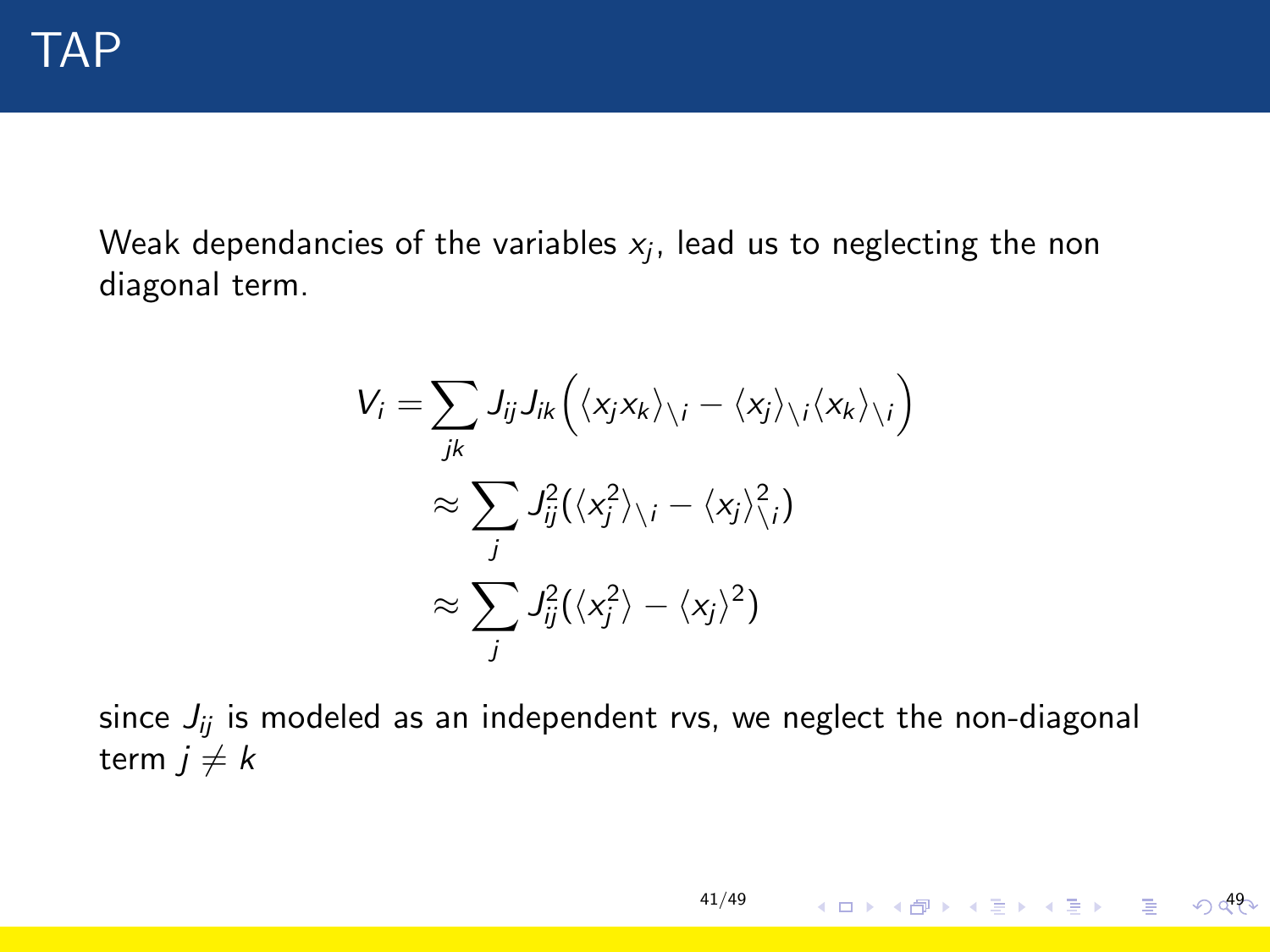# Application

$$
\boxed{m_i = \tanh\Big(\sum_j J_{ij}\langle x_j \rangle - V_i \langle x_i \rangle\Big)} \Rightarrow \text{TAP fixed points}
$$

$$
m_i = \tanh\left(\sum_j J_{ij}\langle x_j \rangle\right) \Rightarrow \text{Mean Field fixed points}
$$

- $\triangleright$  TAP makes weak correlation assumption when computing the distribution of the cavity field  $h_i$  , for the case when  $X_i$  is disconnected
- $\blacktriangleright$  Takes in to account the reaction of the neighbors  $X_i$  due to the correlations created by the presence of  $X_i$ .
- $\triangleright$  nontrivial dependencies by estimating the reaction of all other rv when a single variable is deleted from the system.

[42/49](#page-0-0) 50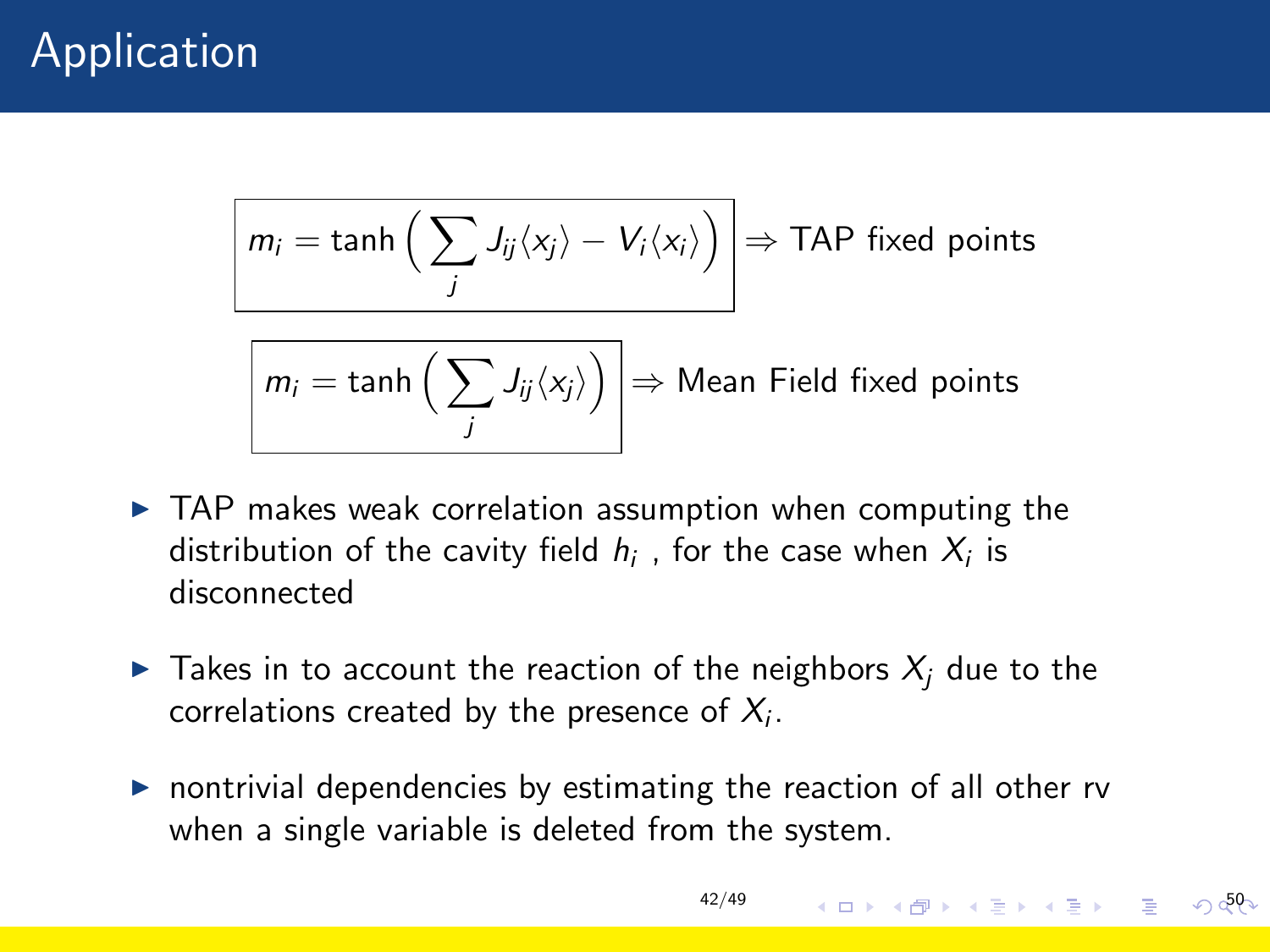# Adaptive TAP Equations by Opper/Winther

- $\triangleright$  TAP was developed to treat SK model of disordered magnetic materials. Couplings are assumed to be random with certain classes of distributions.
- $\triangleright$  ADATAP does not assume a specific randomness of the coupling, but rather adapts to the concrete data.

4 ロ → 4 @ → 4 블 → 4 블 → - 블 → 9 QQ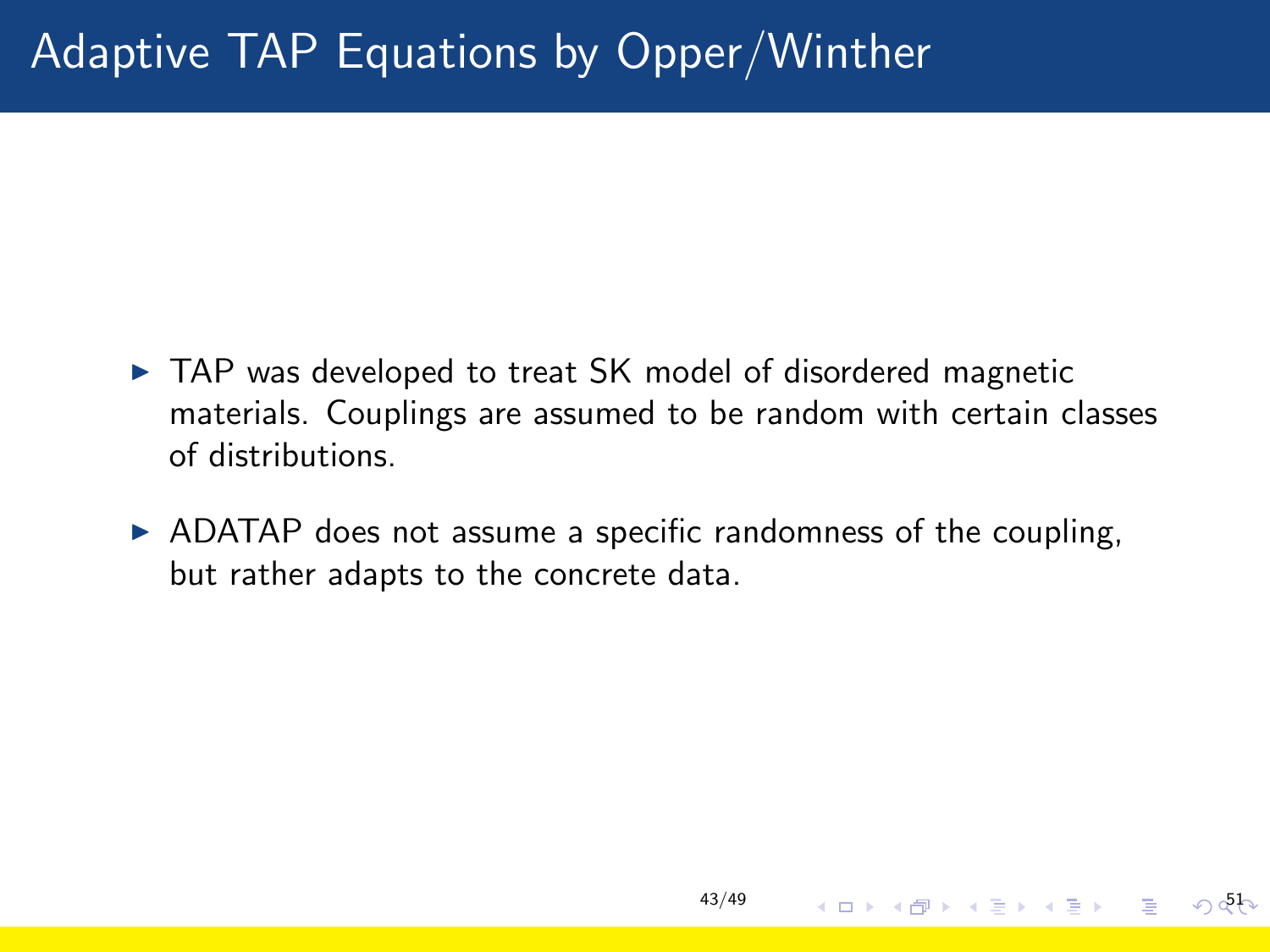ADAPT Considers slightly more general class of models

$$
P(X) = \frac{1}{Z} \prod_j f_j(x_j) \exp \Big( \sum_{ij} X_i J_{ij} X_j \Big)
$$

allows for latent Gaussian models but also discrete variables (spins) by taking

$$
f_j(x_j) = e^{\theta_j x_j} (\delta(x_j-1) + \delta(x_j+1))
$$

[44/49](#page-0-0)

K ロ > K @ ▶ K 를 > K 를 > → 를 → ⊙ Q 2

 $x_i$  become Ising spin variables and the model is of the Boltzamann machine type.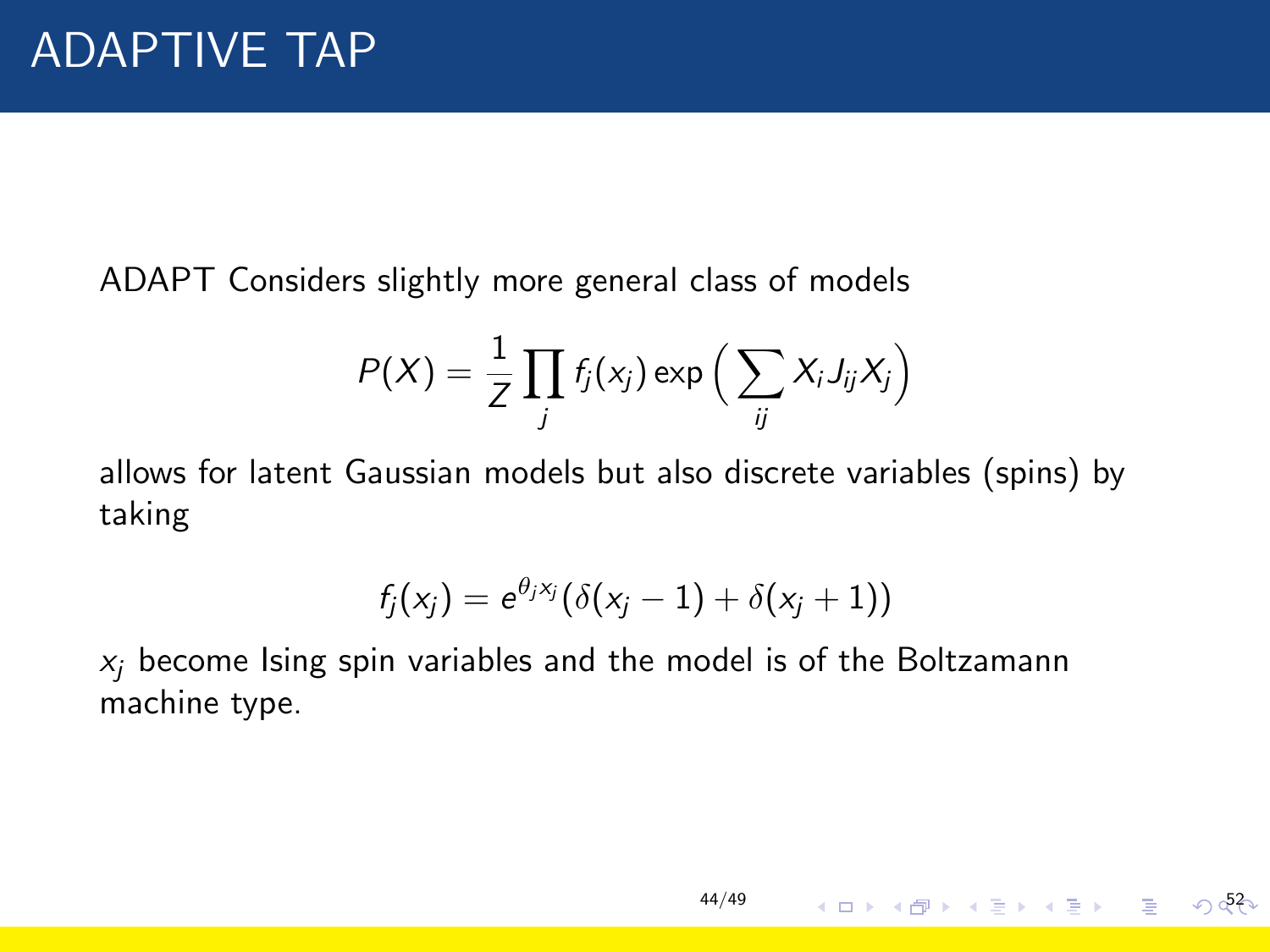### ADATAP

The distribution  $P(X) = \frac{1}{Z} \prod_{i=1}^{Z} P(i)$  $\prod\limits_j f_j(x_j) \mathrm e^{\int\limits_{ij} \sum\limits_j X_i J_{ij} X_j}$  is approximated by  $Q(X)$ 

 $\blacktriangleright$  Mean field:

$$
Q_i(X_i) = \frac{f_i(X_i)}{Z_0^{(i)}} e^{X_i(\sum_j J_{ij}(X_j)_{\mathcal{Q}})}
$$

 $\triangleright$  TAP approximating the variance by neglecting the non-dioagonal terms

$$
Q_i(X_i) = \frac{f_i(X_i)}{Z_0^{(i)}} e^{X_i(\langle h_i \rangle_{\setminus i}) + \frac{V_i}{2}X_i^2}
$$

 $\triangleright$  ADATAP computes the covariance  $V_i$  without explicit knowledge of the distribution of  $J_{ii}$ 

[45/49](#page-0-0)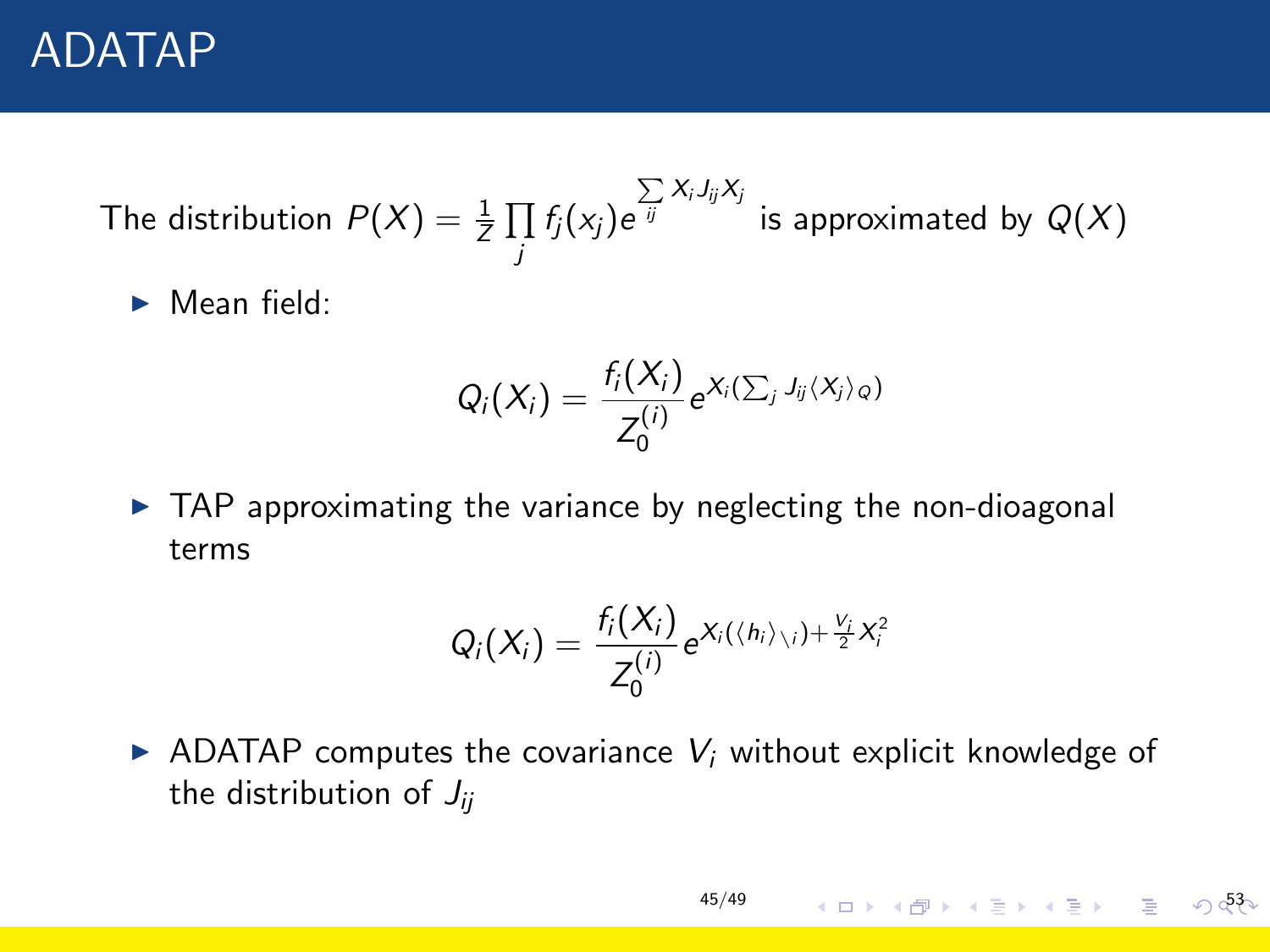# Replica Method

[46/49](#page-0-0)

4 ロ ▶ ( @ ) ( 홍 ) ( 홍 ) - 홍 - ◇ Q{>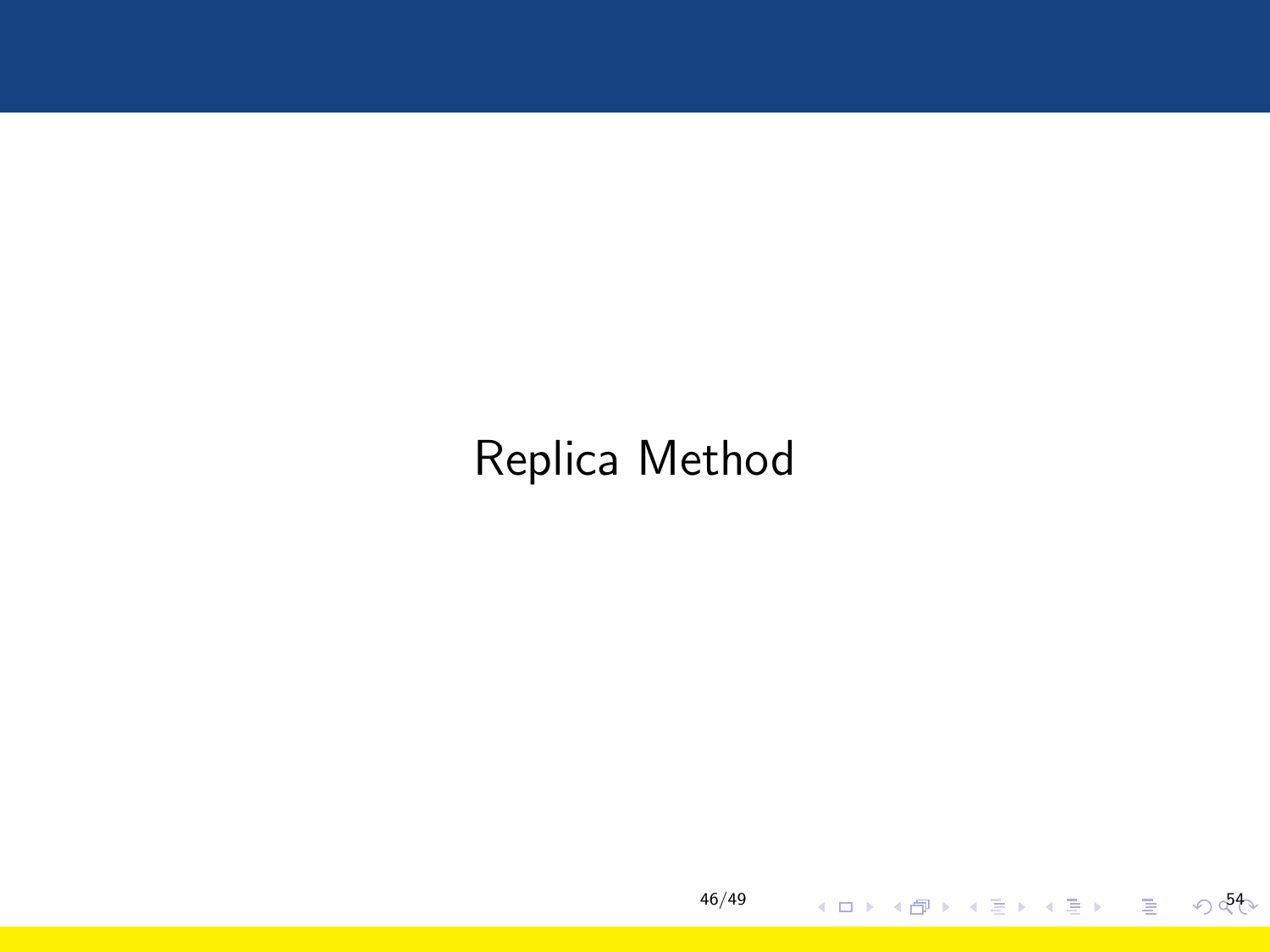### The replica method

$$
Z_J = \sum_{\sigma} \exp(-\beta H[J,\sigma])
$$

 $\triangleright$  Consider the *integer* power *n* of the partition function.

$$
Z_J^n = \Big(\prod_a \sum_{\sigma^a} \Big) \exp\Big(-\beta \sum_{a=1} H[J, \sigma_a]\Big)
$$

- $\blacktriangleright$   $Z_j^n$  is the partition function of *n* non-interacting identical replicas of the original system
- $\blacktriangleright$  The free energy of this system is:

$$
F_n = -\frac{1}{\beta n} \ln \overline{(Z_j^n)}
$$

► By taking the limit  $n \to 0$  the original free energy can be recovered

$$
\lim_{n\to 0} F_n = -\lim_{n\to 0} \frac{1}{\beta n} \ln \overline{(Z^n_j)} = -\lim_{n\to 0} \frac{1}{\beta n} \ln \overline{[\exp(n \ln Z_j)]} = -\frac{1}{\beta} \overline{\ln Z_j} = F
$$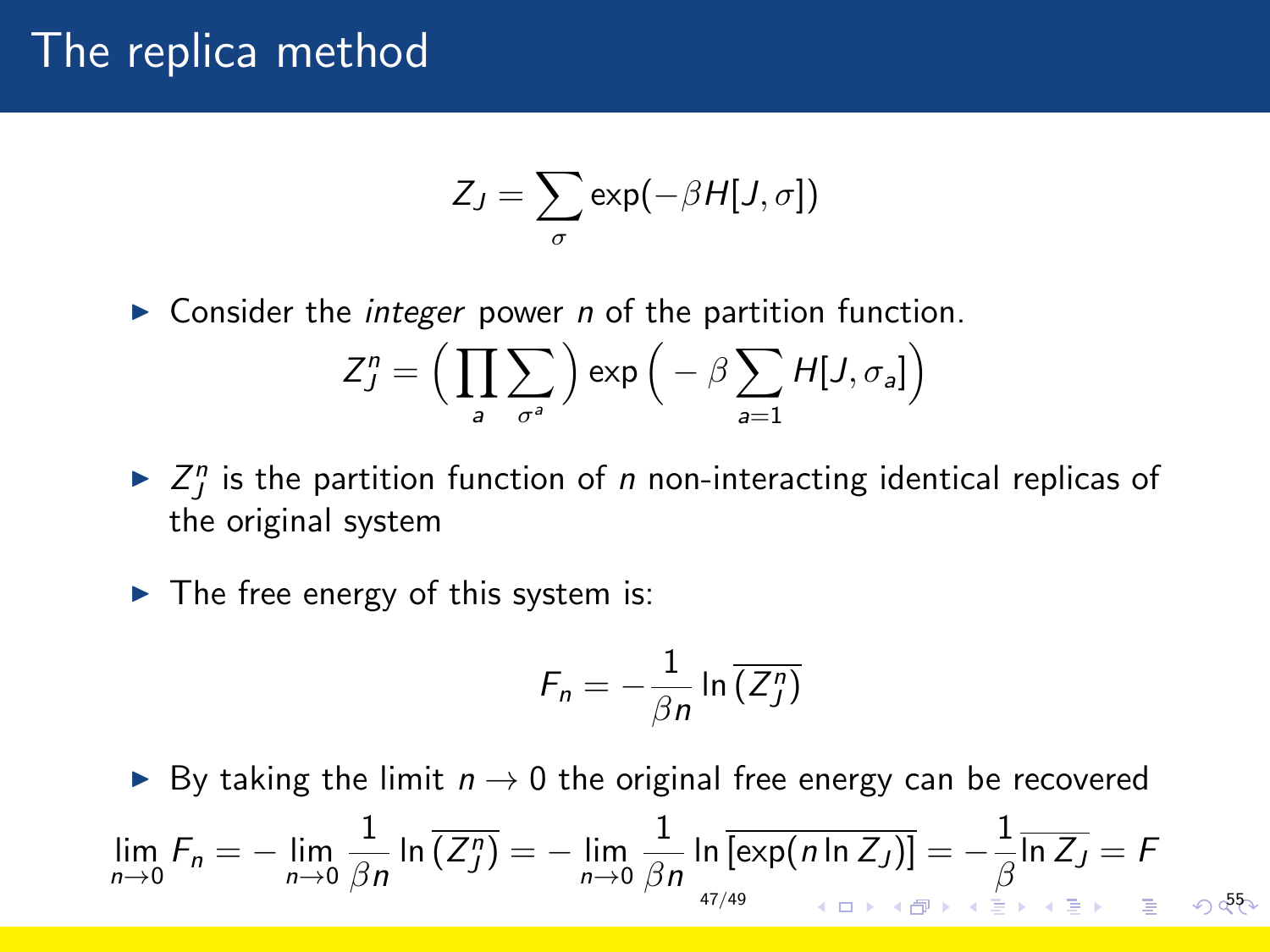$$
x^n=e^{n\ln x}
$$

for  $n \to 0$ 

$$
e^{n \ln x} = 1 + n \ln x \Rightarrow \boxed{\ln x = \lim_{n \to 0} \frac{x^n - 1}{n}}
$$

$$
\overline{\ln(Z_J)} = \lim_{n \to 0} \frac{\overline{Z_J^n - 1}}{n} = \lim_{n \to 0} \frac{\overline{Z_J^n - 1}}{n}
$$

Using a well known approximation

$$
nx = \ln(1 + nx) \text{ for } nx << 1
$$

$$
\boxed{\overline{\ln(Z_J)}} = \lim_{n \to 0} \frac{1}{n} \ln \overline{Z_J^n}
$$

[48/49](#page-0-0)

イロト (個)トイ目ト (目)トー目 - のQQ